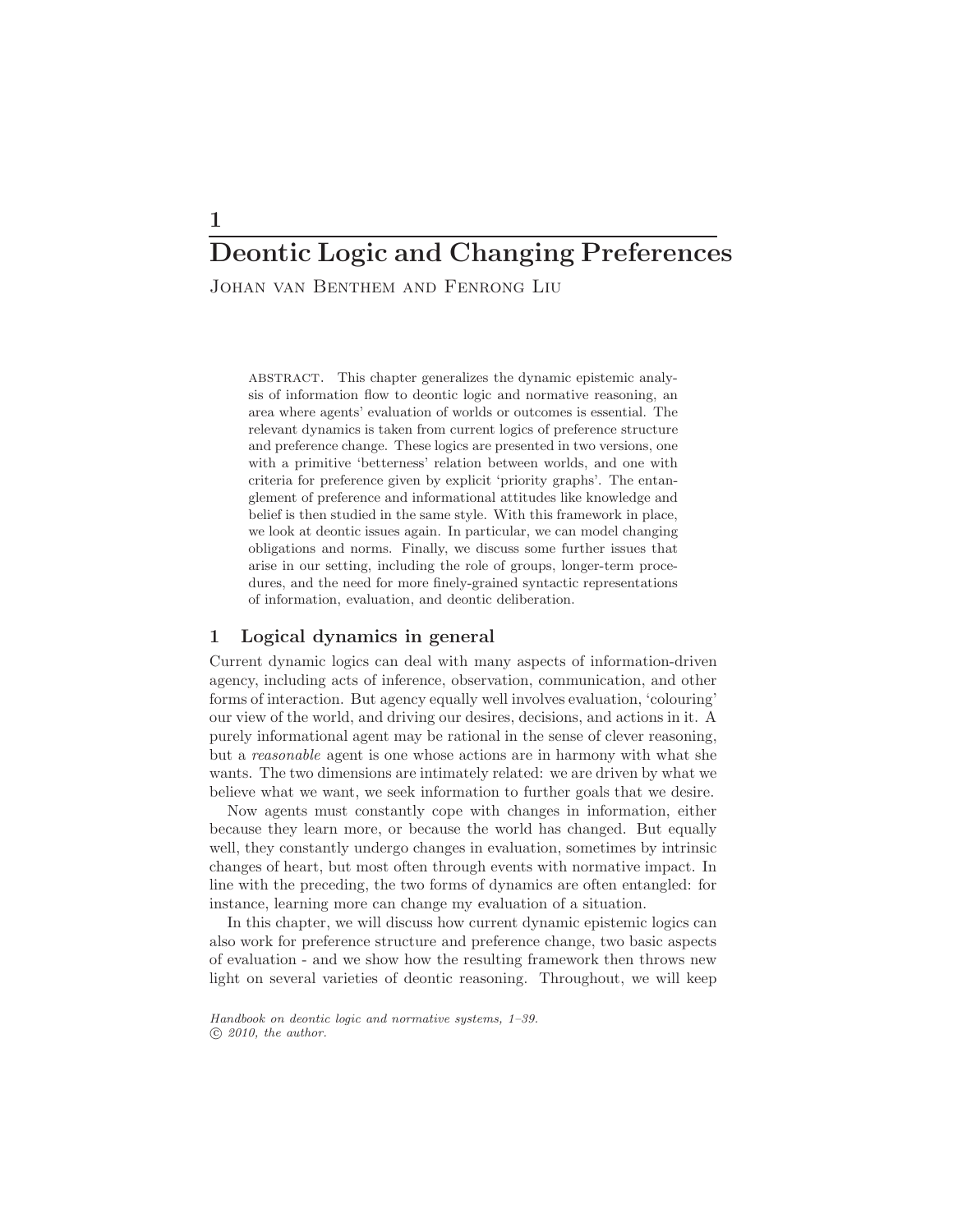a narrow focus on dynamic epistemic methods: but we will point at some other existing approaches toward the end of the paper.

# 2 Dynamic epistemic logic of knowledge and belief

Before analyzing evaluation dynamics, we first develop the basic methodology of this chapter for the purely informational case.

## 2.1 Epistemic logic and semantic information

For a start, we briefly review the basics of epistemic logic, referring to the standard epistemic and modal literature for details (cf. [Fagin et al., 1995] and [Blackburn et al., 2001]).

DEFINITION 1 Let a set of propositional variables  $\Phi$  be given, and a set of agents A. The epistemic language is defined by the syntax rule

 $\varphi := \top | p | \neg \varphi | \varphi \wedge \psi | K_a \varphi$  where  $p \in \Phi$ ,  $a \in A$ .

We will focus on single agents in this chapter, leaving epistemically important group notions like 'common knowledge' to our discussion at the end. Semantic models for this language encode agents' 'information ranges' in the form of equivalence classes of binary uncertainty relations:

DEFINITION 2 An epistemic model is a tuple  $\mathfrak{M} = (W, {\{\sim_a\}}_{a \in A}, V)$ , where W is a set of epistemically possible states,  $\sim_a$  is an equivalence relation on W, and V is a valuation function from  $\Phi$  to subsets of W.

DEFINITION 3 For epistemic models  $\mathfrak{M} = (W, {\{\sim_a \mid a \in A\}} , V)$  with worlds  $s \in S$ , we define  $\mathfrak{M}, s \models \varphi$  (epistemic formula  $\varphi$  is true in  $\mathfrak{M}$  at s') by induction on  $\varphi$ :

- 1.  $\mathfrak{M}, s \models \top$  iff always.
- 2.  $\mathfrak{M}, s \models p$  iff  $s \in V(p)$ .
- 3.  $\mathfrak{M}, s \models \neg \varphi \text{ iff not } \mathcal{M}, s \models \varphi.$
- 4.  $\mathfrak{M}, s \models \varphi \land \psi \text{ iff } \mathfrak{M}, s \models \varphi \text{ and } \mathfrak{M}, s \models \psi.$
- 5.  $\mathfrak{M}, s \models K_a \varphi \text{ iff }$  for all  $t : ifs \sim_a t$ , then  $\mathfrak{M}, t \models \varphi$ .

In this chapter, we interpret the knowledge operator over an equivalence relation, making the resulting epistemic logic modal S5. Just for concreteness, we state this basic system here: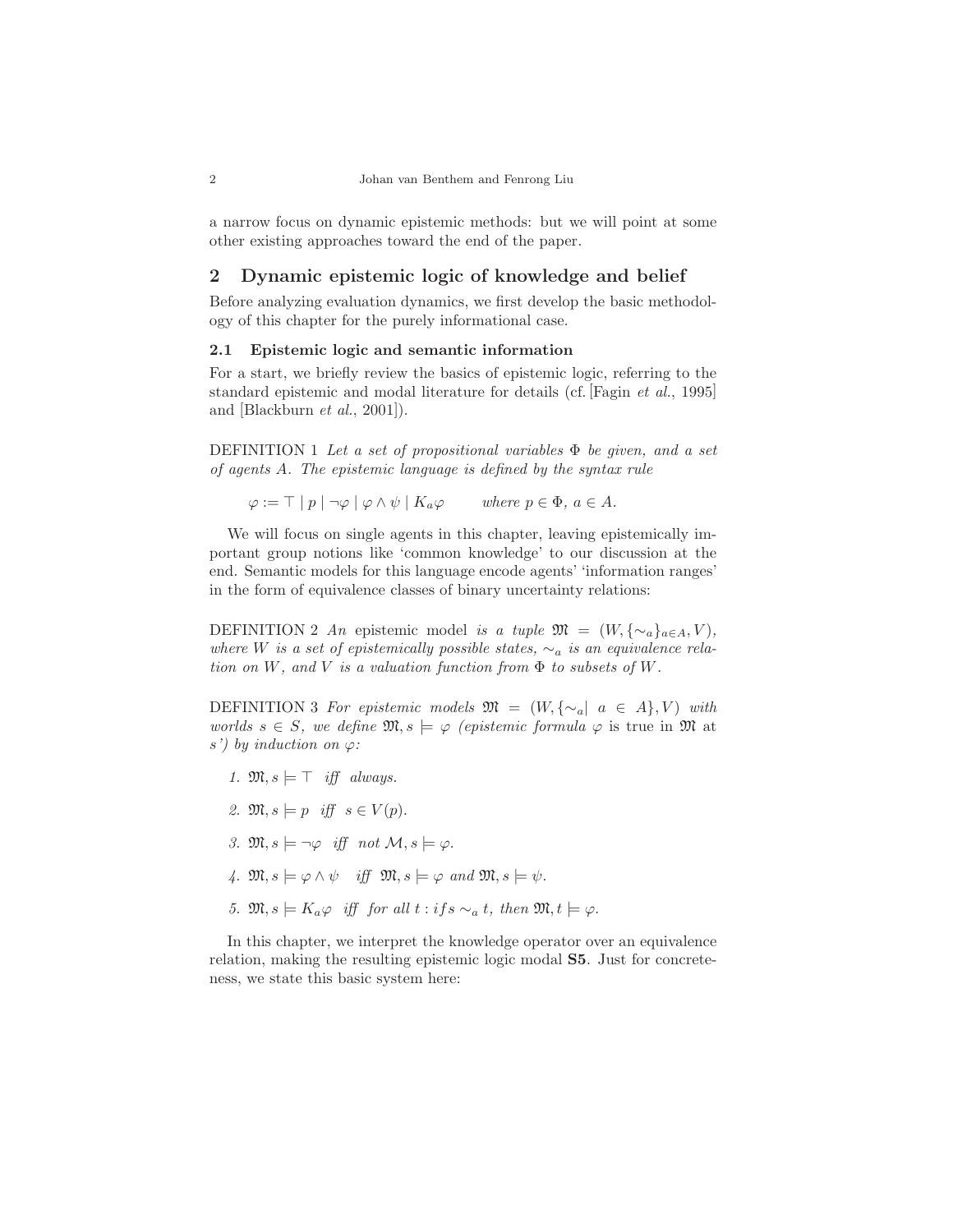THEOREM 4 Basic epistemic logic is axiomatized completely by the following axioms and inference rules:

- 1. Tautologies of propositional logic
- 2.  $K_a(\varphi \to \psi) \to (K_a \varphi \to K_a \psi)$
- 3.  $K_a\varphi \to \varphi$
- 4.  $K_a\varphi \to K_aK_a\varphi$
- 5.  $\neg K_a \varphi \rightarrow K_a \neg K_a \varphi$
- 6. From  $\varphi, \varphi \to \psi$ , infer  $\psi$
- 7. If  $\vdash \varphi$ , then also  $\vdash K_a\varphi$

Axiom 2 expresses closure of knowledge under known consequences. This form of logical omniscience can be questioned, but we will stick with it for most of this chapter, while briefly discussing its possible deontic import toward the end. Axioms 4 and 5 express what has been called positive and negative introspection. The latter principles are optional, and plausible alternatives exist, employing models with more general accessibility relations. This choice point is orthogonal to the main concerns of this chapter, however, so we ignore it henceforth.

Static epistemic logic describes what agents know on the basis of their current semantic information. But information flows, and a richer story must also include dynamics of actions that produce and modify information. We now turn to the simplest case of this: reliable public announcements, or public observations, that shrink the current information range.

#### 2.2 Dynamic logic of public announcement

Public announcement logic (PAL) is a combination of epistemic logic and one dynamic event, namely, announcement of new 'hard information' expressed in some proposition  $\varphi$ . The corresponding 'update action' ! $\varphi$  transforms a current epistemic model  $\mathfrak{M}, s$  into its submodel  $\mathfrak{M}|\varphi, s$  where all worlds that did not satisfy  $\varphi$  have been eliminated. This is the basic scenario of information gain in science and common sense, by shrinking one's current epistemic range of uncertainty.

To describe this phenomenon, the language of PAL uses both formulas for propositions and action expressions for announcements:

$$
\varphi := \top |p| \neg \varphi | \varphi \wedge \psi | K_a \varphi | [A] \varphi
$$

$$
A := !\varphi
$$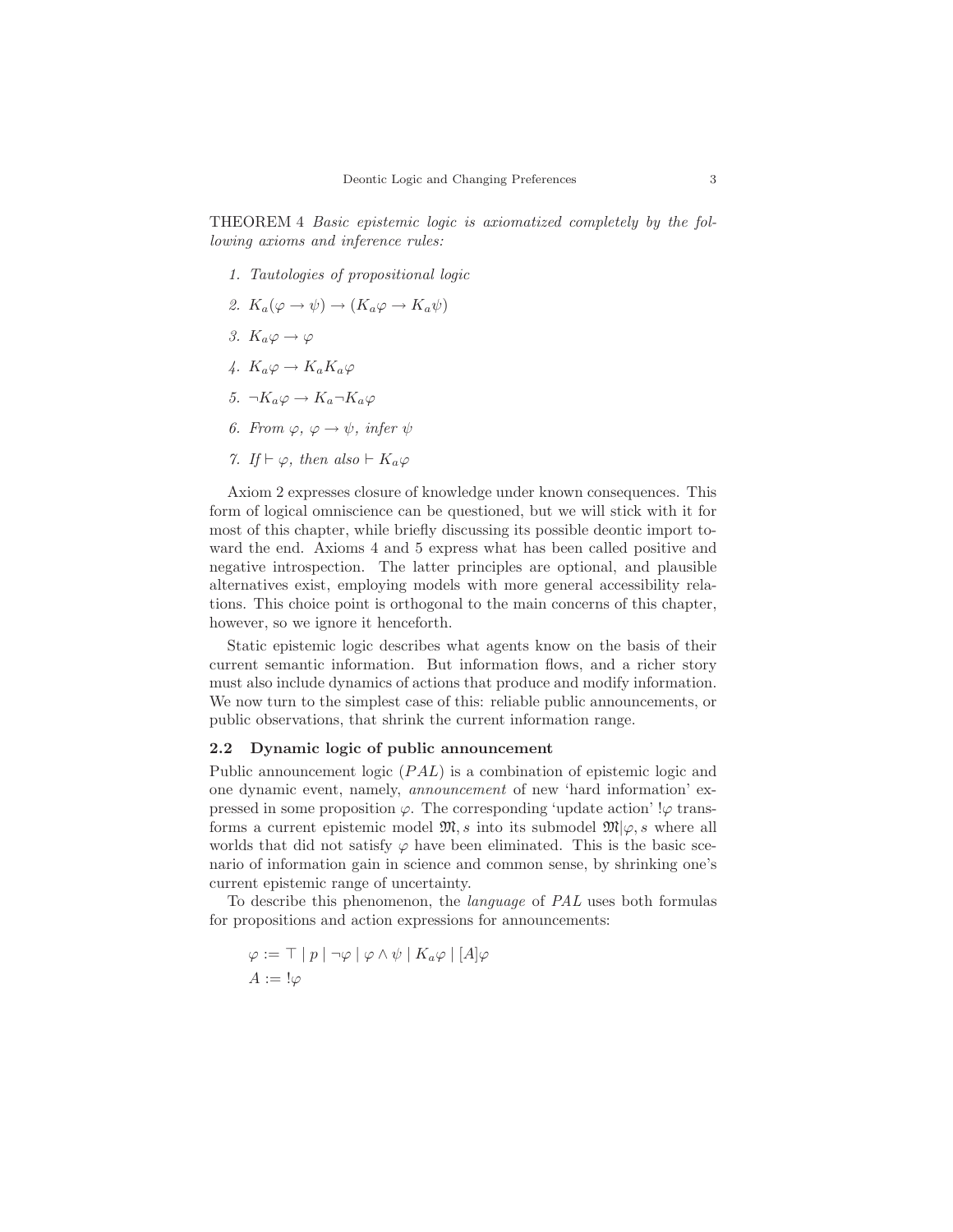The new dynamic formula  $[\varphi]\psi$  says that "after announcing the true proposition  $\varphi$ , formula  $\psi$  holds":

 $\mathfrak{M}, s \models [\psi]\psi \text{ iff if } \mathfrak{M}, s \models \varphi, \text{ then } \mathfrak{M}|\varphi, s \models \psi.$ 

This language can make typical assertions about knowledge change such as  $[\psi]K_a\psi$ , which states what agent a will know after having received the hard information that  $\varphi$ . In particular, the knowledge change before and after an update can be captured by so-called reduction axioms. Here is the complete logical system for information flow under public announcement ([Gerbrandy, 1999], [Plaza, 1989]):

THEOREM 5 PAL is axiomatized completely by the usual laws of epistemic logic plus the following reduction axioms:

- 1.  $[!\varphi]q \leftrightarrow (\varphi \rightarrow q)$  for atomic facts q
- 2.  $[!\varphi] \neg \psi \leftrightarrow (\varphi \rightarrow \neg [!\varphi] \psi)$
- 3.  $[!\varphi](\psi \wedge \chi) \leftrightarrow ([\psi]\psi \wedge [\psi]\chi)$
- 4.  $[!\varphi]K_a\psi \leftrightarrow (\varphi \rightarrow K_a[!\varphi]\psi)$

These elegant axioms analyze reasoning about effects of getting hard information, through observation, communication, or other reliable means. In particular, the knowledge reduction axiom reduces knowledge after new information to conditional knowledge the agent had before, but in a subtle recursive manner. This is necessary since the process of information update can change truth values of epistemic assertions: e.g., I did not know if  $p$ , but after the event !p, I do.

There are two major noteworthy features to this approach. First, the analysis is compositional, breaking down the 'postconditions' behind the dynamic modalities  $\lbrack \cdot \varphi \rbrack$  recursively. Next, the 'reduction axioms' take every formula of our dynamic-epistemic language eventually to an equivalent formula inside the static pure epistemic language. In terms of models, this means that the current static model already 'pre-encodes' all information about what might happen when agents communicate what they know. In terms of the logic, the reduction procedure means that PAL is decidable, since its static epistemic base logic is decidable.<sup>1</sup>

<sup>&</sup>lt;sup>1</sup>In recent versions of PAL, possible sequences of announcements may be constrained by informational 'protocols'. Then no straightforward reduction is possible, and the logic also encodes a genuine new kind of procedural information ([Benthem et al., 2009c]). We return to protocols for deontic purposes at the end of this chapter.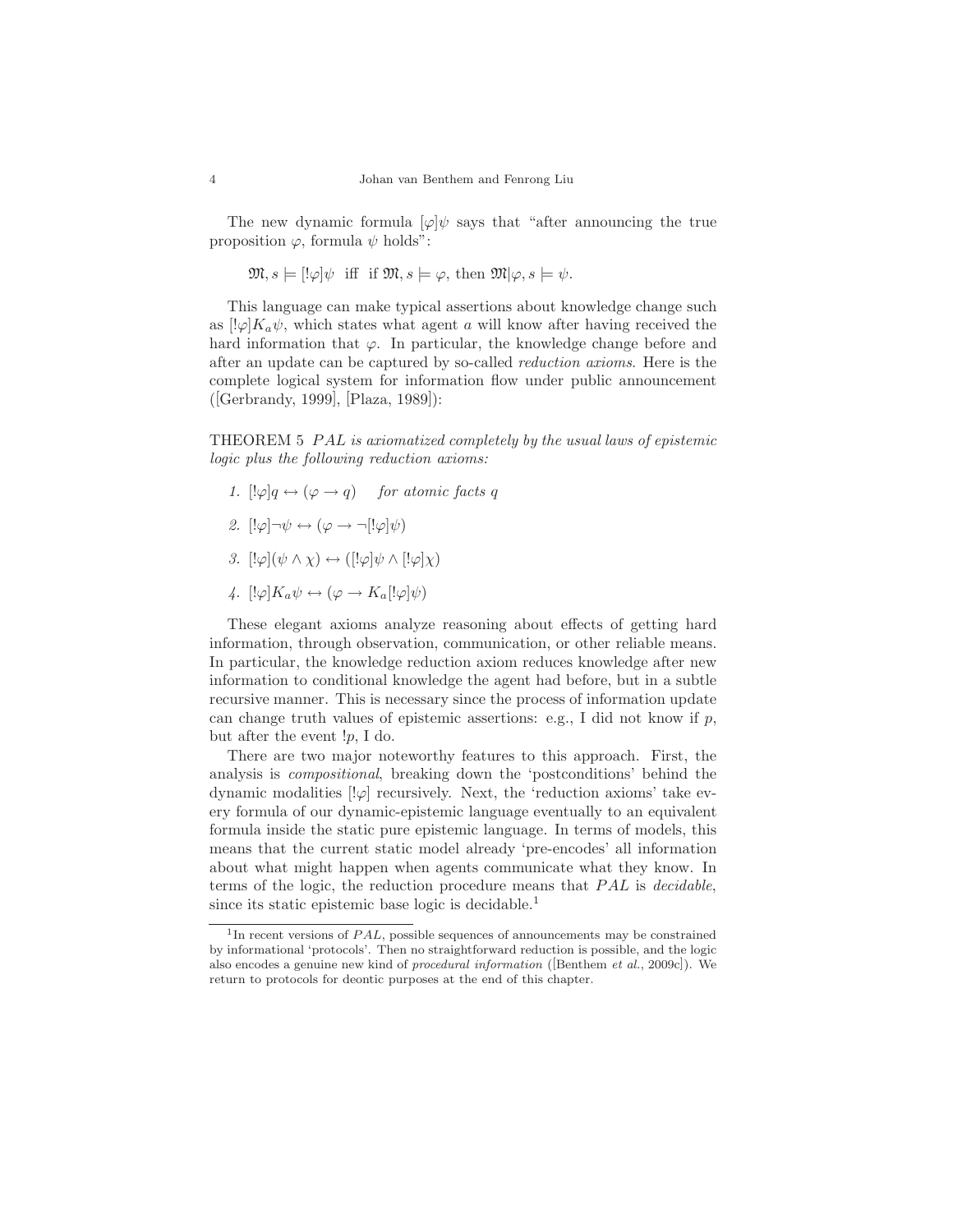In what follows, PAL will serve as a pilot example for many other complex cases, for example, changes in beliefs, preferences, and obligations. In each case, the 'triggering events' can be different: for instance, obligations can change through actions of commanding by a normative authority. The methodology of PAL remains in force, though in each case, with new twists.

### 2.3 From knowledge to belief and soft information

Knowledge rests on hard information, but most of the information that we have and act on is soft, giving rise to beliefs, that are not always true, and that can be revised when shown inadequate. One powerful model for soft information and belief reflects the intuition that we believe those things that hold in the *most plausible* worlds in our epistemic range. I believe that this train will take me home on time, even though I do not know that it will not suddenly fly away from the tracks. But the worlds where it stays on track are more plausible than those where it flies off, and among the latter, those where it arrives on time are more plausible than those where it does not. This intuition leads to the following semantics:

DEFINITION 6 An epistemic-doxastic model is a tuple  $\mathfrak{M} = (W, {\{\sim_a\}}_{a \in A},$  $\{\leq_a\}_{a\in A}, V$ ) with  $(W, \{\sim_a\}_{a\in A}, V)$  an epistemic model as before, while the  $\leq_a$  are binary comparative plausibility relations for agents between worlds.

Intuitively,  $\leq_{a,s} xy$  says that, in world s, agent a considers world x at least as plausible as y. Our semantics assumes that these orderings are the same for epistemically indistinguishable worlds: agents have fixed plausibility judgments among their epistemically accessible worlds.<sup>2</sup> We assume that this relation is a pre-order, leaving room for genuinely incomparable worlds – but much of what we say would also hold for the special case of connected pre-orders where any two worlds are comparable.<sup>3</sup>

As with epistemic models, our logical analysis works largely independently from such specific design decisions about the ordering, important though they may be in specific applications.

One can interpret many logical languages in this comparative order structure. In what follows, we work with modal formalisms for the usual reasons of perspicuous formulation and low complexity (cf. [Blackburn et al., 2007]).

First of all, there is plain belief as truth in all most plausible worlds:

<sup>&</sup>lt;sup>2</sup>More general versions use ternary world-dependent plausibility relations  $\leq_{a,s}$ , as in the semantics of conditional logic: cf. [Lewis, 1973], [Spohn, 1988], or [Shoham, 1988].

<sup>3</sup>Connected orders are equivalent to the 'sphere models' of conditional logic or belief revision theory, but in these areas, too, a generalization to pre-orders has been made: [Burgess, 1984], [Veltman, 1985].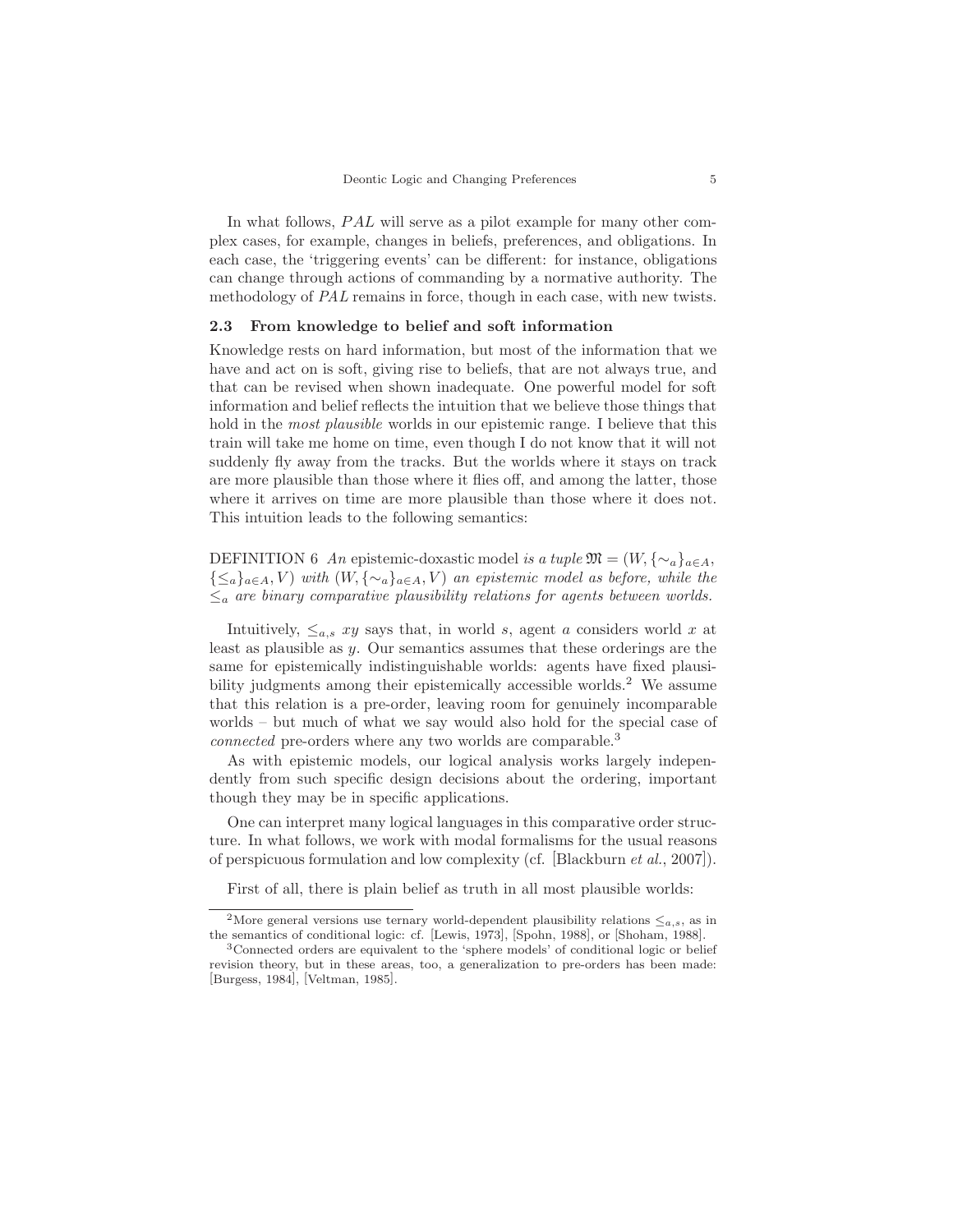$\mathfrak{M}, s \models B_a \varphi \text{ iff } \mathfrak{M}, t \models \varphi \text{ for all worlds } t \sim_a s \text{ that are }$ maximal in the order  $\leq_a xy$  in the  $\sim_a$ -equivalence clas of s.

But the more general notion in our models is that of a *conditional belief*:

 $\mathfrak{M}, s \models B^{\psi}_{a} \varphi \text{ iff } \mathfrak{M}, t \models \varphi \text{ for all worlds } t \sim_a s \text{ that are}$ maximal for  $\leq_a xy$  in the set  $\{u \mid s \sim_a u \text{ and } \mathcal{M}, u \models \psi\}.$ <sup>4</sup>

Conditional beliefs generalize absolute beliefs, which are definable as  $B_a^{\top} \varphi$ . They *pre-encode* absolute beliefs that we will have if we learn certain things. Indeed, the above semantics for  $B^{\psi}_{a} \varphi$  is formally similar to that for conditionals  $\psi \Rightarrow \varphi$ . This allows us to use known results:

THEOREM 7 The logic of  $B^{\psi}_{a} \varphi$  is axiomatized by standard propositional logic plus the following laws of conditional logic:

(a)  $\varphi \Rightarrow \varphi$ (b)  $\varphi \Rightarrow \psi$  implies  $\varphi \Rightarrow \varphi \vee \chi$  $(c) \varphi \Rightarrow \psi, \varphi \Rightarrow \chi \implies \varphi \Rightarrow \psi \wedge \chi$ (d)  $\varphi \Rightarrow \psi, \chi \Rightarrow \psi \implies (\varphi \vee \chi) \Rightarrow \psi$  $(e) \varphi \Rightarrow \psi, \varphi \Rightarrow \chi \implies (\varphi \wedge \psi) \Rightarrow \chi.$ 

Richer modal logics for belief also exist, such as KD45. The structural content of their additional axioms can be determined through frame correspondence techniques (see [Blackburn *et al.*, 2007], [Benthem, 2010b]).

Recently, another operator has emerged as important, in between knowledge and belief, viz. 'safe belief': intuitively, belief that we have which cannot be falsified by true information. Over epistemic plausibility models M, its force is intermediate:

# DEFINITION 8 The modality of safe belief  $B^+_a\varphi$  is interpreted as follows:

 $\mathfrak{M}, s \models B_a^+ \varphi \quad \text{ iff } \quad \textit{for all worlds } t \sim_a s \colon \textit{if } s \leq_a t, \textit{ then } \mathfrak{M}, t \models \varphi.$ 

Thus,  $\varphi$  is true in all accessible worlds that are at least as plausible as the current one. This includes the most plausible worlds, but it need not include all epistemically accessible worlds, since the latter may have some less plausible than the current one. The logic for safe belief is just S4, since it is in fact the simplest modality over the plausibility order.

## 2.4 Dynamic logics of belief change

Now we want to deal with explicit events that change beliefs.

<sup>4</sup>These intuitive 'maximality' formulations must be modified somewhat in models allowing infinite descent in the plausibility ordering. Cf. Footnote 8 below.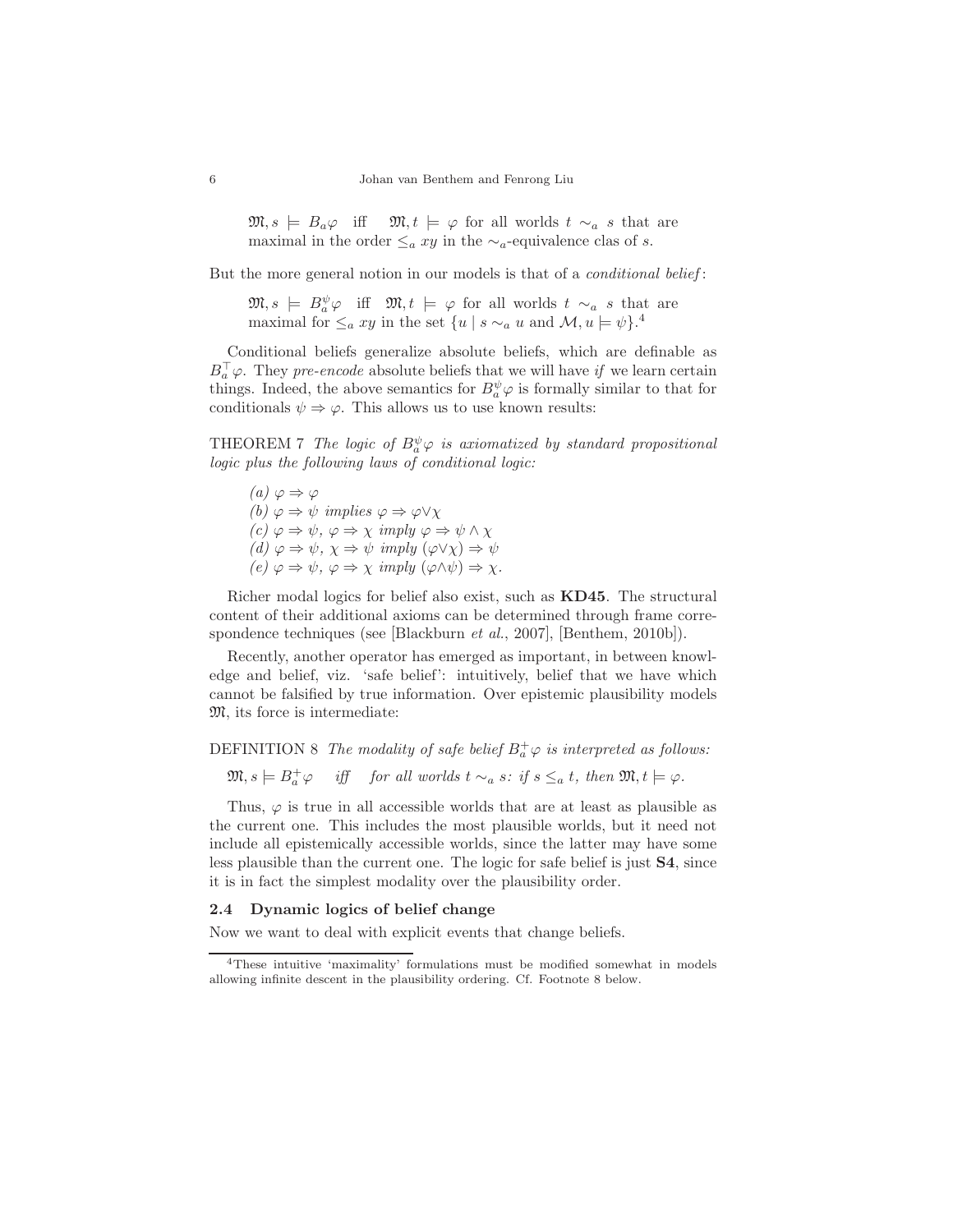Hard information The first obvious kind of triggering event are the earlier public announcements of hard information. The complete logic of belief change under hard information can be developed in analogy with the earlier dynamic epistemic logic PAL, by means of world elimination. Its key reduction axiom for new beliefs uses conditional beliefs:

FACT 9 The following formula is valid in our semantics:

 $\left[\psi\right]B_a\psi\leftrightarrow\left(\varphi\rightarrow B_a\left[\psi\right]^\varphi\psi\right)$ 

To keep the complete dynamic language in harmony, we also need a reduction axiom for conditional beliefs:

THEOREM 10 The logic of conditional belief under public announcements is axiomatized completely by

- (a) any complete static logic for the model class chosen,
- (b) the PAL reduction axioms for atomic facts and Boolean operations,
- $(c)$  the following reduction axiom for conditional beliefs:

 $[!\varphi]B^{\chi}_{a}\psi \leftrightarrow (\varphi \rightarrow B_{a} [!\varphi]^{\varphi \wedge [!\varphi] \chi} \psi)$ 

This analysis also extends to safe belief, with this reduction axiom:

FACT 11 The following PAL-style axiom holds for safe belief:

 $[!\varphi]B^+_a\psi \leftrightarrow (\varphi \rightarrow B^+_a(\varphi \rightarrow [!\varphi]\psi)).$ 

Using this equivalence, one can show that safe belief in factual propositions (not containing epistemic or doxastic operators) remains safe belief after updates with hard factual information.

Soft information But belief change also involves more interesting events. Soft information 'upgrade' does not eliminate worlds, but rather changes the plausibility order, 'promoting' or 'demoting' worlds according to their properties. Here is one way in which this may happen: <sup>5</sup>

DEFINITION 12 (Radical, or lexicographic upgrade). A radical upgrade  $\Uparrow\varphi$  changes the current order  $\leq$  between worlds in  $\mathfrak{M}, s$  to that of a new model  $\mathfrak{M}|\varphi, s$  where all  $\varphi$ -worlds in  $\mathfrak{M}, s$  become better than all  $\neg \varphi$ -worlds, while, within those two zones, the old plausibility ordering remains.

<sup>5</sup> In this section, we drop epistemic accessibility, and focus on plausibility order only.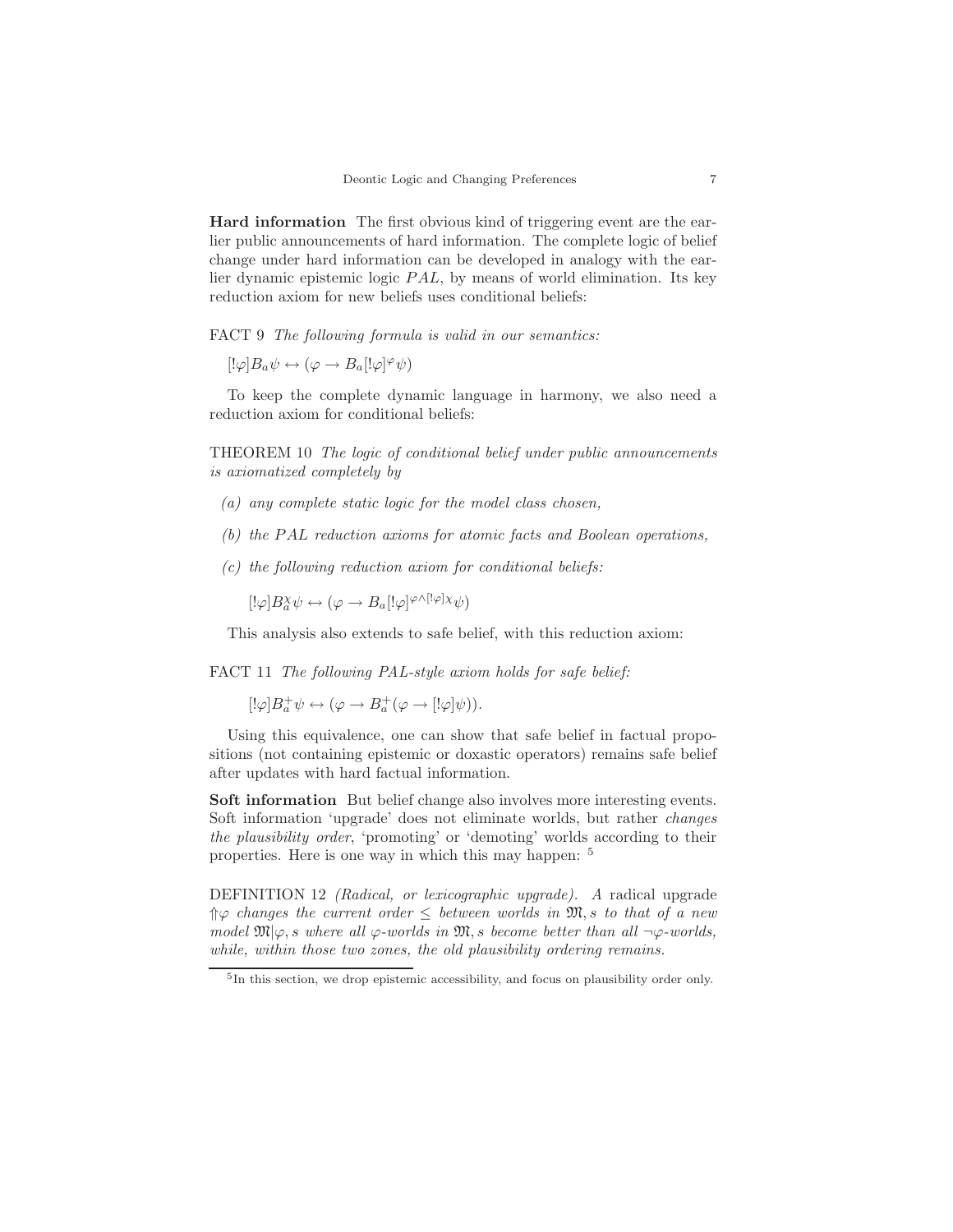Note how no worlds are eliminated here.<sup>6</sup>

We take a matching upgrade modality in our dynamic language:

 $\mathfrak{M}, s \models [\Uparrow \varphi] \psi \text{ iff } \mathfrak{M} | \varphi, s \models \psi.$ 

THEOREM 13 ([Benthem, 2007]) The dynamic logic of radical upgrade is axiomatized completely by

- (a) a complete axiom system for conditional belief on the static models,
- (b) the following reduction axioms:

$$
[\hat{\uparrow} \varphi]q \leftrightarrow q, \quad \text{for all atomic proposition letters } q
$$
\n
$$
[\hat{\uparrow} \varphi] \neg \psi \leftrightarrow \neg[\hat{\uparrow} \varphi] \psi
$$
\n
$$
[\hat{\uparrow} \varphi](\psi \land \chi) \leftrightarrow ([\hat{\uparrow} \varphi] \psi \land [\hat{\uparrow} \varphi] \chi)
$$
\n
$$
[\hat{\uparrow} \varphi] B^{\chi} \psi \leftrightarrow (E(\varphi \land [\hat{\uparrow} \varphi] \chi) \land B([\hat{\uparrow} \varphi]^{\varphi \land [\hat{\uparrow} \varphi] \chi} \psi)) \lor (\neg E(\varphi \land [\hat{\uparrow} \varphi] \chi) \land B([\hat{\uparrow} \varphi]^{\varphi \land [\hat{\uparrow} \varphi] \chi} \psi))
$$

Here the operator  $E'$  stands for the existential epistemic modality, and hence we need to add a simple reduction axiom for knowledge that we forego here. Likewise, it is easy to extend this analysis again to safe belief.

There are many further policies for changing plausibility order whose dynamic logic can be axiomatized in a similar manner. For instance, 'conservative upgrade'  $\uparrow \varphi$  only puts the most plausible  $\varphi$ -worlds on top in the new model, leaving the rest in their old positions. For general results, see [Benthem, 2007], [Baltag and Smets, 2008] and [Benthem, 2010a]. [Rott, 2006] is an excellent source for variety of policies in belief revision theory.

#### 2.5 General dynamic methodology and its applications

Extensions of the above approach are in circulation for further aspects of information-driven agency. One major new idea is that of DEL, dynamic epistemic logic of general observation where different agents can have different access to the current informational event, as in card games, or communication with security restrictions. This approach generalizes PAL as well as the above dynamic doxastic logics, using 'event models' and 'product update' (cf. [Baltag et al., 1998], [Ditmarsch et al., 2007] , [Benthem, 2010a]). This approach has been applied to many further aspects of agency: changes in intentions ([Roy, 2008], [Icard *et al.*, 2010], trust [Holliday, 2009]), games ([Otterloo, 2005]), and the dynamics of inferences ([Velazquez-Quesada, 2009]) and questions ([Benthem and Minica, 2009]).

 $6$ One can also make  $PAL$ -update non-eliminative, cutting epistemic links rather than removing worlds. Cf. [Liu, 2004], [Snyder, 2004] for details. This is sometimes preferable even for epistemic purposes, when we still want to refer to former alternatives.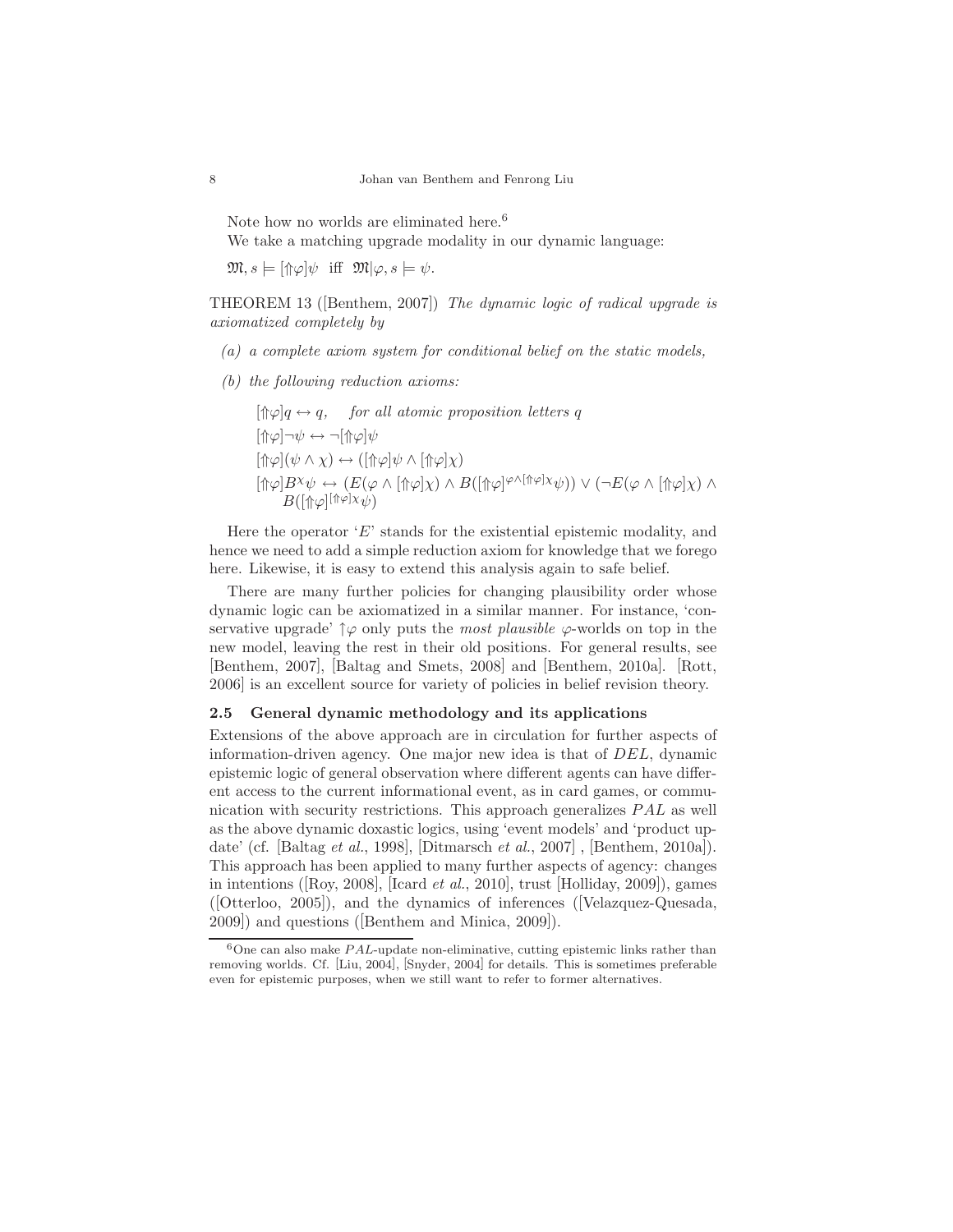# 3 Deontic logic and preference logic

We now turn to our main interest, the realm of evaluation. In what follows, we focus on the dynamic methodology for preference change proposed in [Liu, 2008], [Girard, 2008] – taking its results to deontic logic later.

First we briefly discuss the static base logic, our usual point of departure. To unclutter notation, here and henceforth, we will suppress agent indices for modal operators and their relations.

#### 3.1 Basics of deontic logic

Deontic logic is the logical study of normative concepts such as obligation, prohibition, permission and commitment. This area was initiated by von Wright in [Wright, 1951] who introduced the logic of absolute obligation. As a reaction to paradoxes with this notion, conditional obligation was then proposed in [Wright, 1956], [Wright, 1964] and [Fraassen, 1972]. Good reviews systematizing the area can be found in  $[\text{Aqvist}, 1987]$ ,  $[\text{Aqvist}, 1994]$ .

One often thinks of deontic logic as the study of some accessibility relation from the actual world to the set of 'ideal worlds', but the more sophisticated view ([Hansson, 1969], [Fraassen, 1973] and [Jackson, 1985]) has models with a binary comparison relation that we may call 'betterness'.<sup>7</sup> Such more general comparisons make sense, for instance, when reasoning about 'the lesser of two evils', or about possibilities for 'moral improvement' of some given situation, rather than a straight jump to the ideal.

DEFINITION 14 A deontic model is a tuple  $\mathfrak{M} = (W, R, V)$  with W a nonempty set of possible worlds, R a binary relation on W of deontic betterness, and V a valuation for proposition letters.

One can impose further constraints on the relation, with different deontic logics resulting – but as before, this is not our main concern in this paper.

These models support a wide variety of languages for describing semantic structure and inference patterns, from basic modal languages to richer systems like hybrid logics, first-order logic, or fixed-point logics. In what follows, as with information dynamics, we highlight modal formalisms.

The binary relation R now interprets  $O\varphi$  (absolute obligation) as  $\varphi$  being true in all best worlds, much like belief with respect to plausibility. Likewise, we interpret conditional obligation  $O^{\psi}\varphi$  like conditional belief:  $\varphi$  holds in

<sup>7</sup>Hansson argued that von Wright-type deontic logic can be naturally interpreted in terms of a preference relation 'is at least as ideal as' among possible worlds.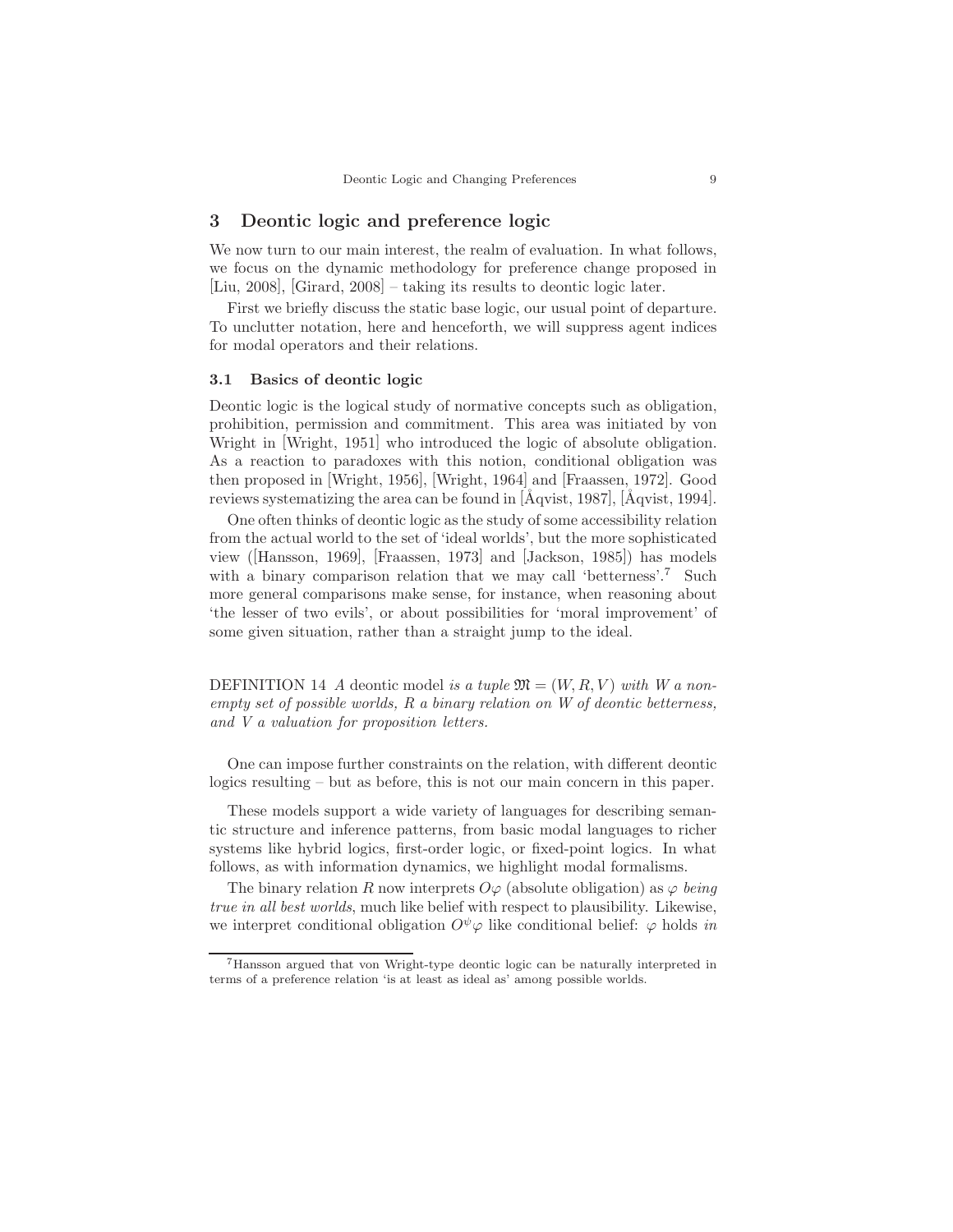the best  $\psi$ -worlds.<sup>8</sup> <sup>9</sup> For further information on deontic logic, we refer to [Åqvist, 1994] and various chapters in this Handbook.

## From deontic logic to preference logic

The deontic relation of betterness shows intuitive analogies with the notion of preference. One can think of deontic evaluation as reflecting the preferences of a moral authority or law-giver. And also formally, the two viewpoints are close: 'betterness for agent  $a$ ' is close to 'agent  $a$ 's preference'. Since the evaluation dynamics that we are after has been studied mainly for preference logic (but see [Torre, 1997] and [Torre and Tan, 1999] for exceptions), we now make this turn. Indeed, this preference perspective was advocated forcefully in [Hansson, 1969].

Preference logic as a separate subject, has its own history. For new ideas and results in the area, we refer to [Hansson, 2001a] and [Grune-Yanoff and Hansson, 2009]. In the bulk of this chapter, we will now survey some recent developments in the study of preference statics and dynamics, returning to deontic logic toward the end. Of course, in preference logic, we tend to focus on describing our own preferences, rather than those of others, but in a multi-agent setting, such as that found in games or indeed many deontic scenarios, the distinction loses its edge.

# 4 Basic static preference logic

In the coming sections, we will discuss some basics of modal preference logic, starting with its statics, and continuing with dynamics of preference change. Our treatment follows ideas from [Boutilier, 1994] and [Halpern, 1997], and for the dynamics, [Benthem et al., 2006] and [Benthem and Liu, 2007].

# 4.1 Modal preference logic

The first kind of models that we consider are like in decision theory or game theory: there is a set of alternatives (worlds, outcomes, objects) ordered by a primitive relation that we dub 'betterness' to distinguish it from richer notions of preference. While each agent has her own betterness order, in what follows, this agent-dependence is often not important, so we suppress indices wherever we can.

DEFINITION 15 (Modal betterness model.) A modal betterness model is a tuple  $\mathcal{M} = (W, \preceq, V)$  with W a set of possible worlds,  $\preceq$  a reflexive and

 ${}^{8}$ Returning to an earlier point, this may also be generalized as follows, avoiding trivialization in infinite models (cf. [Girard, 2008]):  $\mathfrak{M}, s \models O^{\psi} \varphi$  iff  $\forall t \sim s$  ∃u ( $t \prec u$  and  $\mathfrak{M}, u \models \psi \text{ and } \forall v \sim s \ ((u \preceq v \text{ and } \mathfrak{M}, v \models \psi) \Rightarrow \mathfrak{M}, v \models \varphi).$ 

<sup>&</sup>lt;sup>9</sup>There are also more abstract versions of this semantics, using binary deontic betterness relations  $R^{\psi}$ , and setting  $\mathfrak{M}, s \models O^{\psi} \varphi$  iff for all t in W with  $sR^{\psi}t, \mathfrak{M}, t \models \varphi$ .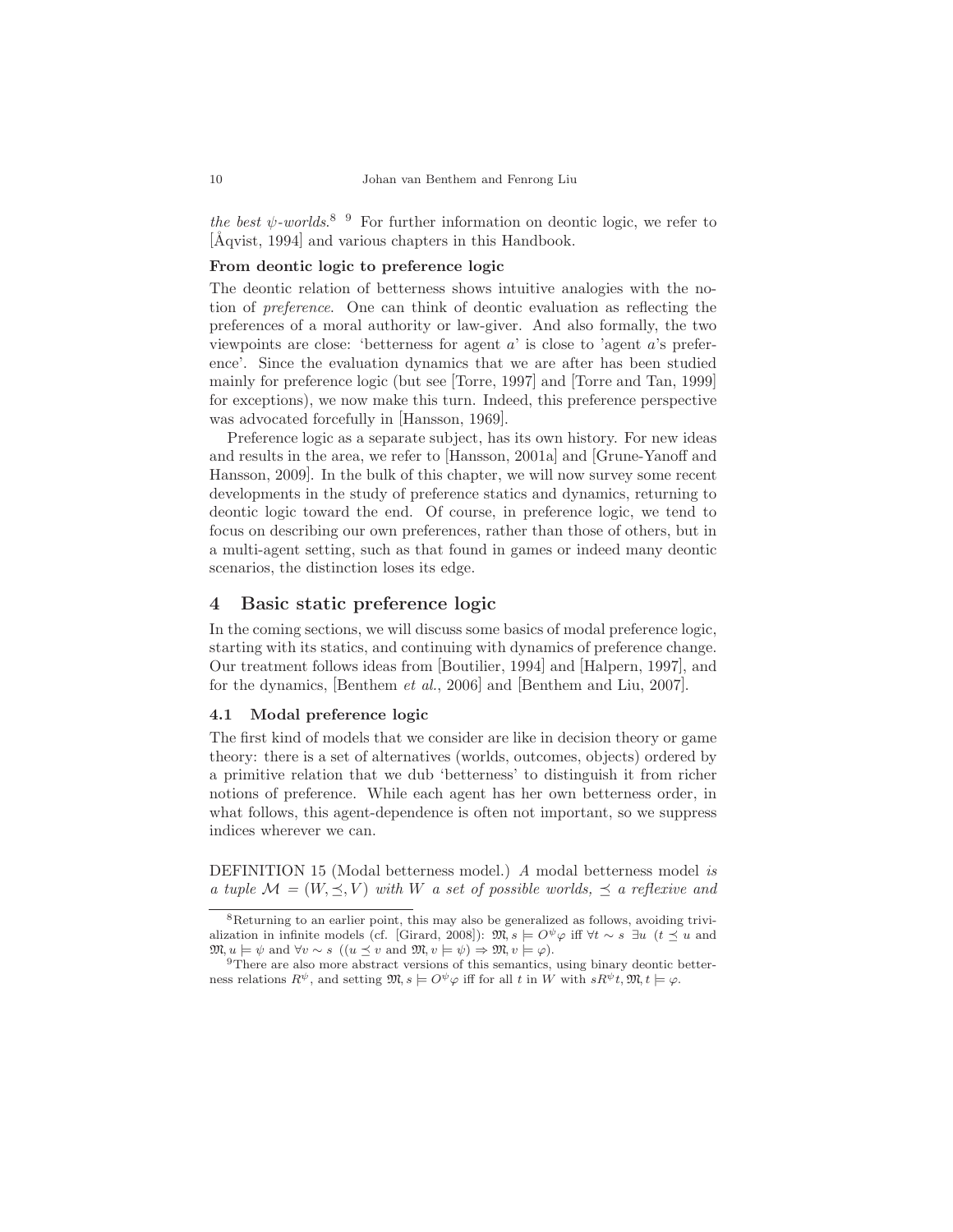transitive relation (the 'betterness' pre-order) over these worlds, and V a valuation assigning truth values to proposition letters at worlds.<sup>10</sup>

The order relation in these models also induces a strict variant:

If  $s \preceq t$  but not  $t \preceq s$ , then t is *strictly better* than s, written as  $s \prec t$ .

Here is a simple formalism that can say a lot about these structures:

DEFINITION 16 (Basic modal betterness language.) Take any set of propositional variables  $\Phi$ , with a variable p ranging over  $\Phi$ . The modal betterness language is given by the following inductive syntax rule:

 $\varphi := \top | p | \neg \varphi | \varphi \wedge \psi | \langle \leq \rangle \varphi | \langle \lt, \rangle \varphi | E \varphi.$ 

The intended reading of  $\langle \leq \rangle \varphi$  is " $\varphi$  is true in a world that is at least as good as the current world", while  $\langle \langle \rangle \varphi$  says that " $\varphi$  is true in a world that is strictly better than the current world." In general, these notions are agent-relative, but as we said, we will mostly suppress this aspect here, since it is orthogonal to our main points. In addition, the auxiliary existential modality  $E\varphi$  says that "there is a world where  $\varphi$  is true". Combinations of these modalities can capture a wide variety of binary preference statements comparing propositions, witness the cited literature.

As usual, we write  $\leq$   $\varphi$  for the universal modality  $\neg \leq$   $\neg \varphi$ , and we use  $\ll$  and U for the duals of  $\ll$ ) $\varphi$  and E, respectively.

DEFINITION 17 (Truth definition.) Truth conditions for the atomic propositions and Boolean combinations are standard. Modalities work like this:

- M,  $s \models \langle \leq \rangle \varphi$  iff for some t wih  $s \preceq t$ , M,  $t \models \varphi$ .
- M,  $s \models \langle \langle \rangle \varphi$  iff for some t with  $s \prec t$ , M,  $t \models \varphi$ .
- M,  $s \models E\varphi$  iff for some world t in W, M,  $t \models \varphi$ .

The defined modalities become the obvious universal versions.

THEOREM 18 The modal betterness logic is completely axiomatized by the following principles, where  $i \in \{\leq, U\}$ :

1. propositional tautologies

<sup>10</sup>As we said before, we use pre-orders since we want the generality of possibly non-total preferences. Still, total orders, the norm in areas like game theory, provide an interesting specialization for the results in this chapter – but we will only mention it in passing.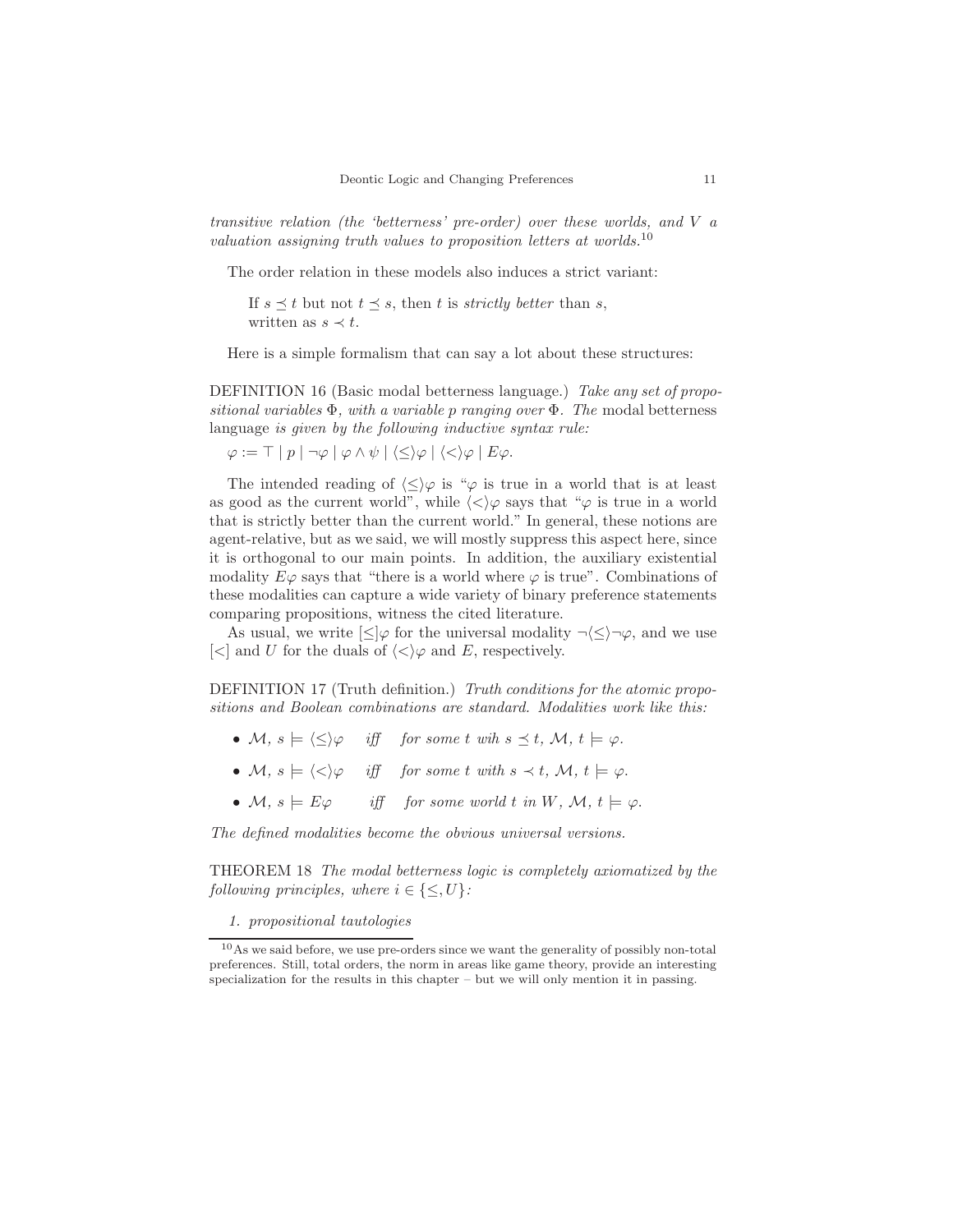- 2.  $[i](\varphi_1 \rightarrow \varphi_2) \rightarrow ([i]\varphi_1 \rightarrow [i]\varphi_2)$ 3.  $[i] \varphi \rightarrow \varphi$ 4.  $[i] \varphi \rightarrow [i][i] \varphi$ 5.  $\neg U\varphi \rightarrow U\neg U\varphi$ 6.  $U\varphi \rightarrow [\preceq]\varphi$ 7.  $\langle i \rangle \varphi \leftrightarrow \neg[i] \neg \varphi$ 8.  $\vert \langle \vert \varphi_1 \to \varphi_2 \rangle \to \vert \vert \langle \vert \varphi_1 \to \vert \langle \vert \varphi_2 \rangle$
- $9. \ \langle \langle \rangle \varphi \rightarrow \langle \langle \rangle \varphi$
- 10.  $\langle \leq \rangle \langle \lt, \rangle \varphi \rightarrow \langle \lt \rangle \varphi$

#### 4.2 Some special logical features of preference

Next we discuss some special logical features of preference that go beyond standard modal logic of pre-orders, and that will eventually turn out of interest to deontics as well.

# Lifting to generic preferences

While betterness relates specific objects or worlds, preference is often used generically for comparing different sorts of things. In particular, starting with Von Wright ([Wright, 1963]), logicians have studied preferences  $P(\varphi, \psi)$ between propositions (properties of worlds, or objects).

There is not one such notion, but many, that can be defined by a 'lift' of the betterness order among worlds to sets of worlds. For instance, compare your next moves in a game, identified with the set of outcomes that they lead to. Which move is 'better' depends on the criterion chosen: maybe we want the one with the highest possible outcome, or the one with the highest minimally guaranteed outcome, etcetera. Such options are reflected in various quantifier combinations for the lifting.

In particular, von Wright had a  $\forall \forall$ -type preference between sets P, Q:

 $\forall x \in P \ \forall y \in Q: \ x \preceq y.$ 

Our own running example will be the a ∀∃-type

 $\forall x \in P \exists y \in Q: x \preceq y.$ 

Intuitively, this says that for any P-world, there is a Q-world which is at least as good as that  $\psi$ -world.<sup>11</sup>

 $11$ In the earlier game setting, this stipulation would say that the most preferred moves have the highest possible outcomes.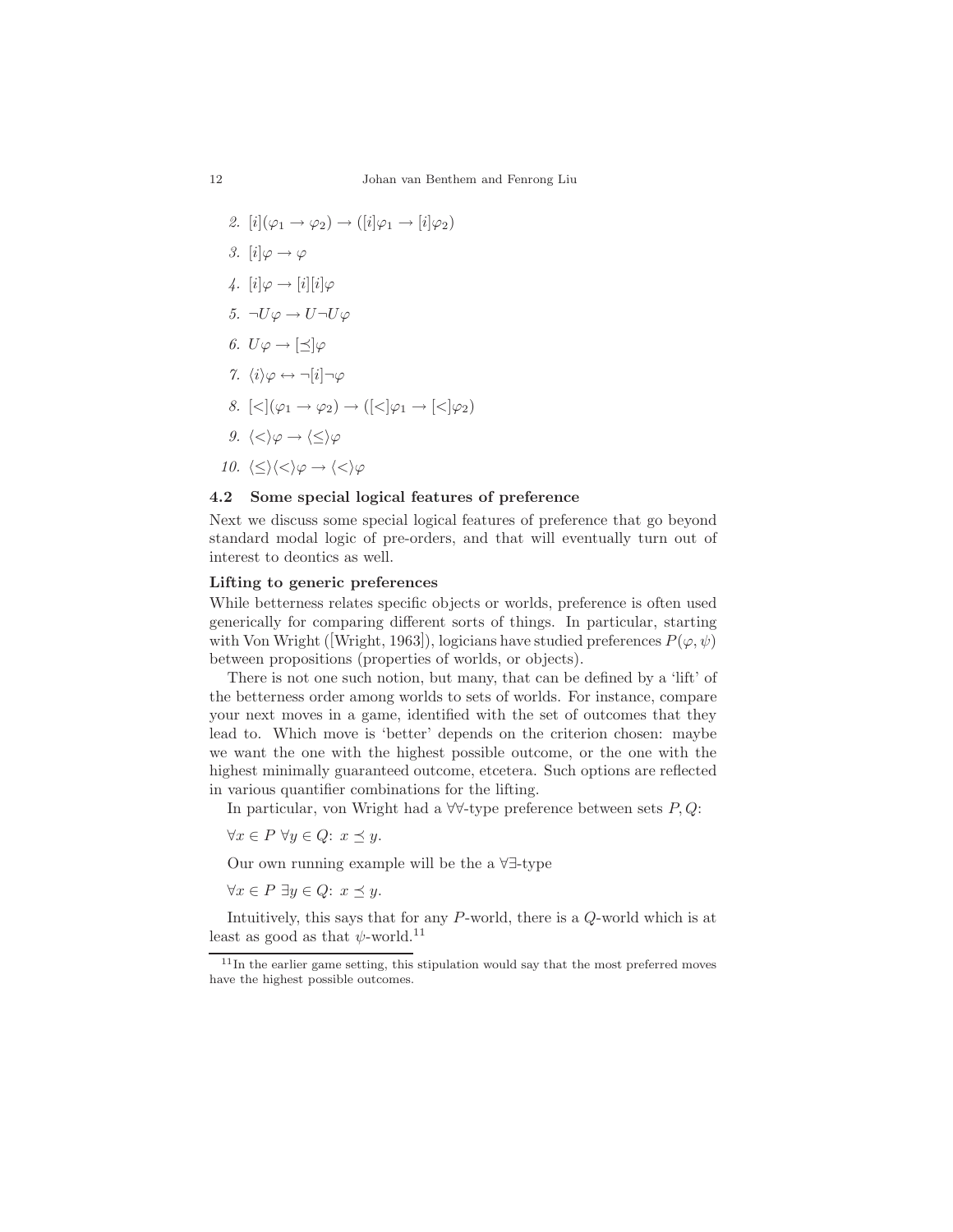∀∃ preference can be defined in the above modal preference language, using a universal modality over all worlds:

$$
P^{\forall\exists}(\varphi,\psi) := U(\psi \to \langle \leq \rangle \varphi).
$$

This satisfies the usual properties for preference, reflexivity and transitivity: for instance,  $P\varphi\psi$  and  $P\psi\chi$  imply  $P\varphi\chi$ .

Other quantifier combinations and modal definitions lead to other notions of generic preference. This proliferation may be a problem ('doing what is best' then depends on one's stipulation as to 'best'), but there is no consensus on an optimal choice in the literature. A logical approach should just make the options clear, and analyze them all.

## Ceteris paribus features

Next, preference seldom comes in pure form: the comparison between alternatives is often entangled with other considerations. Again, games are an example. Usually, players do not compare moves was the sets of all their possible outcomes, but rather, they compare the most plausible outcomes of their moves. This is the 'normality sense' of the pervasive ceteris paribus character of preference: we do not compare all the  $\varphi$  and  $\psi$ -worlds, but only the 'normal ones' in some relevant sense. This theme will return in our discussion of doxastic entanglement in Section 8.

But there are also other natural senses of ceteris paribus. Von Wright ([Wright, 1963]) already noticed the 'equality sense' in which there is a hidden assumption of independence: we only make comparisons between worlds that give the same truth values to some specified set of atomic propositions (or even complex formulas). This logic is axiomatized and analyzed in detail in cf. [Benthem et al., 2009b]. Important as it is, we will not pursue this theme of propositional (in-)dependence in this chapter.

# Richer preference languages

As we already mentioned, modal languages are just one step on a ladder of formalisms. Especially in the case of preference, it has been claimed that richer languages are needed to faithfully render basic notions and reasoning. We refer to the literature for details: cf. [Jongh and Liu, 2009] on first-order preference languages, [Grandi and Endriss, 2009] on first-order languages of social choice, [Benthem *et al.*, 2006] on hybrid modal preference languages for defining backward induction solutions in games, and the new hybrid modal preference language of [Seligman, 2010] of 'desire' and 'freedom'.

# 5 World based dynamics of preference change

Now let us look at how given preferences can change. Intuitively, there are many acts and events that can have such effects. Maybe the purest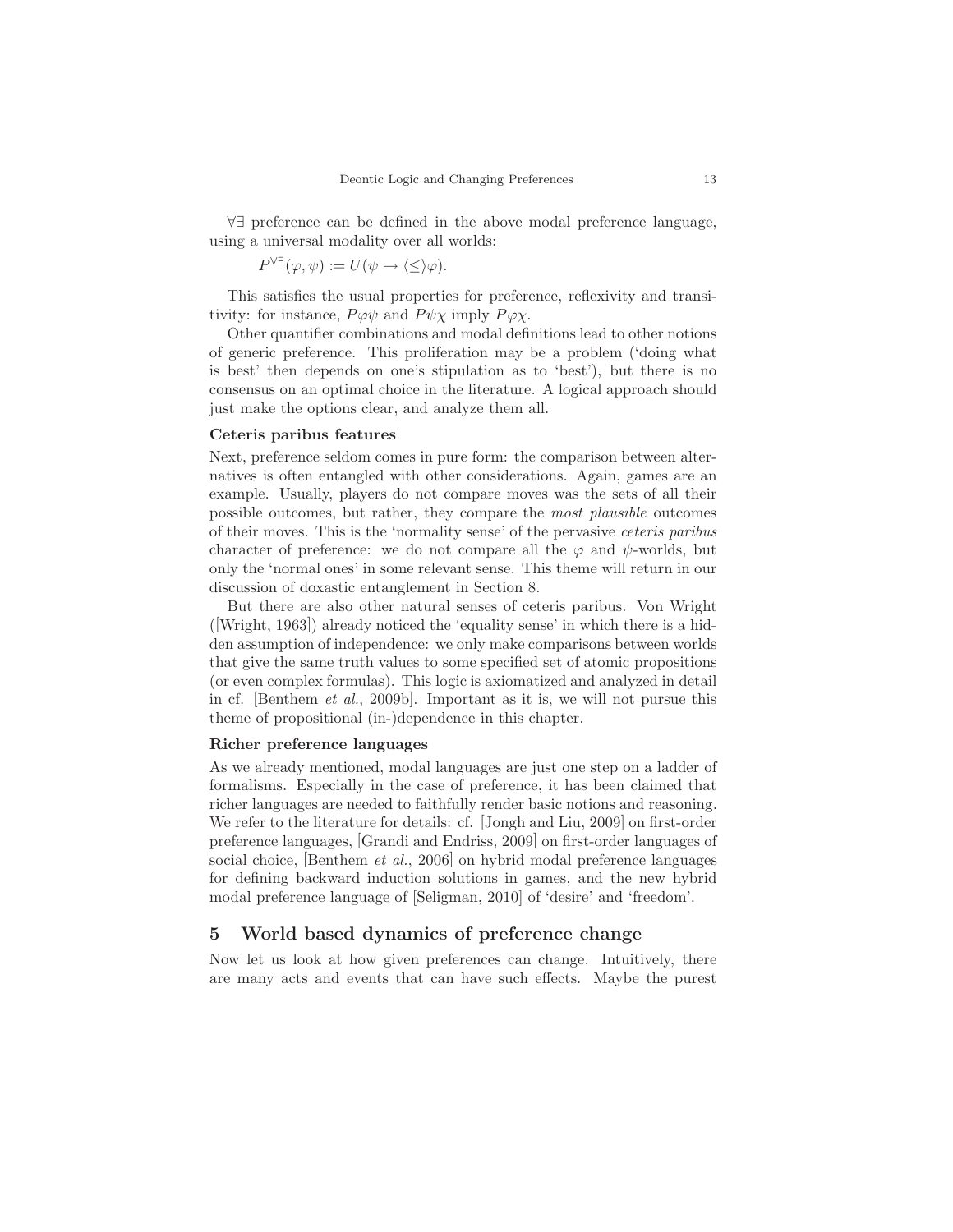form is a radical command by some moral authority to do something: this makes the worlds where we act better than those where we do not (cf. [Yamada, 2006]), at least, if we 'take' the order as legitimate, and change our evaluation accordingly, overriding any preferences that we ourselves might have had. Technically, this dynamics will change a current betterness relation in a model. This can be studied entirely along the lines already sketched for information dynamics. There are also earlier treatments, of which we mention [Torre and Tan, 1999], based on [Veltman, 1996].

#### 5.1 Betterness change

[Benthem and Liu, 2007] is a first systematic study of betterness change using methods from dynamic-epistemic logic. The running example in their approach is a 'public suggestion' that a proposition  $\varphi$  be the case. This relatively modest ordering change leaves the set of worlds the same, but it removes any preferences the agent might have for  $\neg \varphi$  over  $\varphi$  among these. The main point is that 'events with evaluative import' can act as triggers that change some current betterness relation:

♯ϕ

These lead to the following model change:

DEFINITION 19 Given any modal preference model  $(\mathfrak{M}, s)$ , the upgraded model  $(\mathfrak{M}_{\sharp\varphi},s)$  has the same domain, valuation, and actual world as  $(\mathfrak{M},s)$ , but the new preference relations are now

$$
\preceq_i^*=\preceq_i - \{(s,t) \mid \mathfrak{M}, s \models \varphi \text{ and } \mathfrak{M}, t \models \neg \varphi\}
$$

Given a preference model  $\mathfrak{M}$ , a new action modality is interpreted as:

$$
(\mathcal{M},s) \models [\sharp \varphi] \psi \quad \text{iff} \quad \mathcal{M}_{\sharp \varphi}, s \models \psi.
$$

THEOREM 20 ([Benthem and Liu, 2007]) The dynamic preference logic of suggestion is completely axiomatized by the following principles:

- 1.  $\langle \sharp \varphi \rangle p \leftrightarrow p$ .
- 2.  $\langle \sharp \varphi \rangle \neg \psi \leftrightarrow \neg \langle \sharp \varphi \rangle \psi$ .
- 3.  $\langle \sharp \varphi \rangle (\psi \wedge \chi) \leftrightarrow (\langle \sharp \varphi \rangle \psi \wedge \langle \sharp \varphi \rangle \chi).$
- 4.  $\langle \sharp \varphi \rangle \langle \leq \rangle \psi \leftrightarrow (\neg \varphi \land \langle \leq \rangle \langle \sharp \varphi \rangle \psi) \lor (\langle \leq \rangle (\varphi \land \langle \sharp \varphi \rangle \psi)).$
- 5.  $\langle \sharp \varphi \rangle E \psi \leftrightarrow E \langle \sharp \varphi \rangle \psi$ .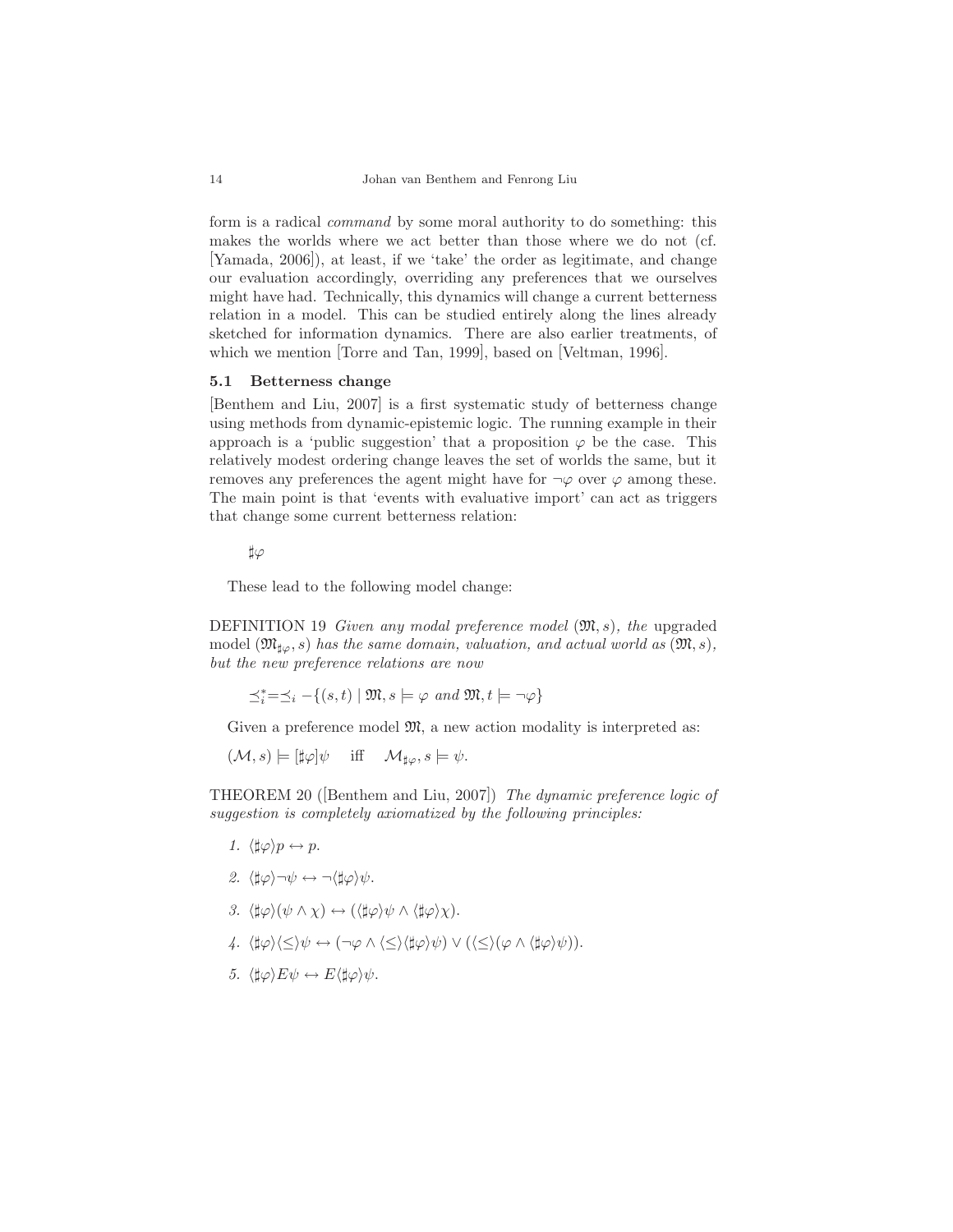Similar results hold for dynamic logics with many other kinds of strong or weak command, some like the radical or conservative plausibility changes found with soft information and belief revision (cf. [Liu, 2008]).

This is an analysis of betterness change and direct modal statements about it. But it also applies to the earlier lifted generic preferences. As an illustration, consider the ∀∃-lift defined earlier:

### FACT 21 The following equivalence holds for generic ∀∃ preference:

$$
\langle \sharp A \rangle P^{\forall \exists}(\varphi, \psi) \quad \text{iff} \quad P^{\forall \exists}(\langle \sharp A \rangle \varphi, \langle \sharp A \rangle \psi) \wedge P^{\forall \exists}((\langle \sharp A \rangle \varphi \wedge A), (\langle \sharp A \rangle \psi \wedge A)).
$$

We omit the simple calculation. Similar results may be obtained for other set liftings such as Von Wright's ∀∀-version.

## 5.2 Digression: general betterness change

There is a much more general theory of relation change that works for a wide class of triggering events that change evaluation. One way of achieving greater generality uses program notation from propositional dynamic logic (PDL). For instance, suggesting that  $\varphi$  ( $\sharp \varphi$ ) is defined by the program:

$$
\sharp \varphi(R) := (?\varphi; R; ?\varphi) \cup (?\neg \varphi; R; ?\neg \varphi) \cup (?\neg \varphi; R; ?\varphi).
$$

where R is the given input relation, while the operations  $\alpha$  test whether the relevant proposition  $\varphi$  or related ones hold. In particular, the disjunct  $(?\varphi; R; ?\varphi)$  means that we keep all old betterness links that run from  $\varphi$ worlds to  $\varphi$ -worlds. This definition is equivalent in *PDL* to

$$
\sharp \varphi(R) := (?\neg \varphi; R) \cup (R; ?\varphi).
$$

Again this says, but now more compactly, that we keep all old R-links, except for those that ran from  $\varphi$ -worlds to  $\neg \varphi$ -worlds.

Likewise, basic betterness changers from belief revision can be defined in this format. For instance, the earlier radical upgrade, incorporating the wish of some over-riding authority, is defined by

$$
\Uparrow \varphi(R) := (\mathop{?}\nolimits \varphi; R; \mathop{?}\nolimits \varphi) \cup (\mathop{?}\nolimits \neg \varphi; R; \mathop{?}\nolimits \neg \varphi) \cup (\mathop{?}\nolimits \neg \varphi; \top; \mathop{?}\nolimits \varphi)
$$

Here the constant  $\top$  denotes the universal relation that holds between any two worlds. This reflects the meaning of this transformation: all  $\varphi$ worlds become better than all  $\neg \varphi$ -worlds, whether or not they were better before, and within these two zones, the old ordering remains.

The earlier conservative upgrade can be dealt with similarly. Again, this makes sense as a command changing betterness order: the new best worlds will satisfy  $\varphi$ , but we now leave the agent more of her original betterness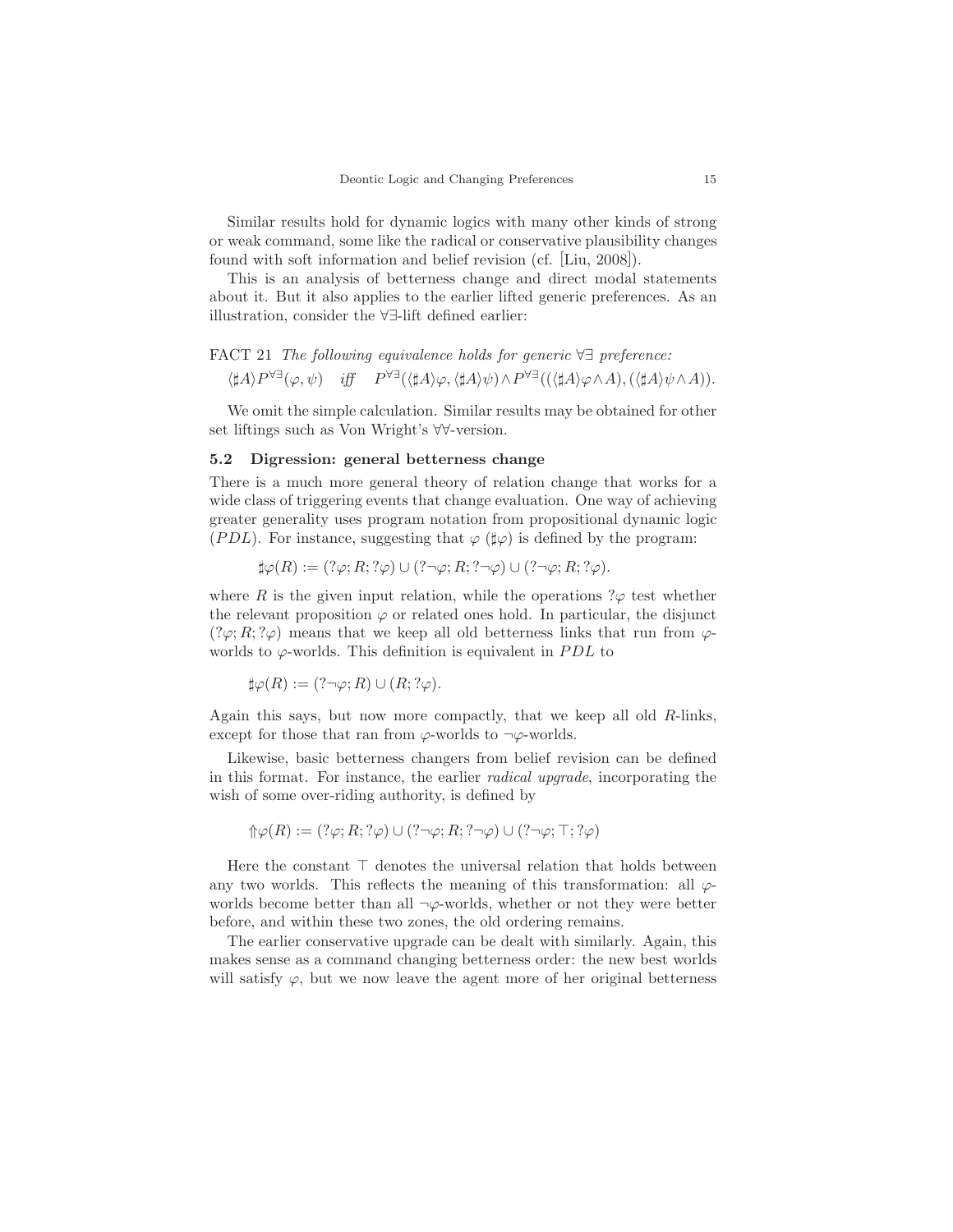order. Differences with radical commands will show up in judgments of 'conditional betterness'. Such judgments occur in the literature on conditional obligation: see [Hansson, 1969].

Given any PDL definition of this sort, one can automatically write reduction axioms for the complete dynamic logic of its induced model change. This is proved in [Benthem and Liu, 2007], while an alternative based on product update and 'event models' occurs in [Baltag and Smets, 2008]. As an example, here is the computation for our 'suggestions':

$$
\langle \sharp \varphi \rangle \langle R \rangle \psi \leftrightarrow \langle (? \neg \varphi; R) \cup (R; ?\varphi) \rangle \langle \sharp \varphi \rangle \psi
$$

$$
\leftrightarrow \langle ? \neg \varphi; R \rangle \langle \sharp \varphi \rangle \psi \vee \langle R; ?\varphi \rangle \langle \sharp \varphi \rangle \psi
$$

$$
\leftrightarrow (\neg \varphi \wedge \langle R \rangle \langle \sharp \varphi \rangle \psi) \vee \langle R \rangle (\varphi \wedge \langle \sharp \varphi \rangle \psi).
$$

This theoretical variety matches the wealth of evaluative actions that we encounter in daily life.

#### 5.3 Further scenarios: changes in numerical values

While the main thrust of this chapter are qualitative approaches, there are also numerical approaches to preferences, employing utilities ([Rescher, 1966], [Trapp, 1985]) or more abstract 'grades' for worlds ([Spohn, 1988]). We briefly indicate how dynamic ideas can work in this setting, too.

The static base language extends our earlier modal one with graded modalities indicating the strength of preference (cf. [Aucher, 2003] on product update for numerical plausibility models). Our brief sketch follows the stream-lined version of [Liu, 2004]).

DEFINITION 22 (Language) The preference evaluation language  $\mathcal L$  is given by the inductive syntax rule

 $\varphi := \top \mid p \mid q_a^m \mid \neg \varphi \mid \varphi \wedge \psi \mid K_a \varphi$ 

where  $m \in \mathbb{Z}$  is an integer indicating a 'grade' of preference.

The propositional constants  $q_a^m$  say, intuitively, that 'agent a assigns the current world a value of at most m'.

DEFINITION 23 (Evaluation models) An evaluation model is a modal preference model as before, expanded with an evaluation function  $v_a$  assigning to each world an element from  $\{-\infty\} \cup \mathbb{Z} \cup \{\infty\}^{12}$ 

 $12$ In [Aucher, 2003], the range is natural numbers up to a maximal element Max.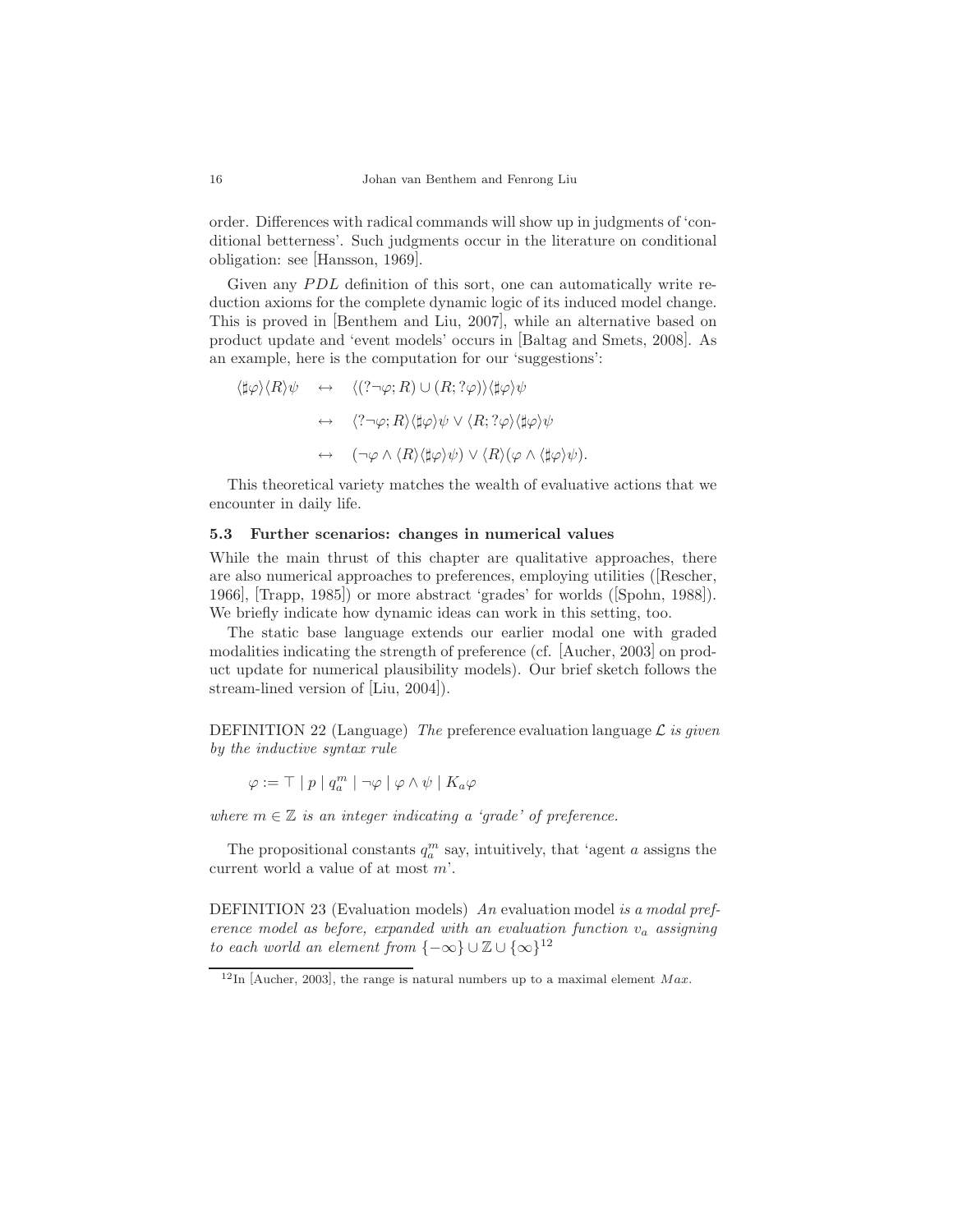Evaluation functions induce a total ordering, our general case of pr-orders would require more abstract 'grades' for worlds.

The semantics for our language is as usual, with one new clause:

 $\mathcal{M}, s \models q_a^m$  iff  $v_a(s) \leq m$ , where  $m \in \mathbb{Z}$ .

Now we define dynamic structures of events that can change evaluation, extending the standard format of DEL product update ([Baltag et al., 1998], [Ditmarsch et al., 2007]):

DEFINITION 24 (Evaluation event model) An evaluation event model is a tuple  $\mathcal{E} = (E, \sim_a, v_a, PRE)$  where E is a non-empty set of events,  $\sim_a$  a binary epistemic accessibility relation on E,  $v_a$  an evaluation function assigning each action an element from Z, and PRE is a 'precondition function' from E to the set of all epistemic propositions in our language.

The evaluation functions  $v_a$  indicate degrees of preference for agents over events. This is a major extension of standard views: we do not just evaluate static states of affairs, but also actions or events.

DEFINITION 25 (Evaluation product update) Let an evaluation model  $\mathfrak{M}=(S, \sim_a, v_a, V)$  and an evaluation event model  $\mathfrak{E}=(E, \sim_a, v_a, PRE)$ be given. The evaluation product update model is the structure  $\mathfrak{M} \otimes \mathfrak{E} =$  $(S \otimes E, \sim_a', v_a', V')$  with

- $S \otimes E = \{(s, e) \in S \times E\}$
- (s, e)  $\sim_a'$  (t, f) iff both s  $\sim_a t$  and e  $\sim_a f$
- $v'_a(s, e) = v_a(s) + v_a(e)$  (Addition rule)
- $V'(p) = \{(s, e) \in \mathcal{M} \otimes \mathfrak{E} : s \in V(p)\}.$

The resulting dynamic logic of numerical evaluation can be axiomatized like the systems we discussed earlier. More complex numerical evaluation or utility dynamics can also be dealt with: cf. [Liu, 2004], [Liu, 2009b].

# 6 Proposition-based preference logic

Primitive betterness relations reflect what are sometimes called 'intrinsic preferences'. But very often, our preferences have underlying structure, and we compare according to criteria: our preferences are then reason-based, or 'extrinsic'. In this section we develop the latter view, that has motivations in linguistics (Optimality Theory, cf. [Prince and Smolensky, 1993]), belief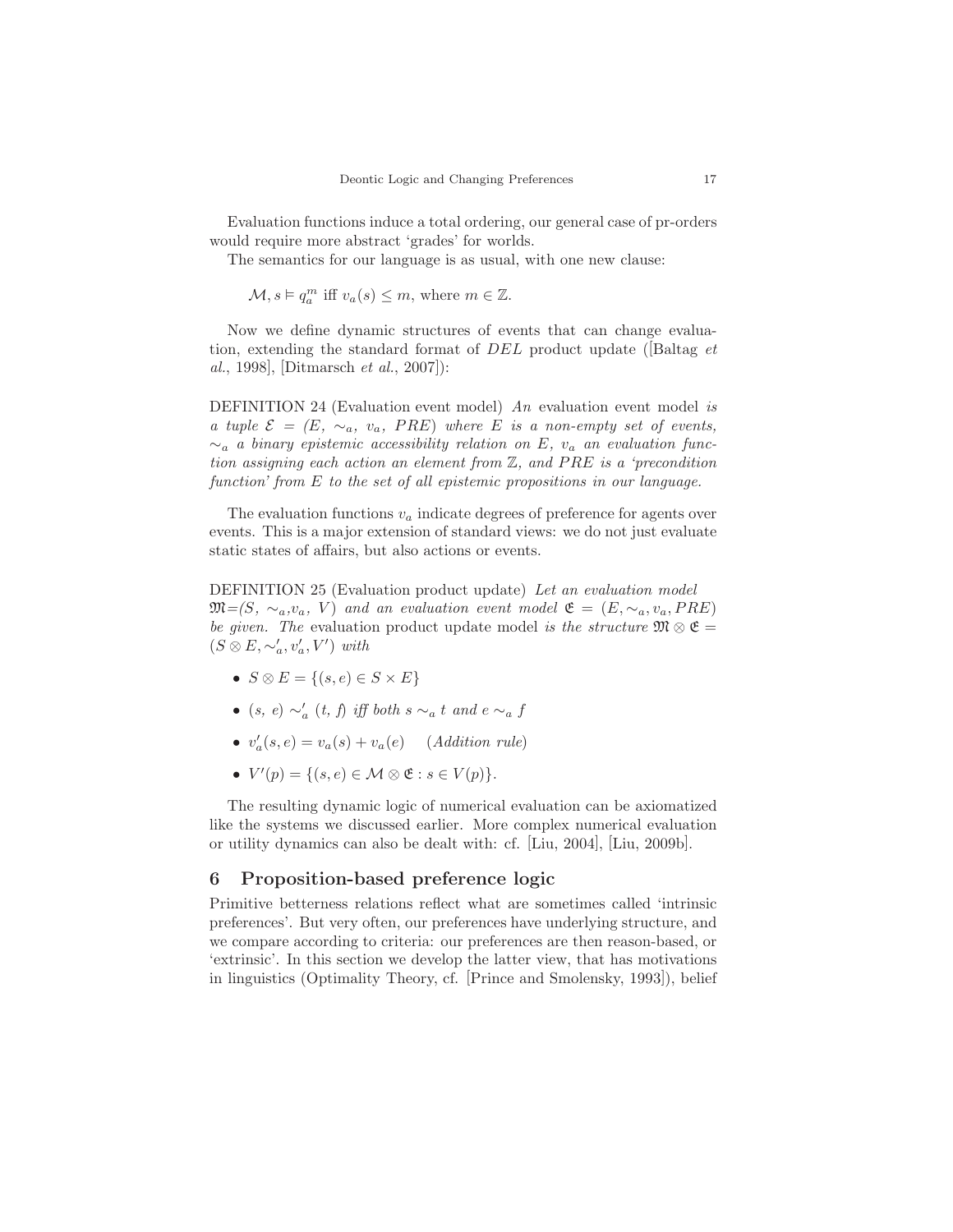revision (entrenchment, cf. [Rott, 2003]), and deontic logic (cf. [Fraassen, 1973], [Goble, 2000] and [Jackson, 1985]), as we shall see in Section 9.

Our analysis starts with linear orders of relevant properties that determine our evaluation of objects or worlds.

## 6.1 Priority based preference

[Jongh and Liu, 2009] start from a given primitive ordering among propositions ('priorities'), and then deriving a preference among objects.

DEFINITION 26 A priority sequence is a finite ordered sequence of formulas ('priorities') written as follows:

 $C_1 \gg C_2 \cdots \gg C_n \quad (n \in \mathbb{N}),$ 

where the  $C_m$  comes from a language describing objects (or worlds), with exactly one free variable x in each  $C_m$ .

DEFINITION 27 Given a priority sequence of length n, and two objects  $x$ and y,  $Pref(x, y)$  is defined in the usual lexicographic manner: at the first property  $C_i$  in the given sequence where  $x, y$  show a different truth value,  $C_i(x)$  holds, but  $C_i(y)$  fails.

[Jongh and Liu, 2009] analyze the logic of this framework. [Benthem et al., 2010] provide applications to deontic logic.

Still, this is only one of many ways of deriving a preference from a priority sequence. A good overview can be found in [Coste-Marquis *et al.*, 2004].

#### 6.2 Pre-orders

In general, comparison order may be non-connected, and then the preceding idea needs a significant generalization. This was done, in a setting of 'generalized social choice' and belief merge, in  $[Andr\acute{e}k\acute{a}et al., 2002]$ , which we adapt slightly here (cf. [Liu, 2010] for a more extensive study). The following definitions contain a 'free parameter' for a language L that can be interpreted in the earlier modal betterness models M. For simplicity only, we will take this to be a simple propositional language of properties.

DEFINITION 28 (Priority graph.) A priority graph  $\mathscr{G} = \langle P, \langle \rangle$  is a strictly partially ordered set of propositions in the relevant language of properties L.

Here is how one derives a betterness relation from a priority graph:

DEFINITION 29 (Betterness from a priority graph.) Let  $\mathscr{G} = \langle P, \langle \rangle$  be a priority graph, and  $\mathfrak{M}$  a model in which the language L defines properties of objects. The induced betternness relation  $\preceq_{\mathscr{G}}$  is defined as follows: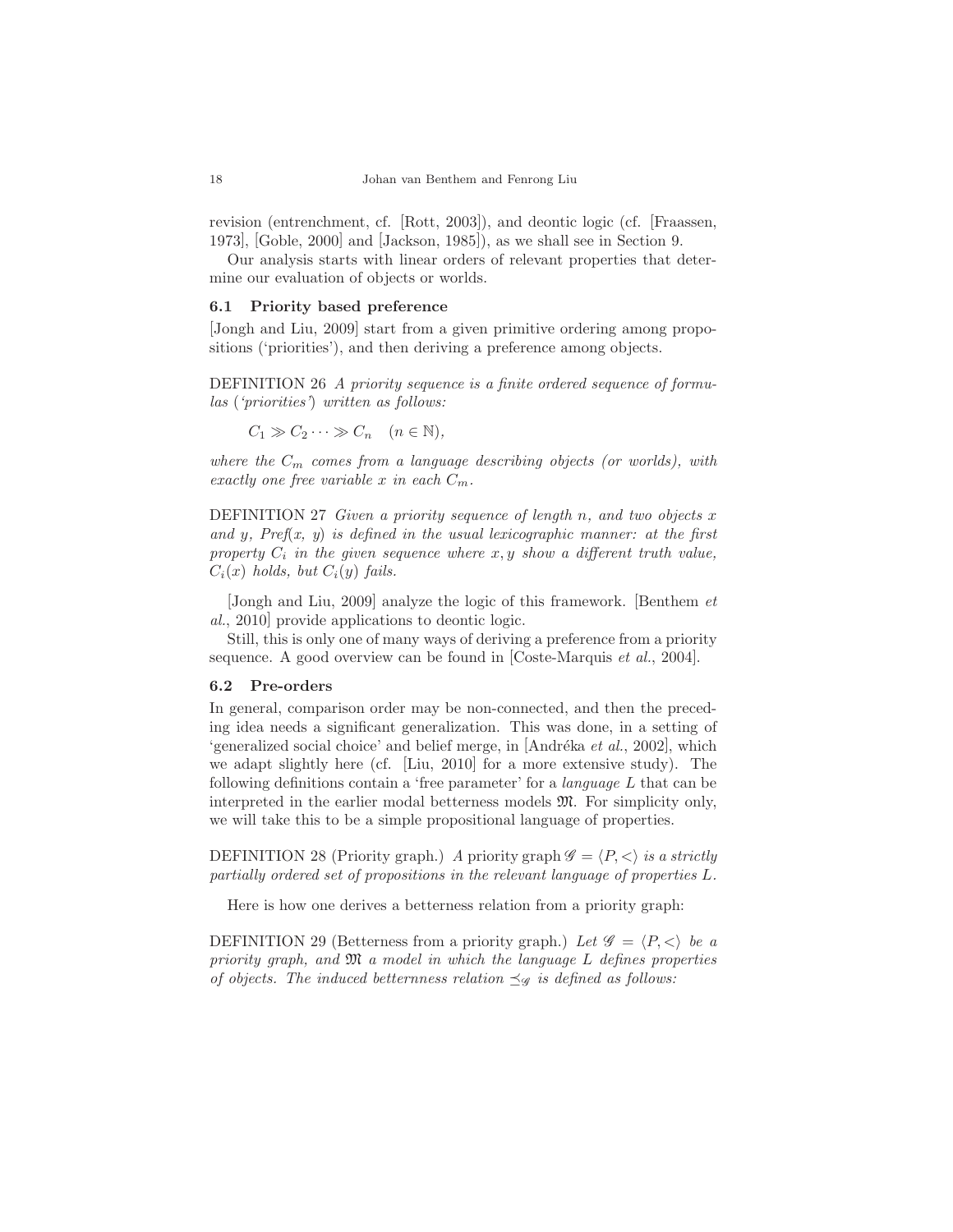$$
y \preceq_{\mathscr{G}} x := \forall P \in \mathscr{G}((Py \to Px) \lor \exists P' \lt P(P'x \land \neg P'y)).
$$

Here, in principle,  $y \preceq_{\mathscr{G}} x$  requires that x has every property in the graph that y has. But there is a possibility of 'compensation': if y has  $P$  while x does not, this is admissible, provided there is some property  $P'$  with higher priority in the graph where x does better: x has  $P'$  while y lacks it.<sup>13</sup>

One can think of priority graphs of propositions as hierarchically ordered information sources, but equally well as complex hierarchies of laws, or of norm givers with relative authority.

#### 6.3 Static logic and representation theorem

Here is a crucial technical property of this framework:

THEOREM 30 ([Liu, 2010]) Let  $\mathfrak{M} = (W, \prec, V)$  be any modal model, without constraints on its relation. The following two statements are equivalent:

- (a) The relation  $y \preceq x$  is a reflexive and transitive order,
- (b) There is a priority graph  $\mathscr{G} = (P, \lt)$  such that, for all worlds  $x, y \in W$ ,  $y \preceq x$  iff  $y \preceq_{\mathscr{G}} x$ .

This representation theorem says that the general logic of derived extrinsic betterness orderings is still just that of pre-orders. But it also tells us that any pre-order can be 'rationalized' as an extrinsic reason-based one without disturbing the model as it is.

# 6.4 Priority dynamics and graph algebra

Now, we have a new locus for preference change: the structure of the underlying propositions. For linear priority sequences, these are the obvious operations  $\mathcal{F}$  of adding a new proposition C to the right,  $\mathcal{F}$  of adding C to the left, and various functions  $[-]$  dropping first, last or intermediate elements of a priority sequence. [Jongh and Liu, 2009] give complete dynamic logics for these. Here is one typical valid principe:

$$
[{}^+C]Pref(x,y) \leftrightarrow Pref(x,y) \vee (Eq(x,y) \wedge C(x) \wedge \neg C(y))
$$

This set of natural operations is even richer with priority graphs. However, in this setting an elegant mathematical alternative arises, in terms of two basic operations that combine arbitrary graphs:

- $\mathscr{G}_1; \mathscr{G}_2$ , adding a graph to another in top position
- $\mathscr{G}_1|\mathscr{G}_2$ , adding two graphs in parallel.

 $13$ It is easy to see that this stipulation subsumes the earlier priority sequences: linear priority graphs lead to lexicographic order.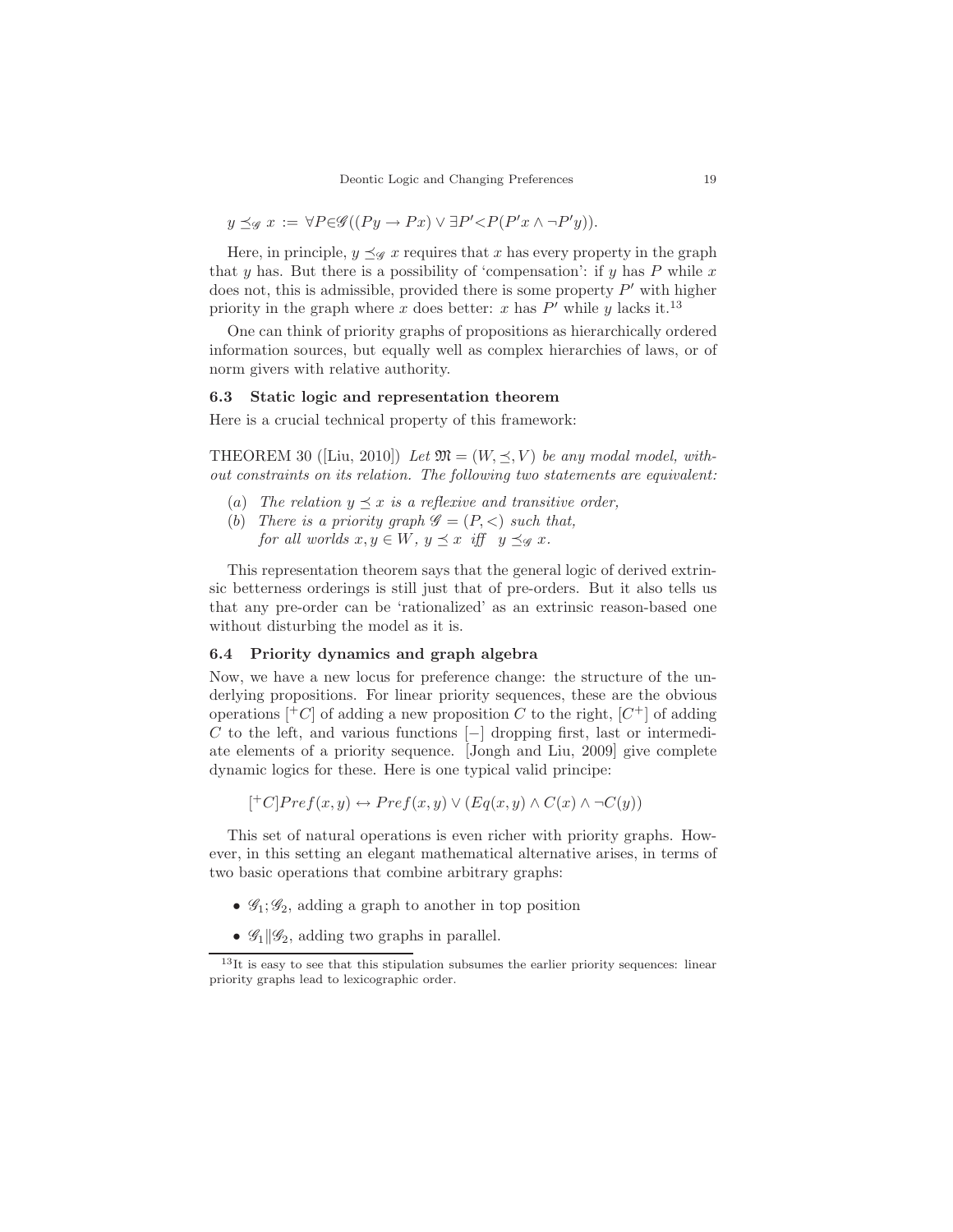One can think of this as 'sequential' versus 'parallel' composition, and the special case where one of the graphs consists of just one proposition models simple update actions. This calculus has been axiomatized completely in [Andréka et al., 2002] by algebraic means, while [Girard, 2008] has a modal-style axiomatization. We display its principles, since they express the essential recursion underlying priority graph dynamics (here, the proposition letter  $n$  is a 'nominal' denoting one single world):

$$
\langle \mathcal{G}_1 | \mathcal{G}_2 \rangle^{\leq} n \leftrightarrow \langle \mathcal{G}_1 \rangle^{\leq} n \wedge \langle \mathcal{G}_2 \rangle^{\leq} n.
$$
  

$$
\langle \mathcal{G}_1 | \mathcal{G}_2 \rangle^{\leq} n \leftrightarrow (\langle \mathcal{G}_1 \rangle^{\leq} n \wedge \langle \mathcal{G}_2 \rangle^{\leq} n) \vee (\langle \mathcal{G}_1 \rangle^{\leq} n \wedge \langle \mathcal{G}_2 \rangle^{\leq} n).
$$
  

$$
\langle \mathcal{G}_1; \mathcal{G}_2 \rangle^{\leq} n \leftrightarrow (\langle \mathcal{G}_1 \rangle^{\leq} n \wedge \langle \mathcal{G}_2 \rangle^{\leq} n) \vee \langle \mathcal{G}_1 \rangle^{\leq} n.
$$
  

$$
\langle \mathcal{G}_1; \mathcal{G}_2 \rangle^{\leq} n \leftrightarrow (\langle \mathcal{G}_1 \rangle^{\leq} n \wedge \langle \mathcal{G}_2 \rangle^{\leq} n) \vee \langle \mathcal{G}_1 \rangle^{\leq} n.
$$

These axioms reduce complex priority relations to simple ones, after which the whole language reduces to the modal logic of weak and strict atomic betterness orders. In particular, this modal graph logic is decidable.

# 7 A two-level view of preference

Now we have two ways of looking at preference: one through intrinsic betterness order on modal models, the other through priority structure inducing extrinsic betterness orders. One might see this as calling for a reduction from one level to another, but instead, combining the two perspectives seems attractive as providing a richer modeling tool for agency.

#### 7.1 Harmony between world order and propositional order

In many cases, the two levels are in close harmony, allowing for easy switches from one to the other (cf. [Liu, 2008]):

DEFINITION 31 Let  $\alpha$ :  $(\mathscr{G}, A) \to \mathscr{G}'$ , with  $\mathscr{G}, \mathscr{G}'$  priority graphs, and A a new proposition. Let  $\sigma$  be a map from  $(\preceq, A)$  to  $\preceq'$ , where  $\preceq$  and  $\preceq'$  are betterness relations over worlds. We say that  $\alpha$  induces  $\sigma$ , if always:

 $\sigma(\preceq_{\mathscr{G}}, A) = \preceq_{\alpha(\mathscr{G}, A)}$ 

Here are two results for our earlier key betterness transformers:

FACT 32 Taking a suggestion  $A$  is the map induced by the priority graph update  $\mathscr{G}||A$ . More precisely, the following diagram commutes: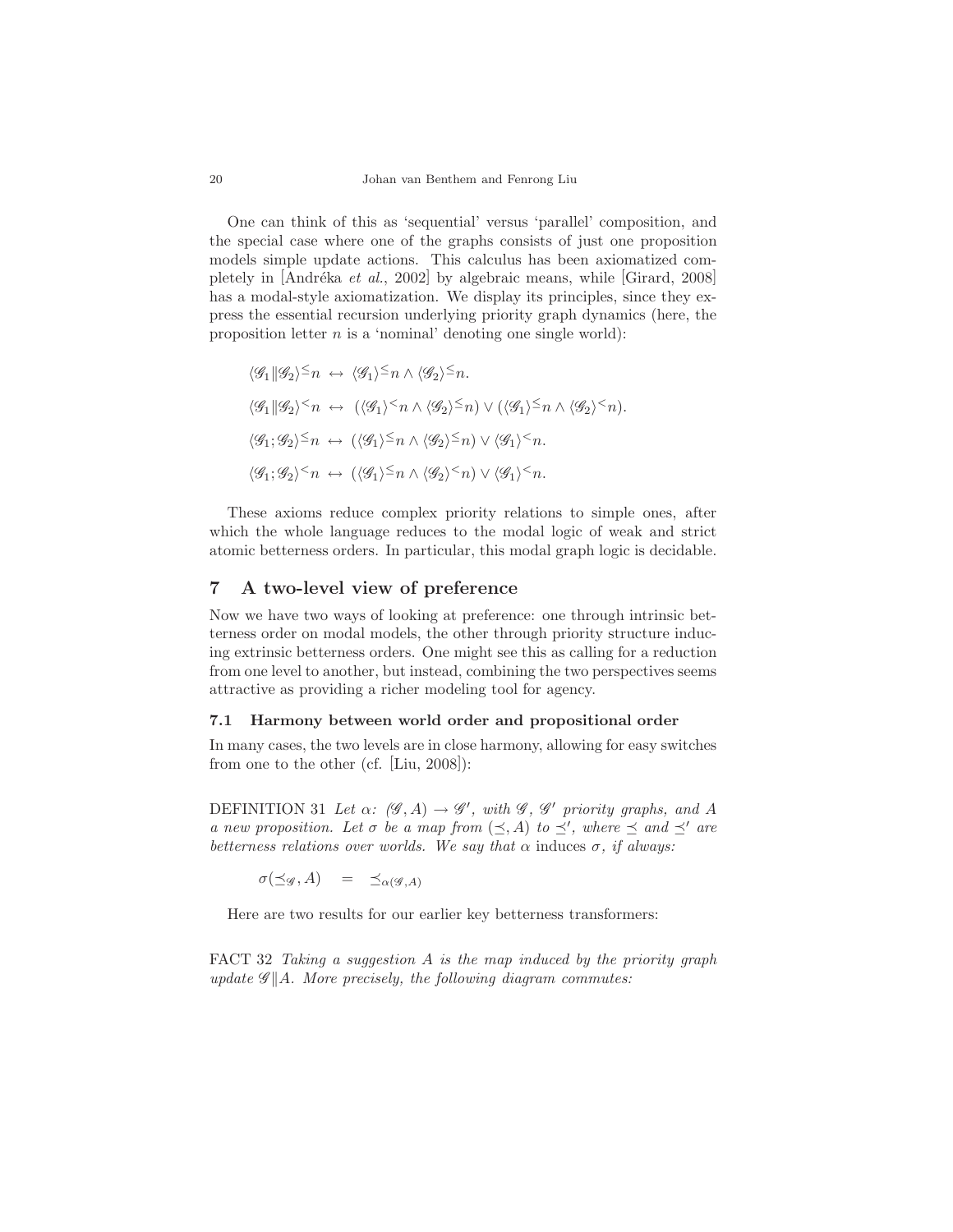$$
\langle \mathcal{G}, \langle \rangle \xrightarrow{\|A\|} \langle (\mathcal{G} \| A), \langle \rangle
$$

$$
\downarrow \qquad \qquad \downarrow
$$

$$
\langle W, \preceq \rangle \xrightarrow{\sharp A} \langle W, \sharp A(\preceq) \rangle
$$

Next, consider a priority graph  $(\mathscr{G}, \leq)$ , with a new proposition A added on top. The dynamics at the two levels is now correlated as follows:

FACT 33 Prefixing a new proposition A to a priority graph  $(\mathscr{G}, <)$  induces the radical upgrade operation  $\Uparrow A$  on possible worlds models. More precisely, the following diagram commutes:

$$
\langle \mathscr{G}, < \rangle \xrightarrow{A; \mathscr{G}} \langle (A; \mathscr{G}), < \rangle
$$
  
\$\downarrow\$  

$$
\langle W, \preceq \rangle \xrightarrow{\uparrow A} \langle W, \Uparrow A(\preceq) \rangle
$$

Thus the two kinds of preference dynamics can dovetail very well.

# 7.2 Co-existence of two dynamics and language change

Even so, there are good reasons for working with both levels.

One reason is that not all natural operations on graphs have corresponding betterness transformers at all. An example from [Liu, 2010] is deletion of the topmost elements from graphs. This syntactic operation is not invariant for replacing graphs by others inducing the same betterness order, and hence it is a genuine extension of preference change.

But also conversely, there is no general match. Not all PDL-definable operations from Section 5.2 are graph-definable. One striking reason is that not all betterness transformers preserve the base properties of reflexivity and transitivity. Consider  $?A; R$ , that is: 'keep the old relation only when A is true'. This change does not preserve reflexivity of R, as  $\neg A$ -worlds have no relations any more.  $2A$ ; R amounts to a refusal to henceforth make betterness comparisons at worlds that lack property A. Though somewhat idiosyncratic, this seems a bona fide mind change for an agent.

All this argues for a more general policy of modeling both intrinsic and extrinsic preference for agents, with reasons for the latter encoded in priority graphs that are part of the model. Here one might think that intrinsic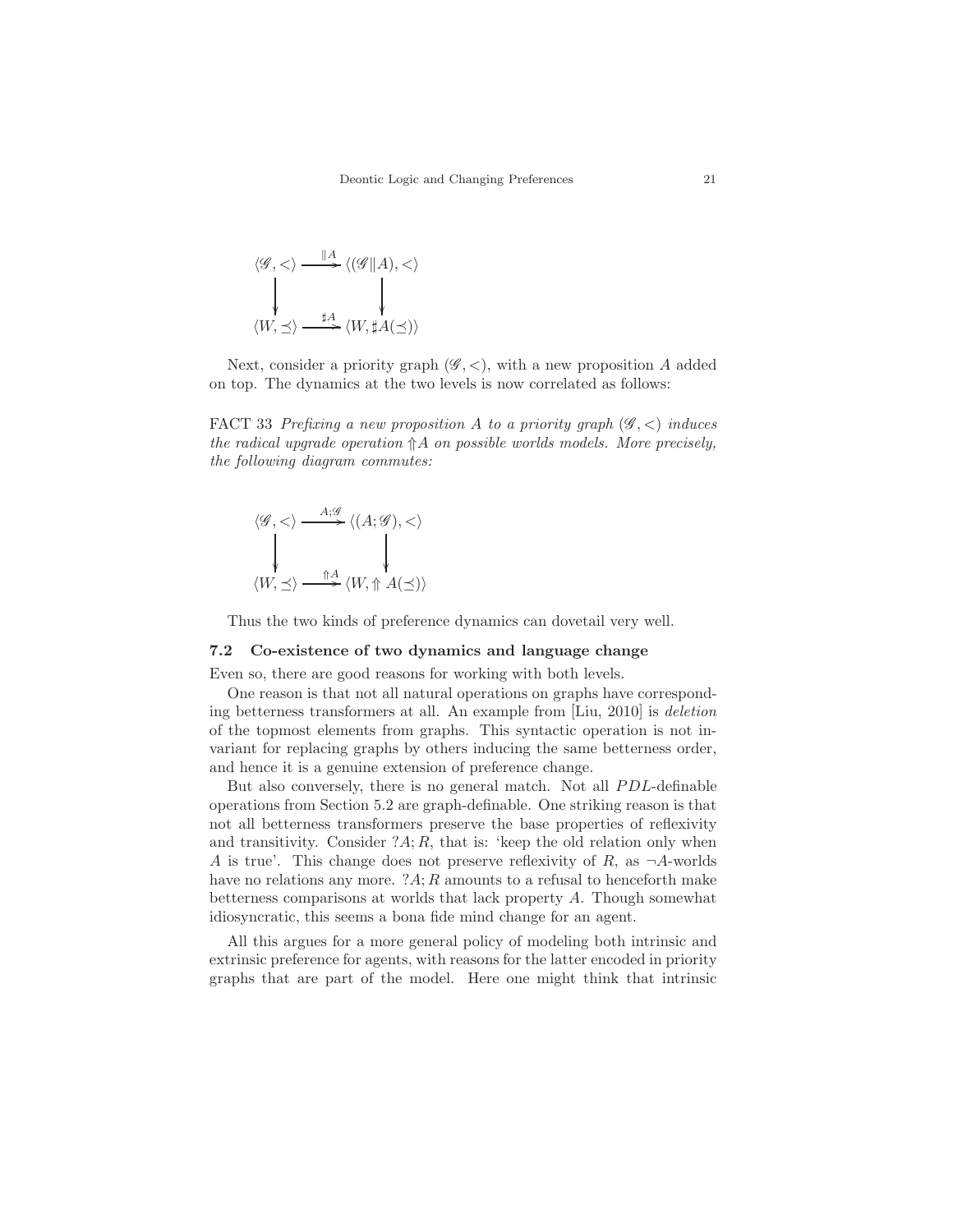betterness relations merely reflect an agent's raw feelings or prejudices. But the contrast is relative, not absolute.<sup>14</sup>

In particular, intrinsic betterness can become extrinsic through a dynamics that has been largely outside the scope of dynamic-epistemic logic so far, viz. language change. One mechanism here is the proof of the earlier representation theorem (Theorem 30). It partitions the given betterness pre-order into clusters, and if these are given names as new 'properties', then it is easy to see that the resulting strict order of clusters is a priority graph inducing the given order. This may thought of as rationalization, but alternatively, someone else might observe an agent's preferences, and postulating reasons for them. This is closer to the notion of 'revealed preference' from the economics literature: cf. [Houser and Kurzban, 2002].

In general, reasons for given preferences may have to come from some other, richer language than the one that we started with: we are witnessing a dynamic act of language creation.

# 8 Entanglement of evaluation and information

The major agency systems of information and evaluation do not live in isolation: they interact all the time. A rational agent can process information well in the sense of proof or observation, but is also 'reasonable' in a broader sense. This entanglement of knowledge, belief, and preference shows in many specific settings. We will look at a few cases, and their impact on the dynamics of preference change. For a general discussion, we refer to the chapter by Rohit Parikh in this Handbook.<sup>15</sup>

## 8.1 Generic preference involving knowledge

Recall that in Section 4.2, we defined generic preference as follows:

$$
Pref^{\forall\exists}(\psi,\varphi) := U(\psi \to \langle \leq \rangle \varphi).
$$

This refers to possibilities in the whole model, including even those that an agent might know to be excluded. [Benthem and Liu, 2007] defend this scenario in terms of 'regret', but there is also a reasonable intuition that preference only runs among situations that are epistemically possible.

 $14A$  nice illustration is deontic logic. If I obey the command of a higher moral authority, I may acquire an extrinsic preference, whose reason is obeying a superior. But for that higher agent, that same preference may be intrinsic: "The king's whim is my law".

<sup>&</sup>lt;sup>15</sup>Though we will mainly discuss how information dynamics encroaches upon preference and deontic notions, the opposite influence has also been studied. Information flow depends on *trust* and *authority*: which are clearly deontic notions. Moreover, following Wittgenstein, Brandom ([Brandom, 1994] has argued that language use can only be fully understood in terms of commitments that carry rights and obligations.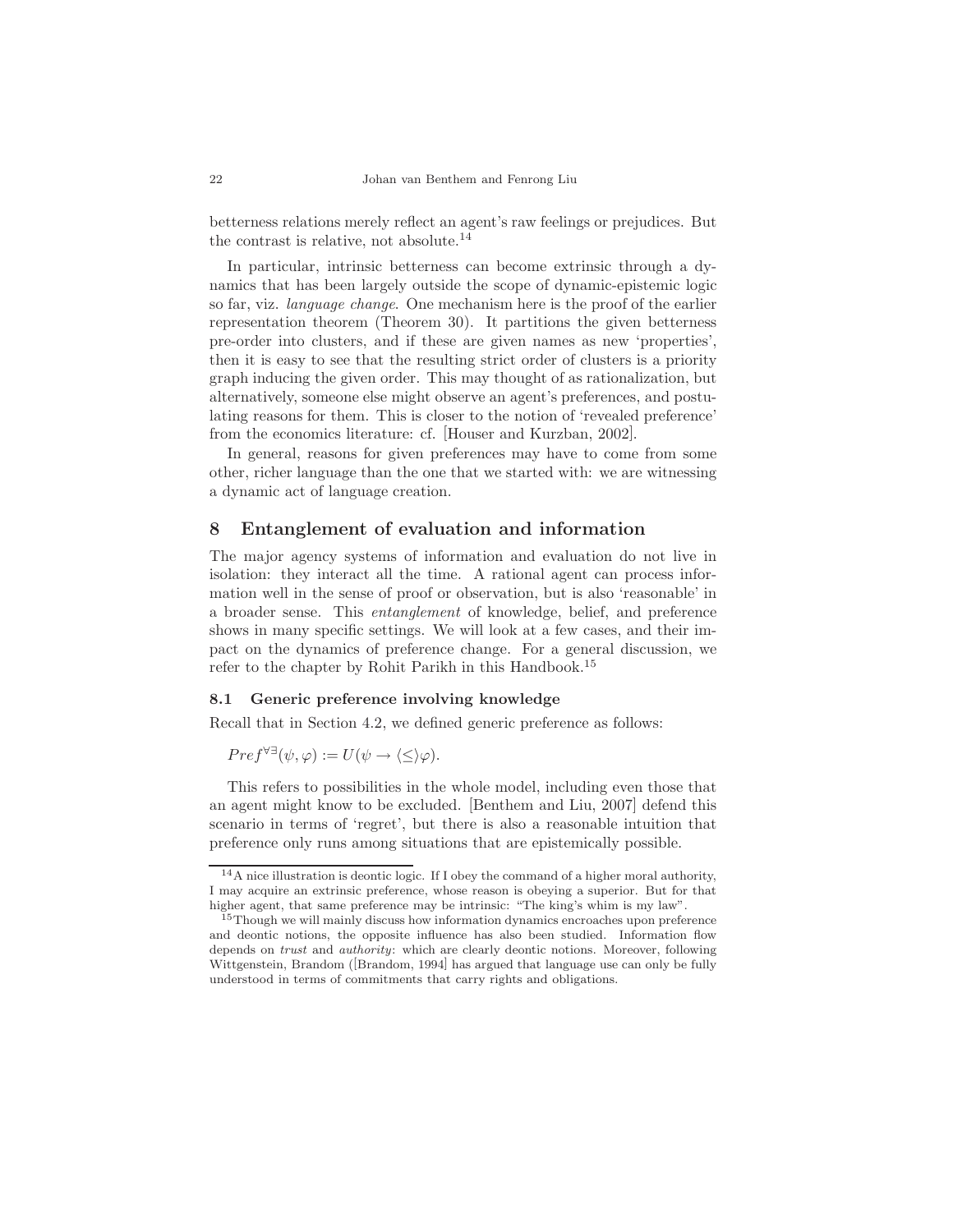In a first step, this suggests the entangled notion that, for any  $\psi$ -world that is epistemically accessible to agent a in the model, there exists a world which is as good as that world, where  $\varphi$  is true. This can be written with an epistemic modality:

$$
Pref^{\forall \exists}(\varphi, \psi) := K_a(\psi \to \langle \leq \rangle \varphi). \quad (K_{bett})
$$

But this is not yet what we are after, since we want the 'better world' to be epistemically accessible itself. [Liu, 2009a] shows how this cannot be defined in a simple combined language of knowledge and betterness, and that instead, a language is needed with an intersection modality for epistemic accessibility and betterness. The latter can be axiomatized, and it also supports a dynamic logic of preference change as before.

Issues of entanglement become even more appealing with generic preference and belief, where the two relational styles of modeling were very similar. We discuss this in a bit more detail.

## 8.2 Generic preferences involving belief

Again, we might start with a mere combination formula

$$
Pref^{\forall\exists}(\varphi,\psi) := B_a(\psi \to \langle \leq \rangle \varphi). \quad (B_{bett})
$$

This says that, among the most plausible worlds for the agent, for any  $\psi$ -world, there exists a world which is as good  $\varphi$  is true.<sup>16</sup>

Again, this seems not quite right, since we want the better worlds relevant to preference to stay inside the most plausible part of the model.<sup>17</sup> To express this, we again need a stronger merge of the two relations by intersection. The key clause for a corresponding new modality then reads:<sup>18</sup>

 $\mathcal{M}, s \models H\varphi$  iff for all t with both  $s \leq t$  and  $s \leq t$ ,  $\mathcal{M}, t \models \varphi$ .

Again, the static and dynamic logic of this system yield to the general dynamic-epistemic machinery explained in earlier sections.

#### 8.3 Other ways of combining preference and normality

Other entangled versions of plausibility and betterness abound in the literature. For instance, [Boutilier, 1994] has models  $\mathcal{M} = (W, \leq_P, \leq_N, V)$ with W a set of possible worlds, V a valuation function and  $\leq_P, \leq_N$  two transitive connected relations  $x \leq_P y$  ('y is as good as x) and  $x \leq_N y$  ('y is as normal as  $x$ ). He then defines an operator of *conditional ideal goal* (IG):

<sup>&</sup>lt;sup>16</sup>Incidentally, one might also think here of using a *conditional belief*  $B^{\psi}\langle \langle \rangle \varphi$ , but this seems an intuitively implausible form of entanglement.

<sup>&</sup>lt;sup>17</sup>Intuitively, this means that we are 'informational realists' in our desires.

<sup>18</sup>One might read this new notion as a sort of 'wishful safe belief'.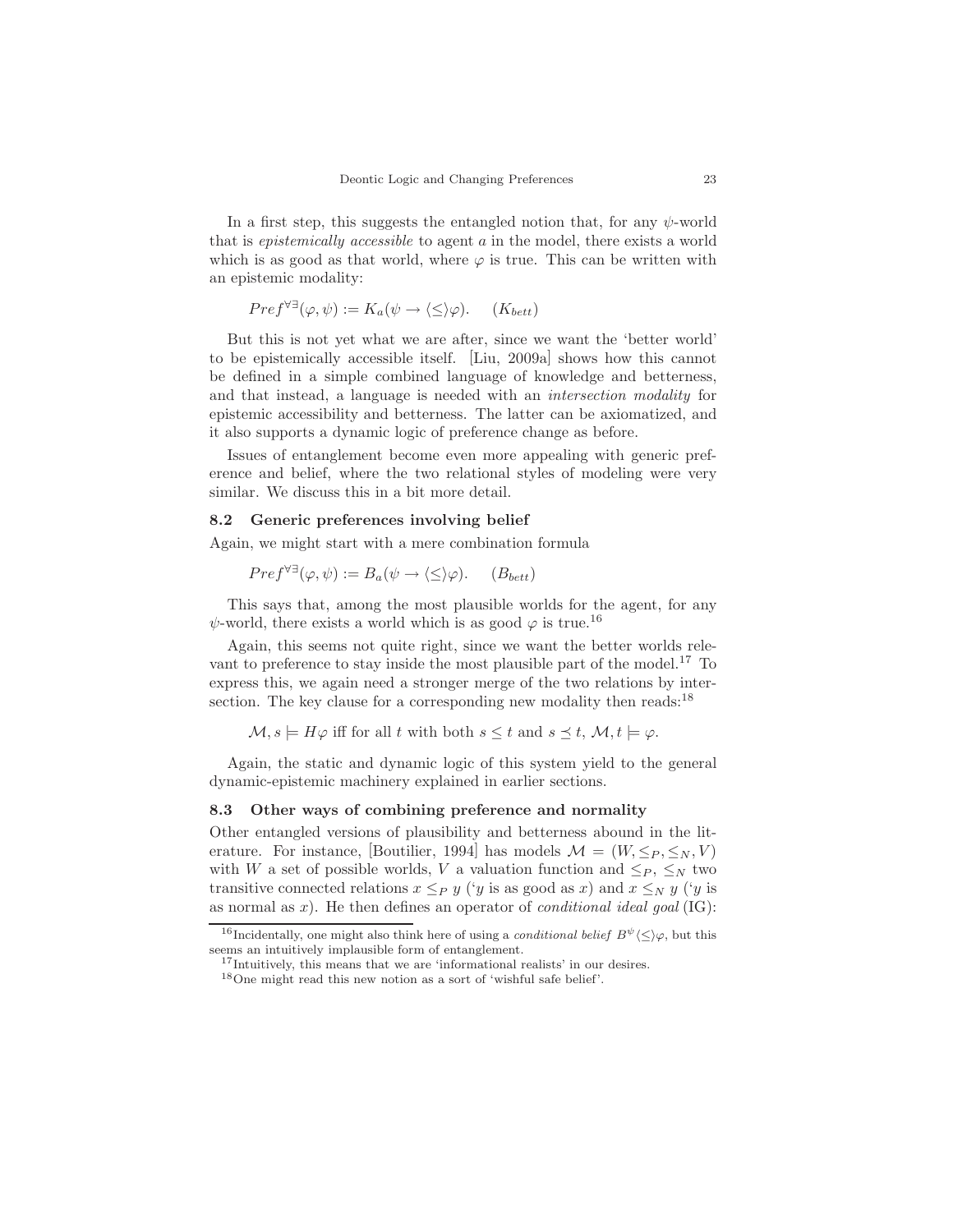$$
\mathcal{M} \models IG^{\psi} \varphi \text{ iff } Max(\leq_P, Max(\leq_N, Mod(\psi))) \subseteq Mod(\varphi)
$$

This says that the best of the most normal  $\psi$  worlds satisfy  $\varphi$ . Such entangled notions are still expressible in the modal systems of this chapter.

FACT 34 
$$
IG^{\psi} \varphi := (\psi \wedge \neg \langle B^{\leq} \rangle \psi) \wedge \neg \langle \leq \rangle (\psi \wedge \neg \langle B^{\leq} \rangle \psi) \rightarrow \varphi^{19}
$$

Following up on this tradition in agency studies,  $\left[ \text{Lang } et \text{ al.}, 2003 \right]$  define the following entangled notion of preference:

DEFINITION 35  $\mathcal{M} \models Pref^*(\varphi, \psi)$  iff for all  $w' \in Max(\leq_N, Mod(\psi))$ there exists  $w \in Max(\leq_N, Mod(\varphi))$  such that  $w' <_P w$ .

This reflects the earlier-mentioned ceteris paribus sense of preference, where one compares only the 'normal' worlds of the relevant kinds. In particular, this also makes sense in epistemic game theory, where 'rationality' means comparing moves by their most plausible consequences (according to the player's beliefs) and then choosing the best.

The preceding notions are similar to our earlier one with an intersection modality, but not quite. They only compare the two most plausible parts for each proposition. We give no deeper technical analysis here, but do note that we are still within the bounds of this paper.

# FACT 36 Pref<sup>\*</sup> is definable in our doxastic preference language.

#### 8.4 Degrees of entanglement and probability

Preference, knowledge, and belief can be entangled in many ways. These range from simple combination of modalities to defining new merged modalities as in the above. And even more deeply entangled notions exist, such as expected value in probability theory, whose definition mixes beliefs and evaluation even more strongly. We believe that such notions can be dealt with, too, by combining the numerical dynamics of our Section 5.3 with the DEL-style probability dynamics of [Benthem *et al.*, 2009a] – but at present, there is no such system.

## 8.5 Preference change, update and belief revision

Even just juxtaposed, our treatment of the statics and dynamics of belief and preference shows many similarities. These will be so obvious to the reader that we need not spell them out here. It is an interesting test, then, if the earlier dynamic methods transfer well to entangled notions of preference. After all, intuitively, entangled preferences can change both because

<sup>&</sup>lt;sup>19</sup>Here,  $B^{\lt}$  is a modality of *strict belief* that we do not define here.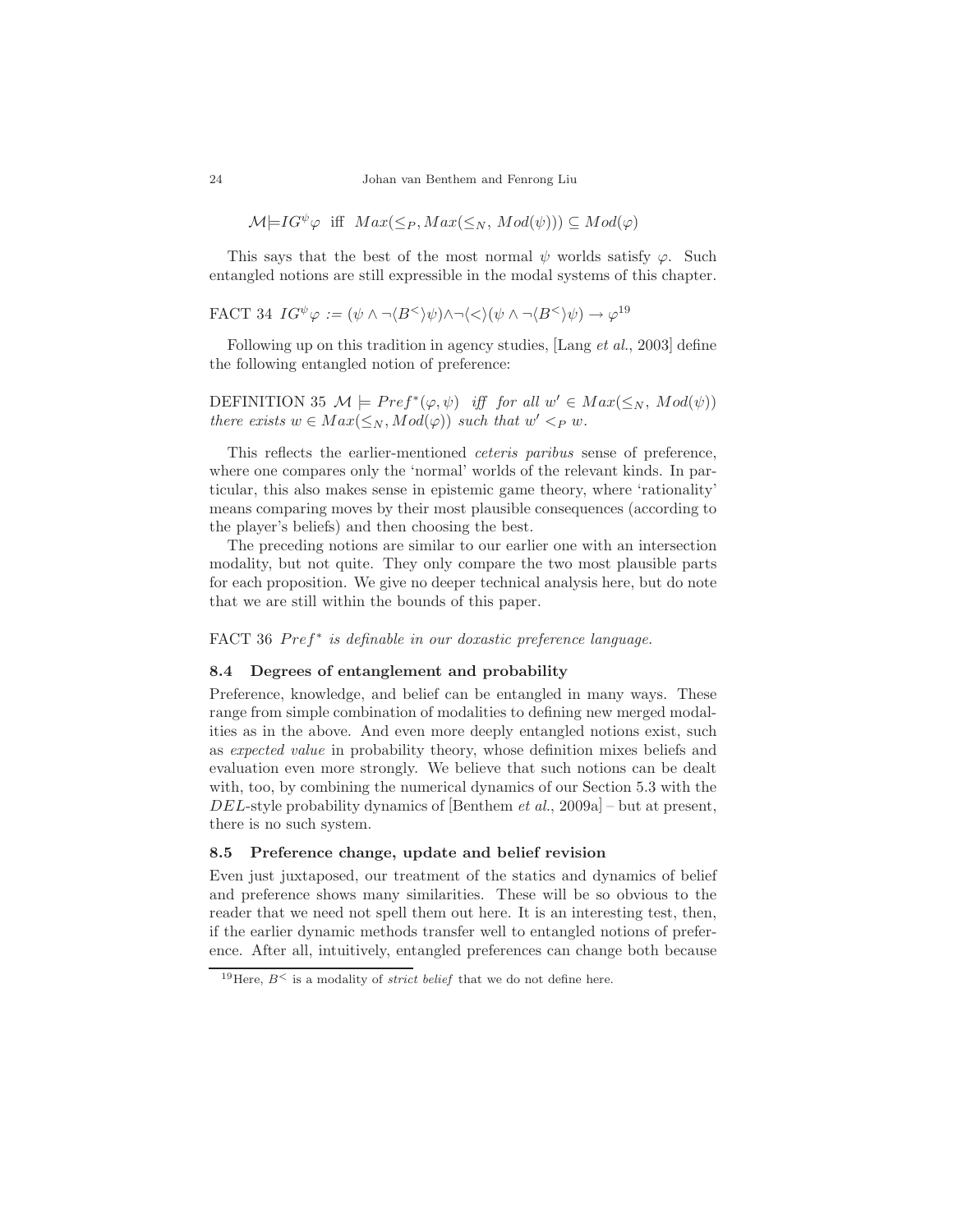of two kinds of trigger: evaluative acts like suggestions or commands, and informative acts changing our beliefs.

Indeed, the earlier dynamic methods apply. As an illustration, we quote one result from [Liu, 2008]:

THEOREM 37 The dynamic logic of intersective preference H is axiomatizable, with the following key reduction axioms:

- 1.  $\langle \sharp A \rangle \langle H \rangle \varphi \leftrightarrow (A \wedge \langle H \rangle (A \wedge \langle \sharp A \rangle \varphi)) \vee (\neg A \wedge \langle H \rangle \langle \sharp A \rangle \varphi).$
- 2.  $\langle \Uparrow A \rangle \langle H \rangle \varphi \leftrightarrow (A \wedge \langle H \rangle (A \wedge \langle \Uparrow A \rangle \varphi)) \vee (\neg A \wedge \langle H \rangle (\neg A \wedge \langle \Uparrow A \rangle \varphi)) \vee$  $(\neg A \wedge \langle bett \rangle(A \wedge \langle \Uparrow A \rangle \varphi)).$
- 3.  $\langle A! \rangle \langle H \rangle \varphi \leftrightarrow A \wedge \langle H \rangle \langle A! \rangle \varphi$ .

This may not be all, though, since there may also be *entangled trig*gering events that do not easily reduce to purely informational or purely evaluative actions.<sup>20</sup> Also, there may be switches between the two pure viewpoints, where the same scenario may be modeled either in terms of preference change, or as information change (see the Example "Buying a House" in [Liu, 2009b] and "Visit by the Queen" in [Lang and Torre, 2008]). We leave these matters to other chapters in this Handbook.

# 9 Deontic reasoning, changing norms and obligations

In this section, we return to deontic logic, and take a look at some major issues concerning obligations and norms from the standpoint of our dynamic systems for preference change. $^{21}$ 

Maybe the most obvious task here would be charting the large variety of deontic actions in daily life that affect normative betterness orderings, from commands to promises and permissions. We will not do such a survey here, but the examples presented in what follows should convince the reader that a dynamic action perspective on deontic issues is natural, and that much can be done with the tools presented here.

#### 9.1 Unary and dyadic obligation

Our static logics were motivated by the deontic semantics of 'ideality', in particular in its binary versions. In fact, deontic logic came first with this idea. To see this, consider the pioneering [Hansson, 1969], where dyadic

<sup>20</sup>For a formal analogy, see the events with 'parallel composition' of information and issue dynamics in [Benthem and Minica, 2009].

 $^{21}$ Our treatment largely follows the DEON paper [Benthem et al., 2010]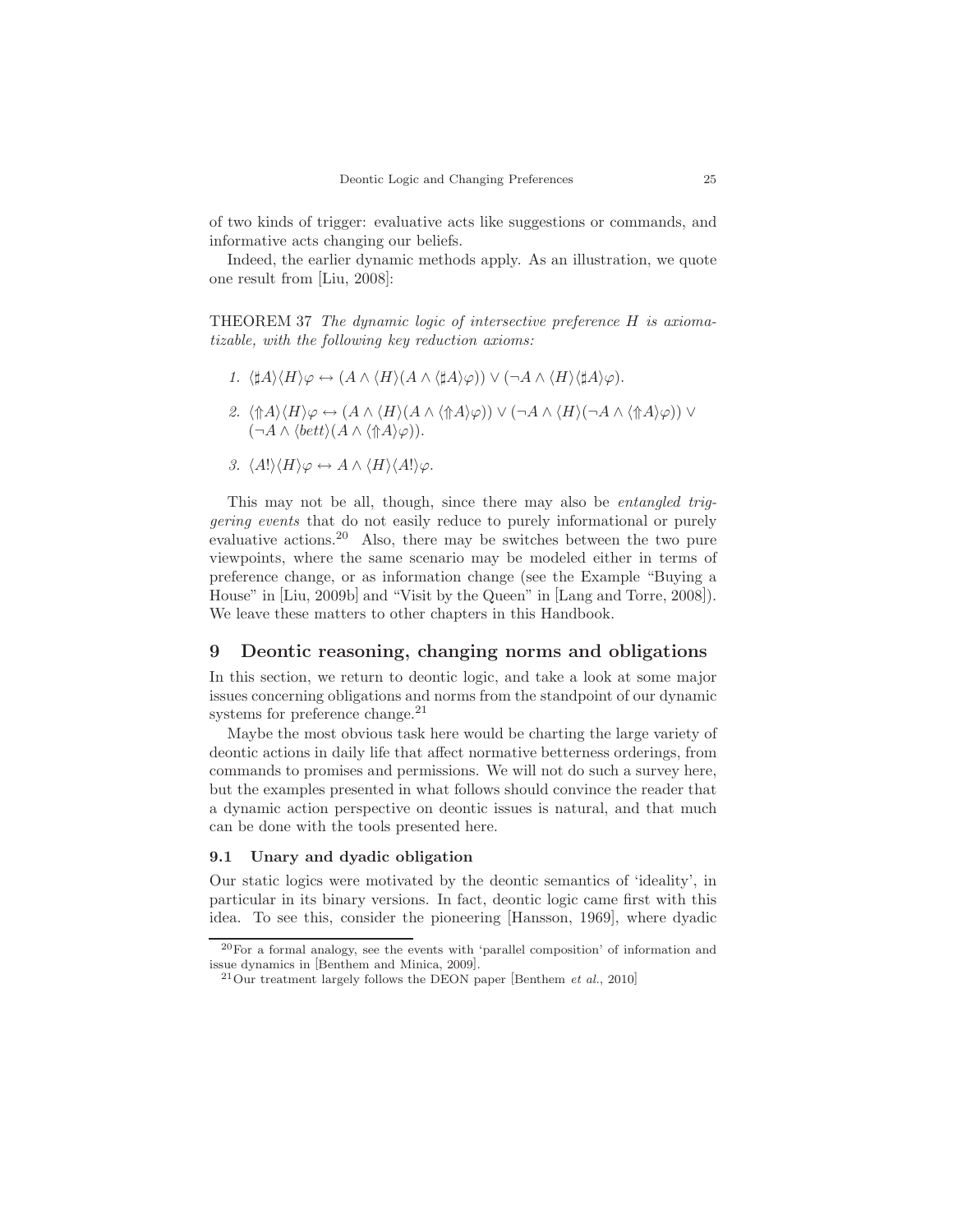obligations of the type 'it is obligatory that  $\varphi$  under condition  $\psi$ ' are interpreted by an 'ideality relation' and the notion of maximality:

(1) 
$$
\mathcal{M}, s \models \mathbf{O}(\varphi \mid \psi) \Longleftrightarrow Max(||\psi||_{\mathcal{M}}) \subseteq ||\varphi||_{\mathcal{M}}
$$

where models are like the ones we have used. This account builds on the observation—stemming from ethical theory—that the deontic notions of obligation, permission and prohibition can be naturally made sense of in terms of an *ideality ordering*  $\prec$  on possible worlds:

" [...] to assert that a certain line of conduct is [...] absolutely right or obligatory, is obviously to assert that more good or less evil will exist in the world, if it is adopted, than if anything else be done instead." [Moore, 1903] 22

Depending on the properties of  $\preceq$ , different logics are obtained: [Hansson, 1969] starts with a  $\preceq$  which is only reflexive, moving then to total pre-orders. This is of course the same idea that has also emerged in conditional logic, belief revision, and the linguistic semantics of generic expressions.

One criticism of the above account has been that it made conditional obligation lack the property of antecedent strengthening (see [Tan and Torre, 1996]). This, however, makes perfect sense in our view, as it reflects precisely the non-monotonicity inherent in the dynamics of information change, where the 'most ideal worlds' can change.<sup>23</sup>

In this light, our chapter has taken up an old idea in the semantics of deontic logic, and then added some recent themes: criterion-based priority structure, dynamics of evaluative acts and events, and extended logical languages making these explicit. This seems a natural continuation of deontic logic, while also linking it up with developments in other fields.

## 9.2 Dynamic perspectives on deontic paradoxes

The 'dynamic turn' has thrown fresh light on many issues in epistemology and other areas of philosophy. Deontic logic is no exception, as we shall see.

The scenario below is a classic of deontic logic and illustrates in a straightforward way the problem of 'contrary-to-duty' obligations (CTDs).

EXAMPLE 38 (Gentle murder; [Forrester, 1984]) "Here is the problem: Let us suppose a legal system which forbids all kinds of murder, but which considers murdering violently to be a worse crime than murdering gently.  $[...]$  The system then captures

 $22$ Cited in [Fraassen, 1973, p. 6].

<sup>&</sup>lt;sup>23</sup>Variations of this modeling gave rise to various preference-based semantics of deontic logic: see [Torre, 1997] for an overview of this development.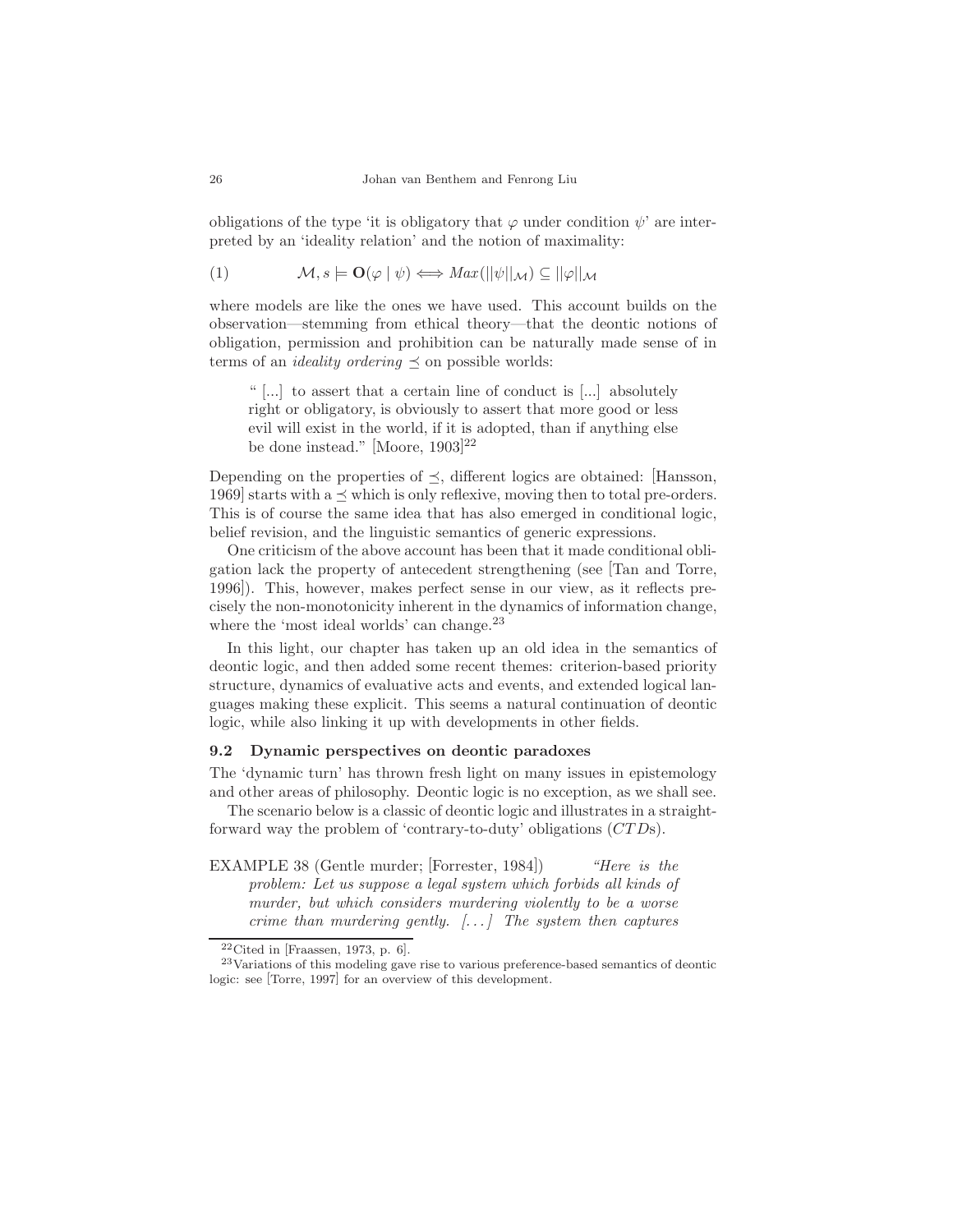its views about murder by means of a number of rules, including these two:

- 1. It is obligatory under the law that Smith not murder Jones.
- 2. It is obligatory that, if Smith murders Jones, Smith murders Jones gently." [Forrester, 1984, p. 194]

We show how the priority view of Section 6.1, even just the format of linear priority sequences, can represent this scenario in a natural way. Recall that a linear priority sequence  $P_1, \ldots, P_n$  essentially combines bipartitions  $\{\mathcal{I}(p_i), -\mathcal{I}(p_i)\}\$  of the domain of discourse S. The more we move towards the right-hand side of the sequence, the more atoms  $p_i$  are falsified. In a deontic reading this simply means that, the more we move towards the right-hand side of the sequence, the more violations hold.

Concretely, in the Gentle Murder scenario, the result is two classes of ideality: a class  $I_1$  in which Smith does not murder Jones, i.e.,  $I_1 := \neg m$ ; and another  $I_2$  in which either Smith does not murder Jones or he murders him gently, i.e.,  $I_2 := \neg m \vee (m \wedge g)$ . In other words, we have a priority sequence B with  $I_2 \prec I_1$ . Such a sequence orders the worlds via its induced relation  $\preceq_{\mathcal{B}}^{IM}$  in three clusters. The most ideal states are those satisfying  $I_1$ , worse but not worst states satisfy  $V_1 := \neg I_1$  but at the same time  $I_2$ , and, finally, the worst states satisfy  $V_2 := \neg I_2$ .

EXAMPLE 39 (Gentle murder (continued)) Consider the priority sequence for Gentle murder given just now:  $\mathcal{B} = (I_1, I_2)$ . We can naturally restrict this sequence to an occurrence of the first violation by intersecting all formulas with  $V_1$ . As a result, the first proposition is a contradiction that can never distinguish worlds. Thus, the best among the still available worlds are those with  $Max^{+}(\mathcal{B}^{\mathsf{V}_1}) = \mathsf{I}_2 \wedge \mathsf{V}_1$ . A next interesting restriction in the Gentle Murder context is  $\mathcal{B}^{\vee_2}$ , which describes what the original priority sequence prescribes under the assumption that also the CTD obligation "kill gently" has been violated. In this case we end up in a set of all equally bad states.

This brief sketch may suffice to show our approach provides a simple perspective on the robustness of norms and laws viewed as CTD structures: they can still function when transgressions have taken place. $^{24}$ 

 $^{24}$ Representing  $CTD$  structures as finite chains of properties is not a new idea: it already occurs informally in [Fraassen, 1973]. The first formal account is found in [Governatori and Rotolo, 2005], where an elegant Gentzen calculus is developed for handling formulae of the type  $\varphi_1 \otimes \ldots \otimes \varphi_n$  with  $\otimes$  a connective representing a sort of 'subideality' relation. Unlike this proof-theoretic approach, our approach is geared towards semantics. It is an interesting open problem if the proof calculus of [Governatori and Rotolo, 2005] can be embedded in the modal logics of this chapter.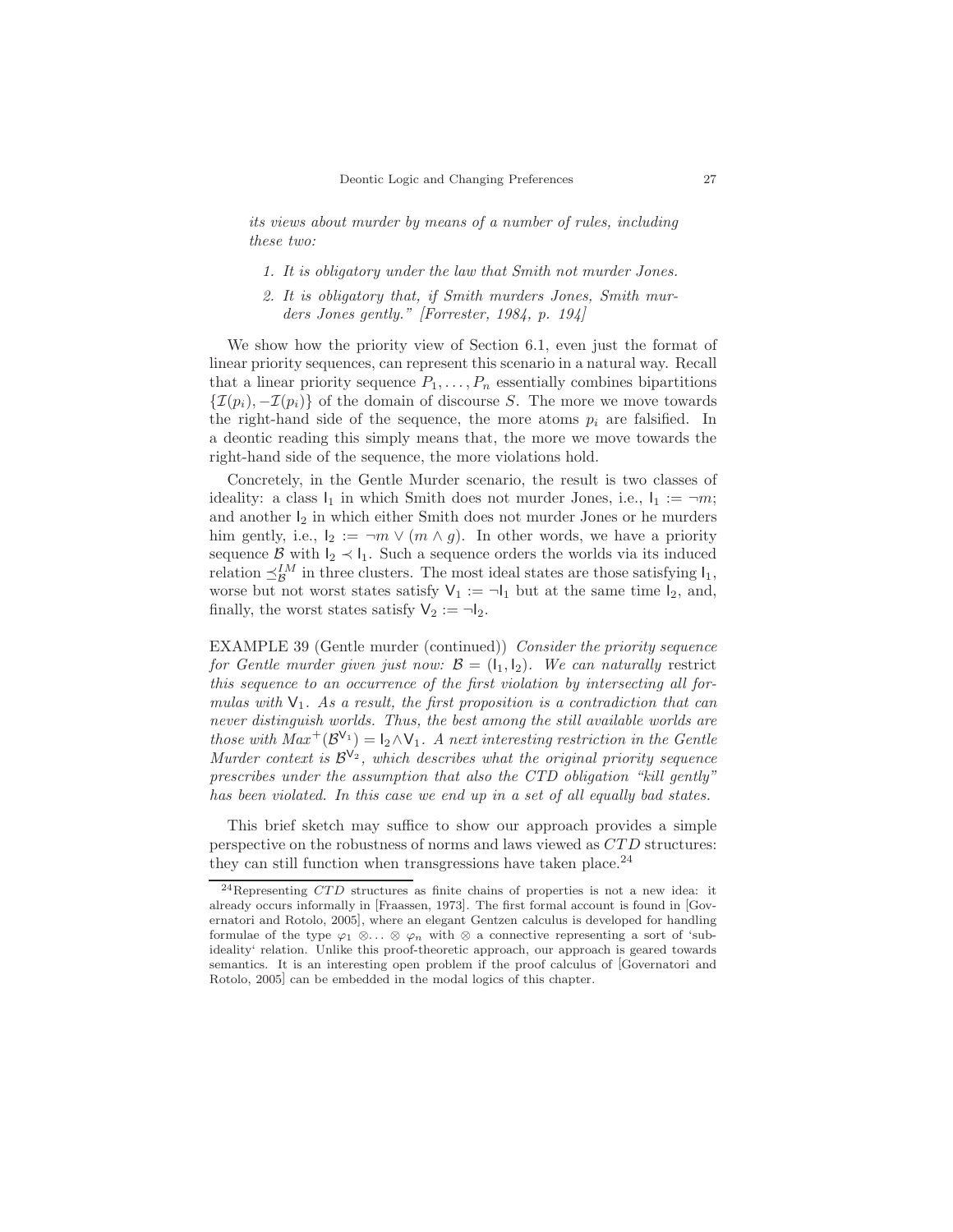Other major puzzles in the deontic literature, such as the Chisholm Paradox, can be given an similar representation (cf. [Benthem et al., 2010]).

## 9.3 Typology of change in a two-level approach

We have shown how two-level betterness/priority structure provides a natural medium for modeling deontic notions. Likewise, it yields a rich account of deontic changes. In Section 7, we developed a theory of both informational and evaluative changes, either directly on possible world order, or on priority structure underlying such orders. This also makes sense here.

As an illustration, we add a dynamic twist to the above running example:

EXAMPLE 40 (Gentle murder dynamified) Let us start with the priority sequence consisting of  $\mathcal{B} = (\neg m)$ . This generated a total pre-order where all  $\neg m$  states are above all m states: "It is obligatory under the law that Smith not murder Jones". Suppose this is the given deontic state-of-affairs. Now, how can we refine this order so as to introduce the sub-ideal obligation to kill gently: "it is obligatory that, if Smith murders Jones, Smith murders Jones gently"? Or, in other words, how can we model the introduction into a legal code of a contrary-to-duty obligation?

Intuitively, this change can happen in one of two ways:

- 1. We refine the given betterness ordering 'on the go' by requesting a further bipartition of the violation states, putting the m∧g-states above the  $m \wedge \neg g\text{-states}$ . This can be seen as the successful execution of a command of the sort "if you murder, then murder gently!".
- 2. We introduce a new law 'from scratch', where  $m \rightarrow g$  is now explicitly formulated as a class of possibly sub-ideal states. This can be seen as the enactment of a new priority sequence  $(\neg m, m \rightarrow g)$ , one that we have encountered before.<sup>25</sup>

The example illustrates how a CTD sequence can be dynamically created either by uttering a sequence of commands stating what ought to be the case in a sub-ideal situation, or by enacting a whole new priority sequence.

Now Theorem 32 from Section 7 applies: the two kinds of change amount to the same thing! In other words, in this scenario, the same deontic change can be obtained both by 'refining' the order dictated by a given law, and by enacting a new 'law'.

Of course, this is just a beginning. Our discussion of two-level dynamics in Section 7.2 also suggests that some changes in laws, such as abrogation (a counterpart to the earlier 'deletion') have no obvious counterpart at the pure worlds level. This brings us to a more general topic:

<sup>&</sup>lt;sup>25</sup>To see this, notice that  $m \to g$  is equivalent to  $\neg m \lor (m \land g)$ .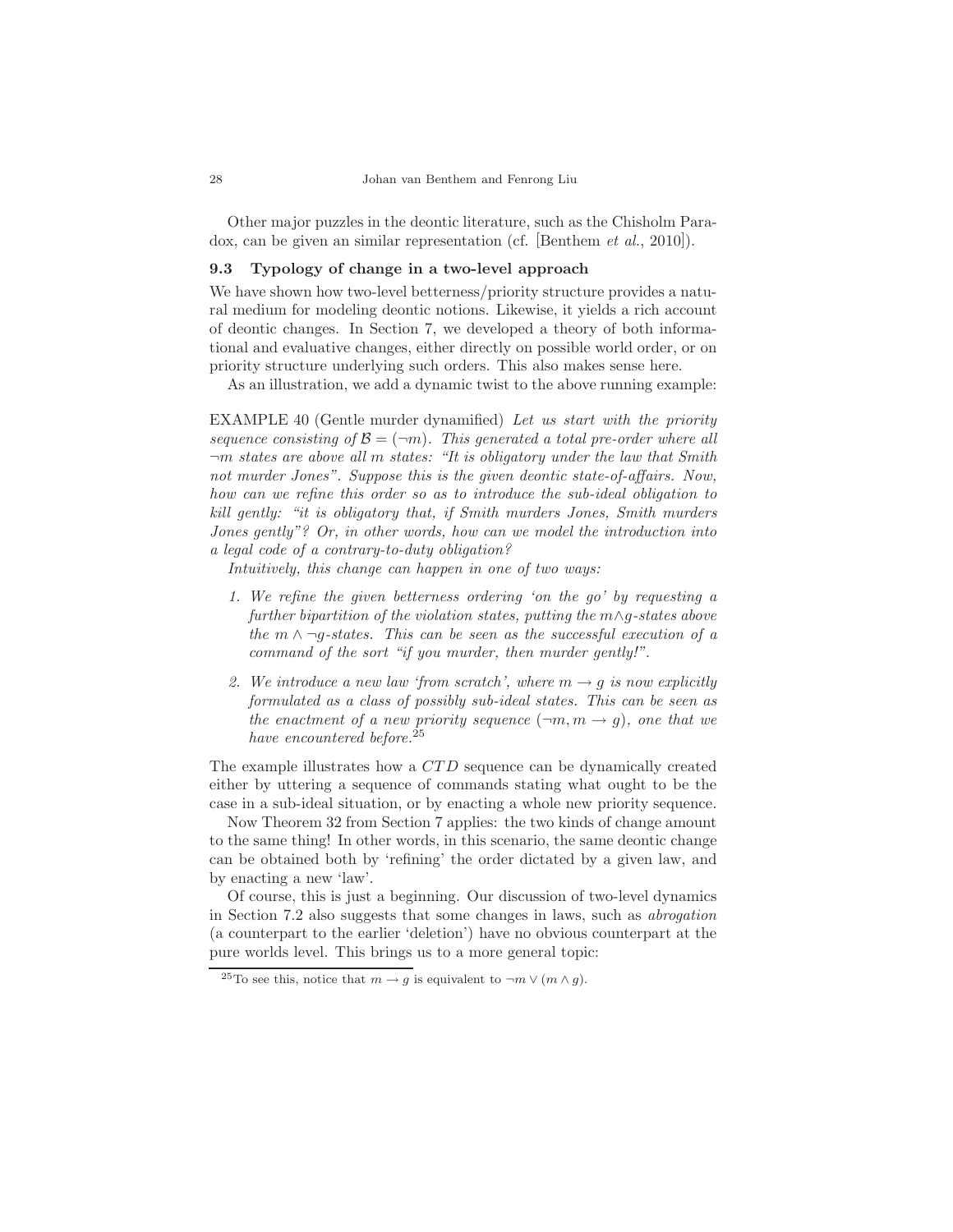#### 9.4 Norm change

Dynamic aspects of norms—the so-called norm change problem—have recently gained attention from researchers in deontic logic, legal theory and multi-agent systems. Before concluding this section on deontic dynamics, we briefly put his chapter in perspective with some recent literature.

Existing approaches to norm change fall into two main groups. In syntactic approaches—inspired by legal practice—norm change is an operation performed directly on the explicit provisions in the 'code' of the normative system [Governatori and Rotolo, 2008a], [Governatori and Rotolo, 2008b], [Boella et al., 2009]. <sup>26</sup> In semantic approaches, norm change follows the update paradigm of this chapter (cf. also [Aucher *et al.*, 2009]). Our betterness dynamics belongs to this latter group. Thus, it can be naturally related to context dynamics in norm systems (cf. [Aucher *et al.*, 2009]).<sup>27</sup>

Also, as observed already in Section 8 on entanglement (cf. [Lang et al., 2003] for a deontic source), the dynamic logic connection allows for a unified treatment of two kinds of change that mix harmoniously in deontic reasoning: 'information change' given a fixed normative order, and 'evaluation change' modifying such an order. Their interplay reflects the entanglement of obligation, knowledge and belief studied in [Liu, 2008], and with more sophisticated scenarios, in [Pacuit *et al.*, 2006]. The latter includes issues that we have ignored here, such as the subtle difference between 'knowing one's duty' versus 'having duties to know'.

# 10 Further directions

In this final section, we briefly indicate a number of further directions where deontic logic meets with current trends in logical dynamics of agency.

#### 10.1 Language, speech acts, and fine-structure of agency

Logical dynamics as developed in this chapter is triggered by informative and evaluative events. Very often, these events are speech acts of telling, asking, commanding, and so on. Indeed, natural language has a huge and sophisticated repertoire of speech acts with a deontic flavour (commanding, promising, allowing, and so on that invite further study in our framework, taking earlier studies in meta-ethics and Speech Act Theory ([Searle and Vanderbeken, 1985]) to the next level. Such studies will also need a more fine-grained account of the agency in dynamic triggers, that has been ignored throughout this chapter. For instance, things are said by someone to someone, and their uptake depends on relations of authority or trust. Like-

 $^{26}$ For more on these perspectives, we refer to the relevant chapters in this Handbook. <sup>27</sup>The bridge here is our earlier analysis: obligations defined via ideality and maximality are special kinds of classifications of an Andersonian-Kangerian type.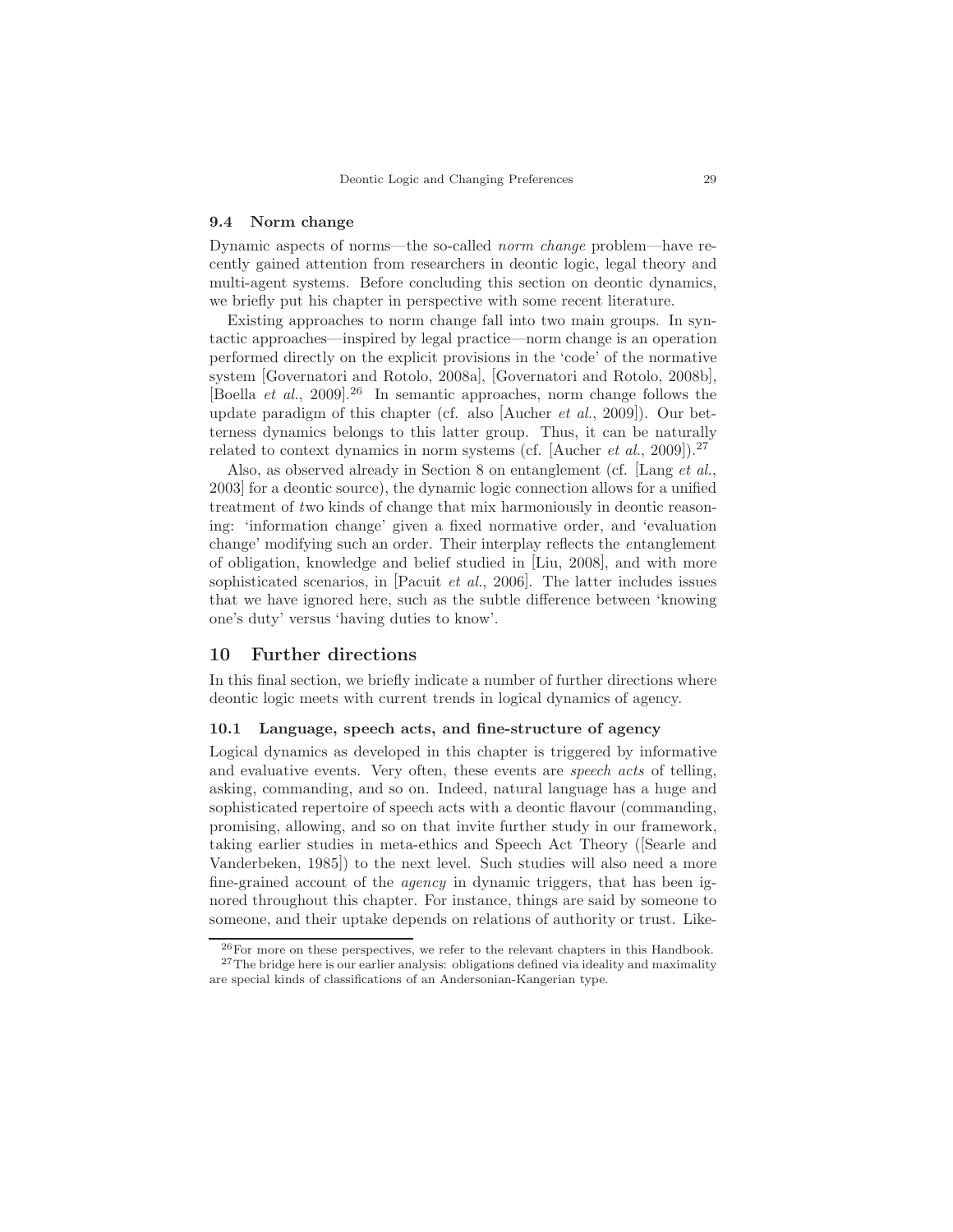wise, promises, commands, or permissions are given by someone to someone, and their normative effect depends in subtle ways on who does and is what. [Yamada, 2010] is a first study of this fine-structure of normative action in terms of dynamic-epistemic logic.

# 10.2 Multi-agency and groups

Perhaps the most conspicuous turn in studies of information dynamics has been its emphasis on social scenarios ([Benthem, 2010a]. The paradigm for language use is communication between different agents  $28$ , the paradigm for logic is argumentation between different parties, social behaviour is kept in place by mutual expectations, and so on. 'Many-mind problems' are the key phenomenon, just as in physics, 'many-body problems' are the heart of understanding Nature.

This trend also shows in epistemic and doxastic logics focusing on multiagent interaction. Part of this can be represented by mere iteration of single-agent modalties, as in a's knowing that b does, or does not, knows some fact. The languages and logics of this chapter are well-suited for that as they stand. But the next stage is the introduction of groups as agents, and corresponding notions such as 'common knowledge' or 'distributed knowledge' in groups, and likewise for beliefs (cf. [Fagin et al., 1995], [Meyer and Hoek, 1995], etc.) This same social turn seems highly relevant to deontic logic. Indeed, from the start, deontic notions and morality seems all about others: my duties are usually toward other people, my norms come from outside sources: my boss, a lawgiver, etcetera.<sup>29</sup>

In principle, our logics can deal with this like in the informational case, though one may have to think about even basic issues.<sup>30</sup> Just think of what it means to have a group-based 'common obligation': is this more like common belief, or more like some demand for *joint action* of the group? Other issues will arise with entanglement of informational and evaluative acts for groups: cf. [Hartog, 1985], [Kooi and Tamminga, 2006] and [Konkka, 2000] on morality as held together by 'mutual expectations'. This links up with dynamic-epistemic logics of trust ([Holliday, 2009]).

As for social deontic dynamics, new types of event come up now. In the informational realm, a major topic of study is belief merge: how do groups form, and what social preferences and moral duties arise for plural subjects? Here dynamic epistemic logic and deontic logic meet with Social Choice

 $^{28}\mathrm{Think}$  of asking some one a question, or telling someone something

 $29$ The first community to realize this essential social aspect may have been the computer scientists, specially those involved in Multi-Agent Systems: cf. [Meyer, 1988], [Wooldridge, 2000], and [Rao and Georgeff, 1991]

<sup>&</sup>lt;sup>30</sup>It is easy to interpret informational iterations lke  $K_a K_b p$ , but what, for instance, is the meaning of an 'iterated obligation'  $O_aO_bp$ ?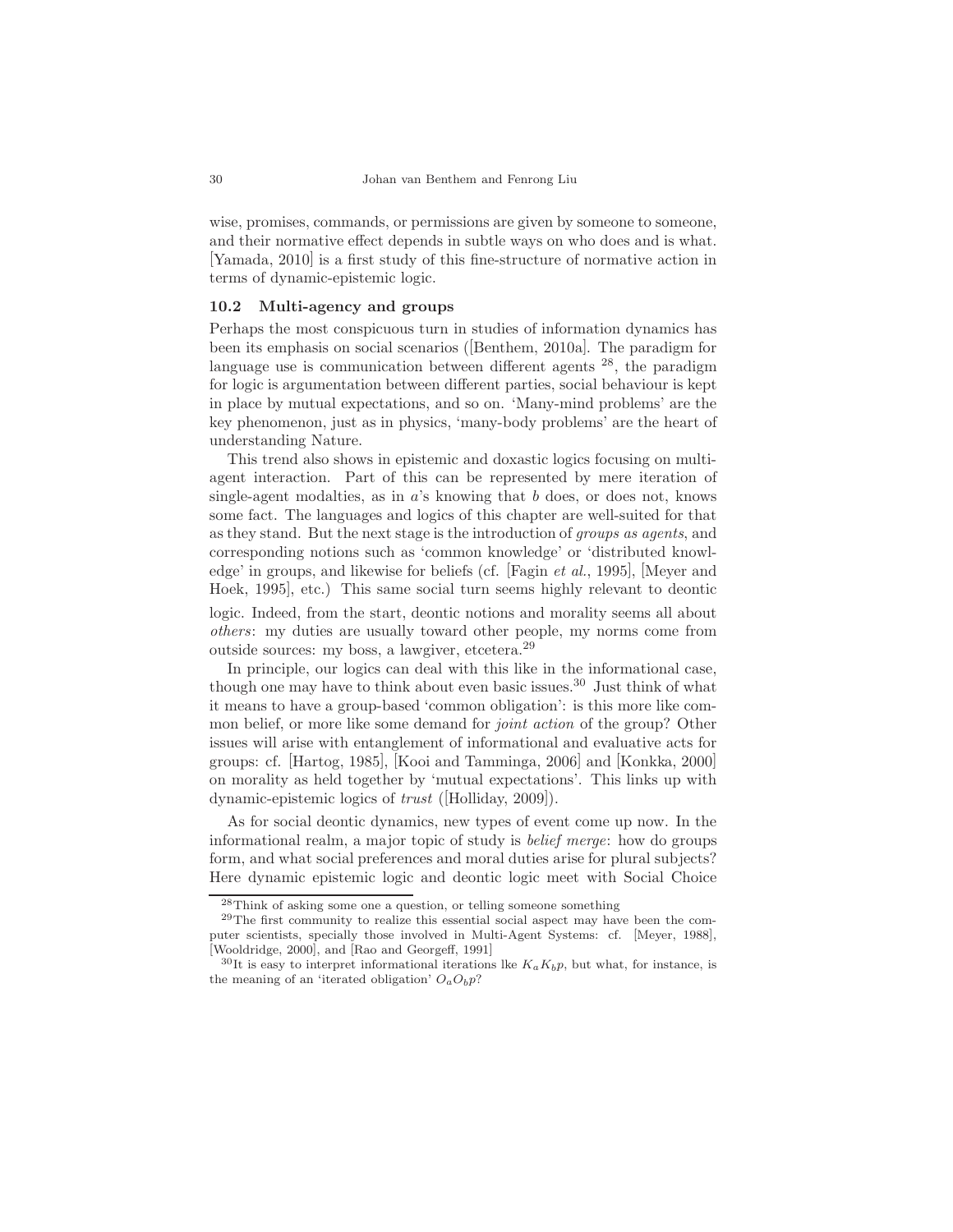Theory, where exciting new interfaces are building right now (cf. the chapter on social choice in this Handbook). Indeed, the priority graphs of Section 6 are a promising model for both belief merge and deontic merges into group obligations when group members have different authorities concerning various issues.

Eventually, all this may evolve into a mix of social choice theory, legal reasoning, and logics of institutions and organizations ([Grossi, 2007]).

#### 10.3 Games and dependent behaviour

Multi-agency is tied together not just by social knowledge or beliefs, but also by dependent action. Therefore, logics of agency have close connections with game theory ([Shoham and Leyton-Brown, 2008], [Benthem, 2010a]), the study of strategic behaviour and its equilibria. In deontic practice, dependent action is crucial, too (think of sanctions or rewards), and games are again a congenial paradigm. Many specific topics reinforce this analogy. We already saw how belief-entangled set lifting is crucial to player's choices and their 'rationality' in the sense of game theory, making preference logics a natural tool in the analysis of games ( $[\text{Roy, 2008}]$ ,  $[\text{Dégremont, 2010}]$ ). Conversely, ideas from game theory are making their way into deontic logic, witness the use of game solution procedures as moral deliberation procedures in [Loohius, 2009]. One might even argue that dependent behaviour is the source of morality, and in that sense, games would be the really natural next stage after the single-episode driven dynamic logics of this chapter.

### 10.4 Temporal perspective and long-term deonticss

Games are one example of a long-term activity. The general logical setting here are temporal logics ([Fagin *et al.*, 1995], [Parikh and Ramanujam, 2003]) where new phenomena come to the fore having to do with long-term process structure. In our view, deontics and morality is not just about single episodes, but it only makes sense in a setting of action and interaction over time. Indeed, early work in deontic logic used temporal logics (cf. the pioneering dissertation [Eck, 1982]) where events happen in infinite histories, and obligations come and go. Likewise, in the multi-agent community, logics have been proposed for preferences over time, and planning behaviour leading to most preferred histories (cf. [Meyden, 1996], [Sergot, 2004]). For the case of information dynamics, connections between dynamic logics and temporal logics have been well-studied ([Benthem *et al.*, 2009c]), with an interesting emerging role for protocols as a new object of study, i.e., available procedures for reaching goals. Plans and protocols seem to have a clear normative dimension as well, and it might be worth-while to incorporate them into the evaluation dynamics of this chapter.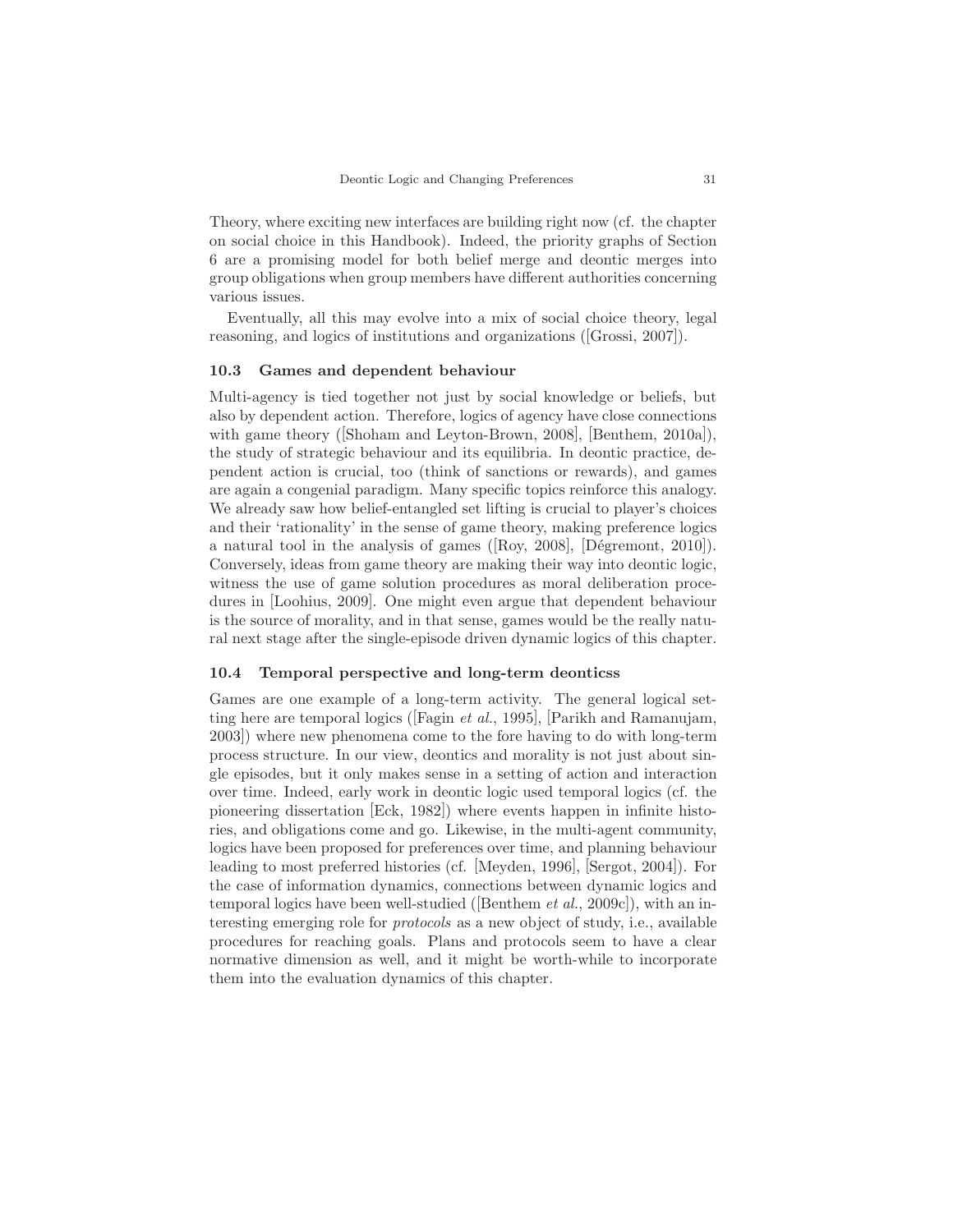#### 10.5 Syntactic perspectives: fine-structure of deontics

Finally, most dynamic logics for agency so far, whether about information dynamics or evaluation dynamics, are semantic in nature. The states changed by the process are semantic models. Now in epistemic logic, there is a continuing debate about the right representation of information here. Semantic information, though common to many areas, including decision theory and game theory, is coarse-grained, identifying logically equivalent propositions, and thereby suppressing the very act of logical analysis as an information-producing process. Zooming in on the latter, agents engage in many activities, such as inference, memory retrieval, introspection, or other forms of 'awareness management' that require a more fine-grained notion of information, closer to syntax. Several dynamic logics of this kind have been proposed in recent years (cf. [Benthem and Martínez, 2008], [Jago, 2006], [Velazquez-Quesada, 2009]), though no consensus has emerged.

Again, these issues return with equal force with deontic practice. Indeed, this chapter showed signs of this in its use of priority sequences and priority graphs. One thinks of these as syntactic objects than get manipulated syntactically with insertions, deletions, permutations, and the like. But also, deontic logic has its own very practical counterpart to the epistemological problem of 'omniscience'. My duties to you cannot be based on my seeing every consequence of my commitments at once. I owe you 'careful deliberation', not omniscience. Citizens are supposed to know the law, but they need not be professional lawyers in seeing every deductive consequence. Hence, here too, there is a need for more fine-grained dynamic representations, closer to — though not necessarily identical with—- actual syntax.

# 11 Short guide to the literature

The ideas in this chapter have a long history, and there are many proposals in the literature having to do with combination and 'dynamification' of preferences, defaults, and obligations. In addition to those included in this chapter, we would like to mention some other related approaches here.

Computation and agency [Meyer, 1988] was probably the first to look at deontic logic from a dynamic point of view, with the result that deontic logics are reduced to suitable versions of dynamic logics. This connection has become a high-light in computer science since, witness the regular DEON conference series. In the same computational tradition, [Meyden, 1996] takes the deontic logic/dynamic logic interface a step further, distinguishing two notions of permission, one of which, 'free choice permission' requires a new dynamic logic of permission, where preferences can hold between actions. Completeness theorems with respect to this enriched semantics are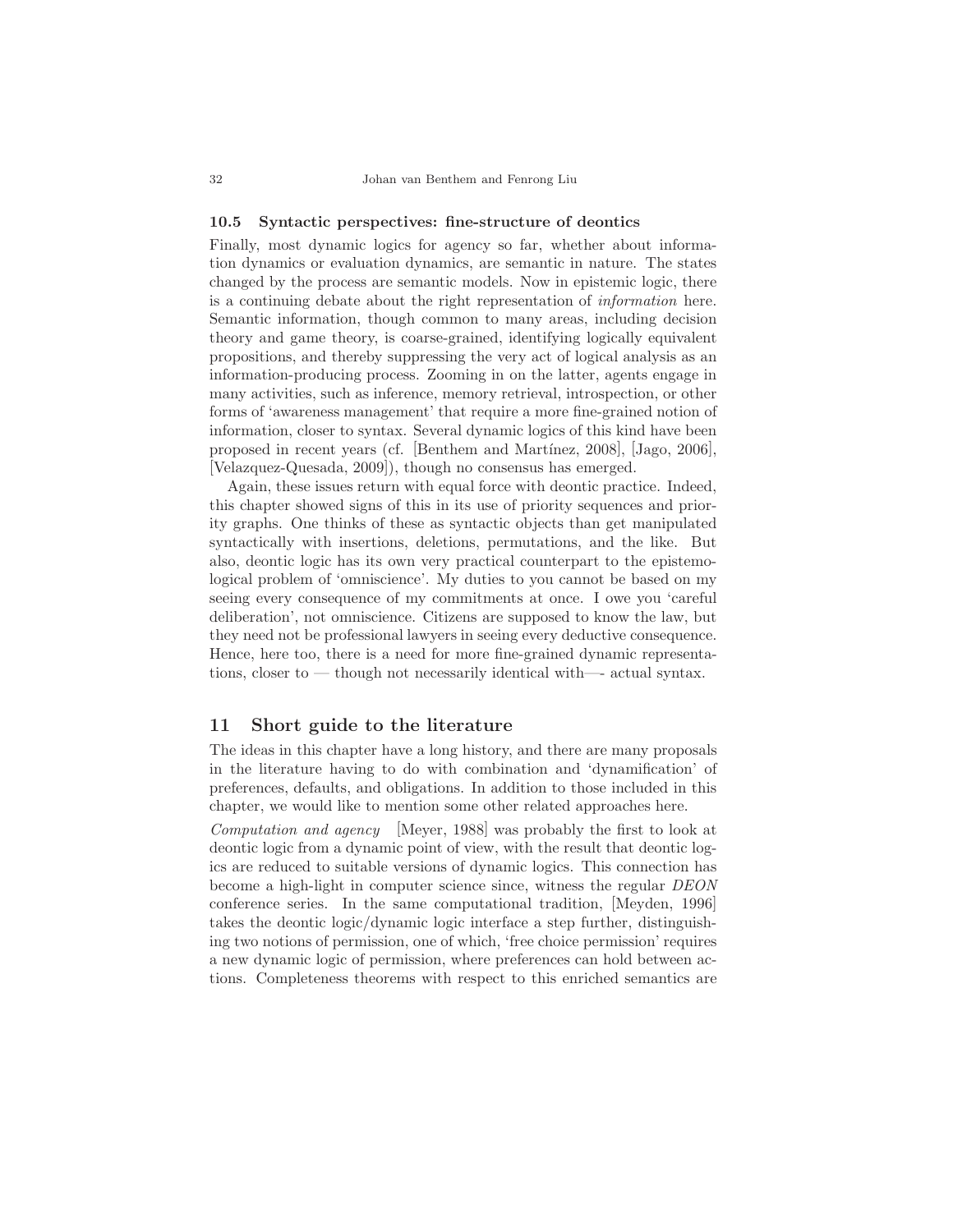given for several systems. [Pucella and Weissmann, 2004] provide a dynamified version of the logic of permission that builds action policies for agents by adding or deleting transitions. [Demri, 2005] reduces an extension of van der Meyden's logic to PDL, yielding an EXPTIME decision procedure, and showing how  $PDL$  can deal with agents' policies.

Semantics of natural language In another line, that goes back to [Spohn, 1988], [Veltman, 1996] presents an update semantics for default rules, locating their meaning in the way in which they modify expectation patterns. This is part of the general program of 'update semantics' for conditionals and other key expressions in natural language. [Torre and Tan, 1999] use ideas from update semantics to formalize deontic reasoning about obligations. In their view, the meaning of a normative sentence resides in the changes it brings about in the 'ideality relations' of agents to whom a norm applies. [Mastop, 2005] extends the general update semantic analysis of imperatives to include third person and past tense imperatives, while also applying it to the notion of free choice permission. [Parent, 2003] outlines a preference-based account of communication, which brings the dynamics of changing obligations for language users to the fore.

Philosophical logic and beyond Looking in another direction, with belief change as a starting point, [Hansson, 1995] identifies four types of changes in preference, namely revision, contraction, addition and subtraction, and shows that they satisfy plausible postulates for rational changes in preferences. The collection [Grune-Yanoff and Hansson, 2009] brings together the latest approaches on preference change from philosophy, economics and psychology. As we already mentioned, Hansson wrote a series of seminal papers combining ideas from preference logic and deontic logic, see e.g. [Hansson, 1990b], [Hansson, 1990a] and [Hansson, 2001b].

Philosophy and computation We just mention a few items from a rich literature. [Wellman and Doyle, 1991] gives a preference-based semantics for goals in decision theory. This provides a criterion for verifying the design of goal-based planning strategies, and a new framework for knowledge-level analysis of planning systems. [Horty, 1993] considers commonsense normative reasoning, arguing that the techniques of non-monotonic logic provide a better framework than the usual modal treatments. The paper has applications to conflicting obligations and conditional obligations.

Dynamic epistemic approaches [Zarnic, 2003] uses a simple dynamic update logic to formalize natural language imperatives of the form  $FIAT \varphi$ , which can be used in describing the search for solutions of planning problems. [Yamada, 2006] takes the update paradigm to logics of commands and obligations, modeling changes brought about by various acts of commanding. It combines a multi-agent variant of the language of monadic deontic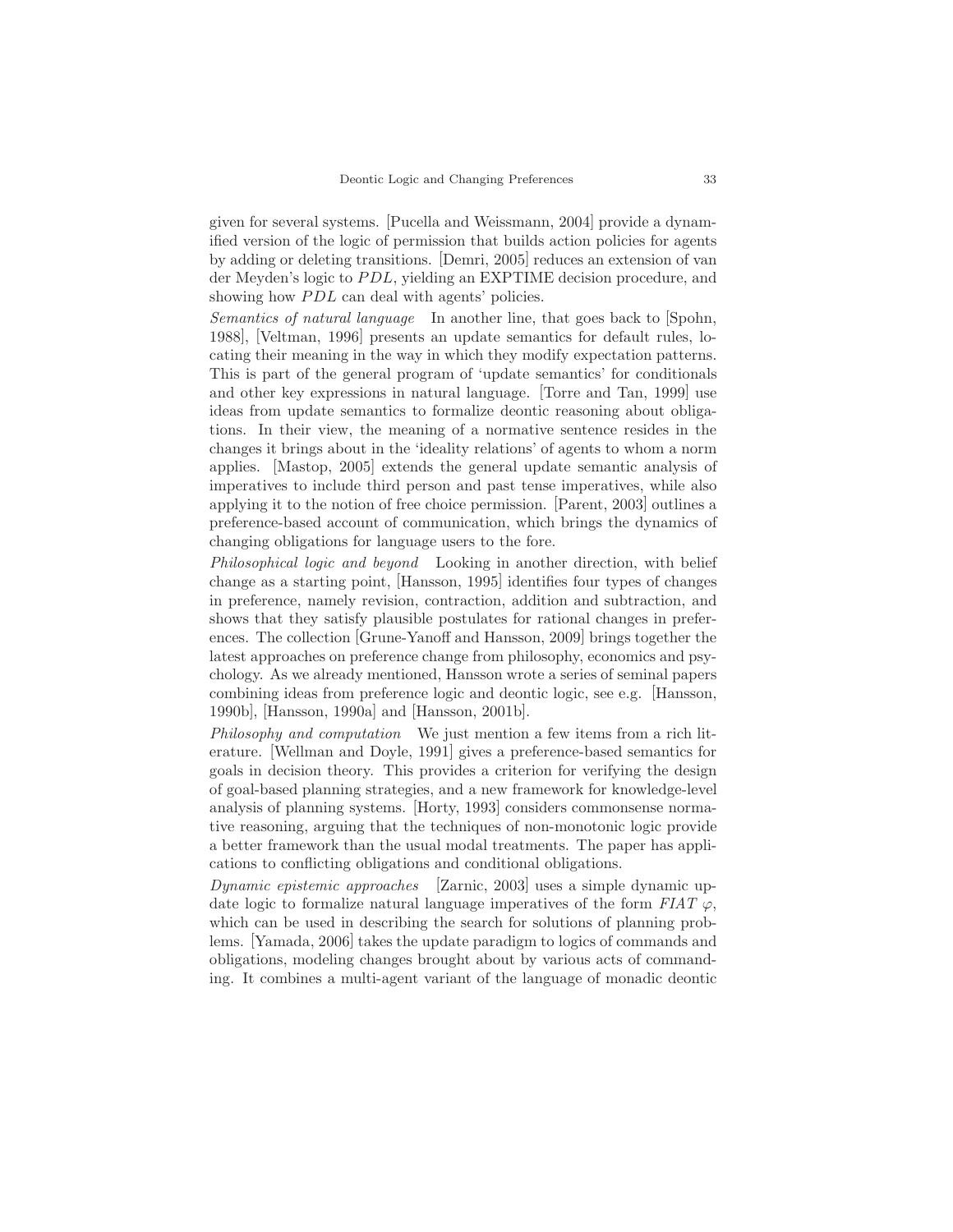logic with a dynamic language for updates and commands. One step further, [Yamada, 2008] distinguishes the illocutionary acts of commanding from the perlocutionary acts that affect preferences of addressees, proposes a new dynamic logic which combines preference upgrade and deontic update, and discusses some deontic dilemmas in this setting.

Entanglement and deontics over time [Pacuit et al., 2006] observe that an agent's obligations are often dependent on what she knows, and introduce an epistemic preference language over temporal tree models. They study distinctions such as knowing one's duty versus having a duty to know. [Lang et al., 2003] propose a logic of desires whose semantics contains two ordering relations of preference and normality, respectively, and then interpret "in context A, I desire B" as "the best among the most normal  $A \wedge B$  worlds are preferred to the most normal  $A \wedge \neg B$  worlds", thus providing a new entanglement of preference and normality.

# 12 Conclusion

We have shown how current dynamic logics of agency can deal with deontic change on the model of preference change. In doing so, we have identified a number of perspectives and further directions where deontic and informational concerns seem a very natural fit.

### BIBLIOGRAPHY

- [Andréka et al., 2002] H. Andréka, M. Ryan, and P-Y. Schobbens. Operators and laws for combining preferential relations. Journal of Logic and Computation, 12:12–53, 2002.
- $[\text{Àqvist}, 1987]$  L.  $\text{Àqvist}.$  Introduction to Deontic Logic and the Theory of Normative Systems. Naples: Bibliopolis, 1987.
- [Åqvist, 1994] L. Åqvist. Deontic logic. In D. Gabbay and F. Guenthner, editors, *Hand*book of Philosophical Logic, volume 2. Dordrecht: Kluwer, 1994.
- [Aucher et al., 2009] G. Aucher, D. Grossi, A. Herzig, and E. Lorini. Dynamic context logic. In X. He, J. Horty, and E. Pacuit, editors, *Proceedings of LORI 2009*, volume 5834 of FOLLI-LNAI, pages 15–26. Springer, 2009.
- [Aucher, 2003] G. Aucher. A combined system for update logic and belief revision. Master's thesis, MoL-2003-03. ILLC, University of Amsterdam, 2003.
- [Baltag and Smets, 2008] A. Baltag and S. Smets. A qualitative theory of dynamic interactive belief revision. In M. Wooldridge G. Bonanno, W. van der Hoek, editor, Logic and the Foundations of Game and Decision Theory, volume 3 of Texts in Logic and Games. Amsterdam University Press, 2008.
- [Baltag et al., 1998] A. Baltag, L.S. Moss, and S. Solecki. The logic of common knowledge, public announcements, and private suspicions. In I. Gilboa, editor, Proceedings of the 7th Conference on Theoretical Aspects of Rationality and Knowledge (TARK 98), pages 43–56, 1998.
- [Benthem and Liu, 2007] J. van Benthem and F. Liu. Dynamic logic of preference upgrade. Journal of Applied Non-Classical Logic, 17:157–182, 2007.
- [Benthem and Martínez, 2008] J. van Benthem and M. Martínez. The stories of logic and information. In J. van Benthem and P. Adriaans, editors, Handbook of Philosophy of Information. Elsevier, 2008.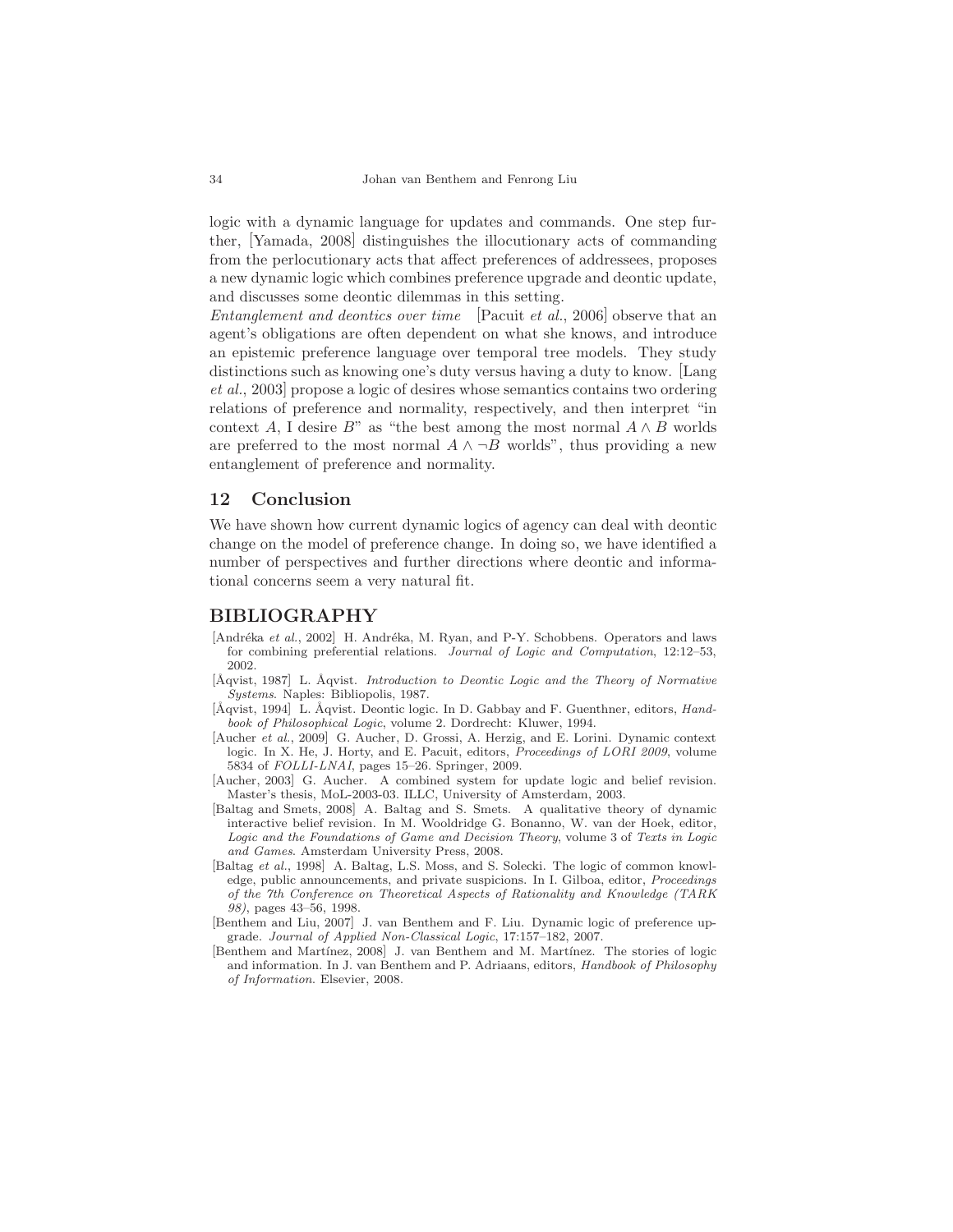- [Benthem and Minica, 2009] J. van Benthem and S. Minica. Toward a dynamic logic of questions. In X. He, J.Horty, and E. Pacuit, editors, Proceedings of LORI 2009, volume 5834 of FOLLI-LNAI, pages 27–41, 2009.
- [Benthem et al., 2006] J. van Benthem, S. van Otterloo, and O. Roy. Preference logic, conditionals and solution concepts in games. In H. Lagerlund, S. Lindström, and R. Sliwinski, editors, Modality Matters: Twenty-Five Essays in Honour of Krister Segerberg, pages 61–77. Uppsala Philosophical Studies 53, 2006.
- [Benthem et al., 2009a] J. van Benthem, J. Gerbrandy, and B. Kooi. Dynamic update with probabilities. Studia Logica, 93(1):67-96, 2009.
- [Benthem et al., 2009b] J. van Benthem, P. Girard, and O. Roy. Everything else being qqual: A modal logic approach for ceteris paribus preferences. Journal of Philosophical Logic, 38(1):83–125, 2009.
- [Benthem et al., 2009c] van J. Benthem, J. Gerbandy, T.Hoshi, and E.Pacuit. Merging frameworks for interaction. Journal of philosophical logic, 38(5):491–521, 2009.
- [Benthem *et al.*, 2010] J.van Benthem, D. Grossi, and F. Liu. Deontics  $=$  betterness  $+$ priority. In DEON'2010 Proceedings, 2010.
- [Benthem, 2007] J. van Benthem. Dynamic logic for belief revision. Journal of Applied Non-Classical Logic, 17:129–156, 2007.
- [Benthem, 2010a] J. van Benthem. Logic Dynamics of Information and Interaction. Cambridge University Press. To appear, 2010.
- [Benthem, 2010b] J.van Benthem. Modal Logic for Open Minds. CSLI, Stanford, 2010. [Blackburn et al., 2001] P. Blackburn, M. de Rijke, and Y. Venema. Modal Logic. Cambridge University Press, 2001.
- [Blackburn et al., 2007] P. Blackburn, J. van Benthem, and F. Wolter. Handbook of Modal Logic. Elsevier, 2007.
- [Boella et al., 2009] G. Boella, G. Pigozzi, and L. van der Torre. Normative framework for normative system change. In Decker P., Sichman J., Sierra C., and Castelfranchi C., editors, Proceedings of the Eighth International Conference on Autonomous Agents and Multiagent Systems (AAMAS 2009), 2009.
- [Boutilier, 1994] C. Boutilier. Conditional logics of normality: A modal approach. Artificial Intelligence, 68:87–154, 1994.
- [Brandom, 1994] R. Brandom. Making it Explicit: Reasoning, Representing, and Discursive Commitment. Harvard University Press, 1994.
- [Burgess, 1984] J. Burgess. Basic Tense Logic, volume 2 of Handbook of Philosophical Logic, chapter 2, pages 89–133. Reidel, 1984.
- [Coste-Marquis et al., 2004] S. Coste-Marquis, J. Lang, P. Liberatore, and P. Marquis. Expressive power and succinctness of propositional languages for preference representation. In Proceedings of KR 2004. AAAI Press, 2004.
- [Dégremont, 2010] C. Dégremont. The Temporal Mind: Obervations on the Logics of Belief Change in Interactive System. PhD thesis, ILLC, Univesity of Amsterdam, 2010.
- [Demri, 2005] S. Demri. A reduction from DLP to PDL. Journal of Logic and Computation, 15:767–785, 2005.
- [Ditmarsch et al., 2007] H. van Ditmarsch, W. van der Hoek, and B. Kooi. Dynamic Epistemic Logic. Berlin: Springer, 2007.
- [Eck, 1982] J. van Eck. A System of Temporally Relative Modal and Deontic Predicate Logic and its Philosophical Applications. PhD thesis, 1982.
- [Fagin et al., 1995] R. Fagin, J.Y. Halpern, Y. Moses, and M.Y. Vardi. Reasoning about Knowledge. The MIT Press, 1995.
- [Forrester, 1984] J. Forrester. Gentle murder, or the adverbial samaritan. Journal of Philosophy, 81:193–197, 1984.
- [Fraassen, 1972] B. van Fraassen. The logic of conditional obligation. Journal of Philosophical Logic, 1:417–438, 1972.
- [Fraassen, 1973] B. van Fraassen. Values and the heart's command. The Journal of Philosophy, 70(1):5–19, 1973.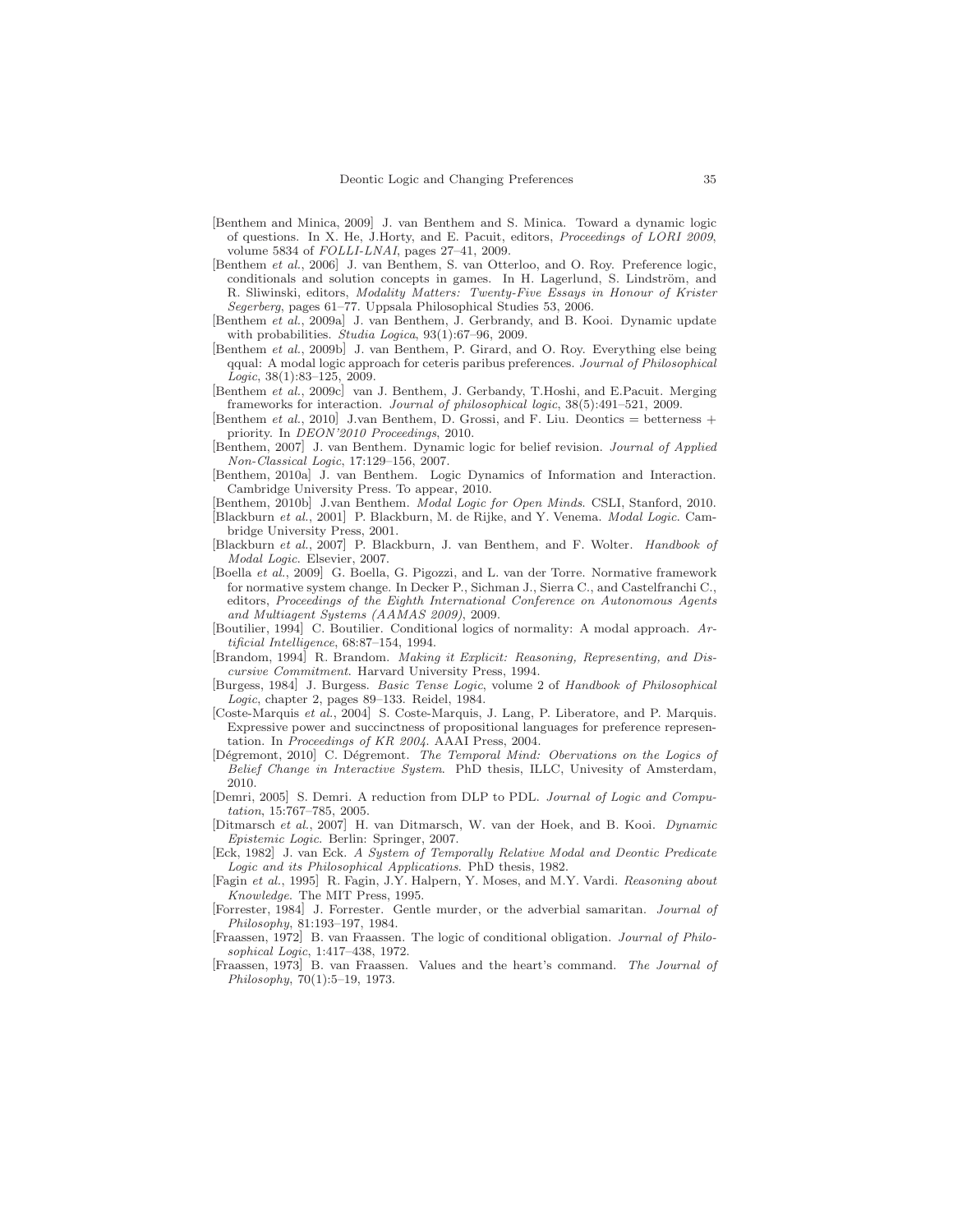- [Gerbrandy, 1999] J. Gerbrandy. Bisimulation on Planet Kripke. PhD thesis, ILLC, University of Amsterdam, 1999.
- [Girard, 2008] P. Girard. Modal Logics for Belief and Preference Change. PhD thesis, Stanford University, 2008.
- [Goble, 2000] L. Goble. Multiplex semantics for deontic logic. Nordic Journal of Philosophical Logic, 5(2):113–134, 2000.
- [Governatori and Rotolo, 2005] G. Governatori and A. Rotolo. Logic of violations: A gentzen system for reasoning with contrary-to-duty obligations. Australasian Journal of Logic, 3, 2005.
- [Governatori and Rotolo, 2008a] G. Governatori and A. Rotolo. Changing legal systems: Abrogation and annulment. part 1: Revision and defeasible theories. In Ron van der Meyden and Leendert van der Torre, editors, Proceedings of the 9th International Conference on Deontic Logic in Computer Science (DEON 2008), Luxembourg, Luxembourg, July 15-18, 2008, volume 5076 of LNAI, pages 3–18. Springer, 2008.
- [Governatori and Rotolo, 2008b] G. Governatori and A. Rotolo. Changing legal systems: Abrogation and annulment. part 2: Temporalised defeasible logic. In G. Boella, G. Pigozzi, M. P. Singh, and H. Verhagen, editors, Proceedings of the 3rd International Workshop on Normative Multiagent System (NorMAS 2008), Luxembourg, Luxembourg, July 14-15, 2008, pages 112–127, 2008.
- [Grandi and Endriss, 2009] U. Grandi and U. Endriss. First-order logic formalisation of arrows theorem. In X. He, J.Horty, and E. Pacuit, editors, Proceedings of LORI 2009, volume 5834 of FOLLI-LNAI, pages 251–262, 2009.
- [Grossi, 2007] D. Grossi. Desigining Invisible Hancuffs. Formal Investigations in Institutions and Organizations for Multi-Agent Systems. PhD thesis, Utrecht University, 2007. SIKS Dissertation Series 2007-16.
- [Grune-Yanoff and Hansson, 2009] T. Grune-Yanoff and S.O. Hansson, editors. Preference Change: Approaches from Philosophy, Economics and Psychology. Theory and Decision Library. Springer, 2009.
- [Halpern, 1997] J.Y. Halpern. Defining relative likelihood in partially-ordered preferential structure. Journal of Artificial Intelligence Research, 7:1–24, 1997.
- [Hansson, 1969] B. Hansson. An analysis of some deontic logics. Nous, 3:373–398, 1969.
- [Hansson, 1990a] S.O. Hansson. Defining 'good' and 'bad' in terms of 'better'. Notre Dame of Journal of Formal Logic, 31:136–149, 1990.
- [Hansson, 1990b] S.O. Hansson. Preference-based deontic logic. Journal of Philosophical Logic, 19:75–93, 1990.
- [Hansson, 1995] S.O. Hansson. Changes in preference. Theory and Decision, 38:1–28, 1995.
- [Hansson, 2001a] S.O. Hansson. Preference logic. In D. Gabbay and F. Guenthner, editors, Handbook of Philosophical Logic, volume 4, chapter 4, pages 319–393. Dordrecht: Kluwer, 2001.
- [Hansson, 2001b] S.O. Hansson. The Structure of Values and Norms. Cambridge University Press, 2001.
- [Hartog, 1985] G. den Hartog. Wederkerige Verwachtingen [Mutual Expectations]. PhD thesis, University of Amsterdam, 1985.
- [Holliday, 2009] W. Holliday. Trust and the dynamics of testimony. In D.Grossi, L.Kurzen, and F. Velzquez-Quesada, editors, Logic and Interactive Rationality. Seminars Yearbook 2009, pages 147–178. Institute for Logic, Language and Computation, University of Amsterdam, 2009.
- [Horty, 1993] J. Horty. Deontic logic as founded on nonmonotonic logic. Annals of Mathematics and Artificial Intelligence, 9:69–91, 1993.
- [Houser and Kurzban, 2002] D. Houser and R. Kurzban. Revealed preference, belief, and game theory. Economics and Philosophy, 16:99–115, 2002.
- [Icard et al., 2010] T. Icard, E. Pacuit, and Y. Shoham. Joint revision of belief and intentions. In Proceedings of KR'2010, 2010.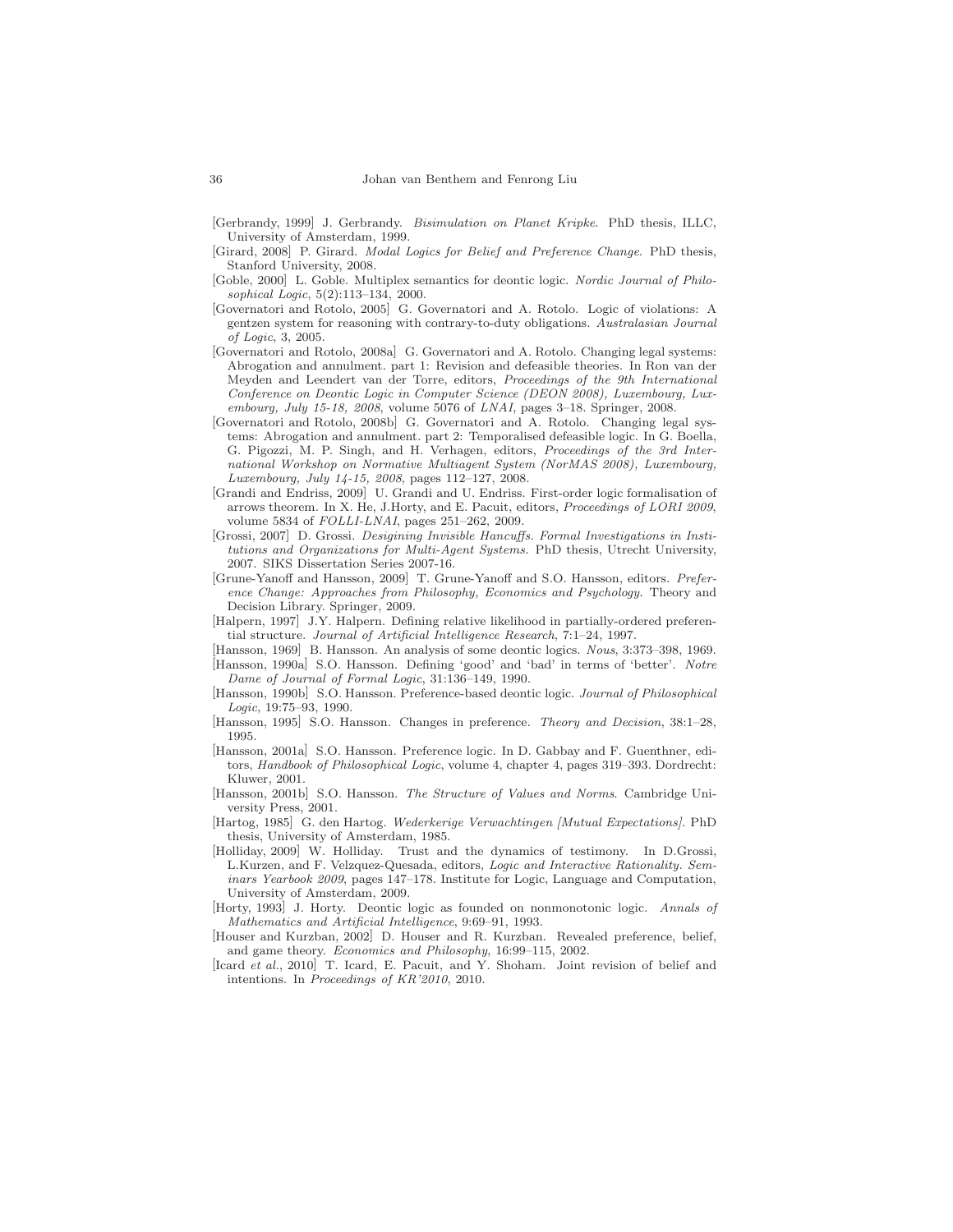- [Jackson, 1985] F. Jackson. On the semantics and logic of obligation. Mind, XCIV:177– 195, 1985.
- [Jago, 2006] M. Jago. Logics for Resource-Bounded Agents. PhD thesis, University of Nottingham, 2006.
- [Jongh and Liu, 2009] D. de Jongh and F. Liu. Preference, priorities and belief. In T.Grune-Yanoff and S.O. Hansson, editors, Preference Change: Approaches from Philosophy, Economics and Psychology, Theory and Decision Library. Springer, 2009.
- [Konkka, 2000] J. Konkka. Funk games: Appraoching collective rationality. E-Theis, Helsinki, 2000.
- [Kooi and Tamminga, 2006] B. Kooi and A. Tamminga. Conflicting obligations in multiagent deontic logic. In John-Jules Ch. Meyer and Lou Goble, editors, Deontic Logic and Artificial Normative Systems: 8th International Workshop on Deontic Logic in Computer Science, volume 4048 of LNCS, pages 175–186. Springer, 2006.
- [Lang and Torre, 2008] J. Lang and L. van der Torre. From belief change to preference change. In Proceedings of ECAI-2008, 2008.
- [Lang et al., 2003] J. Lang, L. van der Torre, and E. Weydert. Hidden uncertainty in the logical representation of desires. In Proceedings of the 18th International Joint Conference on Artificial Intelligence (IJCAI'03), 2003.
- [Lewis, 1973] D. Lewis. Counterfactuals. Oxford: Blackwell, 1973.
- [Liu, 2004] F. Liu. Dynamic variations: Update and revision for diverse agents. Master's thesis, MoL-2004-05. ILLC, University of Amsterdam, 2004.
- [Liu, 2008] F. Liu. Changing for the Better: Preference Dynamics and Agent Diversity. PhD thesis, ILLC, University of Amsterdam, 2008.
- [Liu, 2009a] F. Liu. Logics for interaction between preference and belief. Manuscript, Department of Philosophy, Tsinghua University, 2009.
- [Liu, 2009b] F Liu. Preference change: A quantitative approach. Studies in Logic, 2(3):12–27, 2009.
- [Liu, 2010] F. Liu. A two-level perspective on preference. Manuscript, Department of Philosophy, Tsinghua University, 2010.
- [Loohius, 2009] L. O. Loohius. Obligations in a responsible world. In X. He, J. Horty, and E. Pacuit, editors, Proceedings of LORI 2009, number 5834 in FoLLI-LNAI, pages 251–262. Springer, 2009.
- [Mastop, 2005] R. Mastop. What Can You Do? Imperative Mood in Semantic Theory. PhD thesis, ILLC, University of Amsterdam, 2005.
- [Meyden, 1996] R. van der Meyden. The dynamic logic of permission. Journal of Logic and Computation, 6:465–479, 1996.
- [Meyer and Hoek, 1995] J.-J.Ch. Meyer and W. van der Hoek. Epistemic Logic for Computer Science and Artificial Intelligence. Number 41 in Cambridge Tracts in Theoretical Computer Science. Cambridge University Press, 1995.
- [Meyer, 1988] J-J.Ch. Meyer. A different approach to deontic logic: Deontic logic viewed as a variant of dynamic logic. Notre Dame Journal of Formal Logic, 29:109–136, 1988. [Moore, 1903] G. E. Moore. Principia Ethica. Cambridge University Press, 1903.
- [Otterloo, 2005] S. van Otterloo. A Strategic Analysis of Multi-agent Protocols. PhD thesis, Liverpool University, UK, 2005.
- [Pacuit et al., 2006] E. Pacuit, R. Parikh, and E. Cogan. The logic of knowledge based on obligation. Knowledge, Rationality and Action, 149:311–341, 2006.
- [Parent, 2003] X. Parent. Remedial interchange, contrary-to-duty obligation and commutation. Journal of Applied Non-Classical Logics, 13(3/4):345–375, 2003.
- [Parikh and Ramanujam, 2003] R. Parikh and R. Ramanujam. A knowledge-based semantics of messages. Journal of Logic, Language and Information, 12:453–467, 2003.
- [Plaza, 1989] J.A. Plaza. Logics of public announcements. In Proceedings of the 4th International Symposium on Methodologies for Intelligent Systems, 1989.
- [Prince and Smolensky, 1993] A. Prince and P. Smolensky. Optimality Theory: Constraint Interaction in Generative Grammar. Malden, Ma: Blackwell, 1993.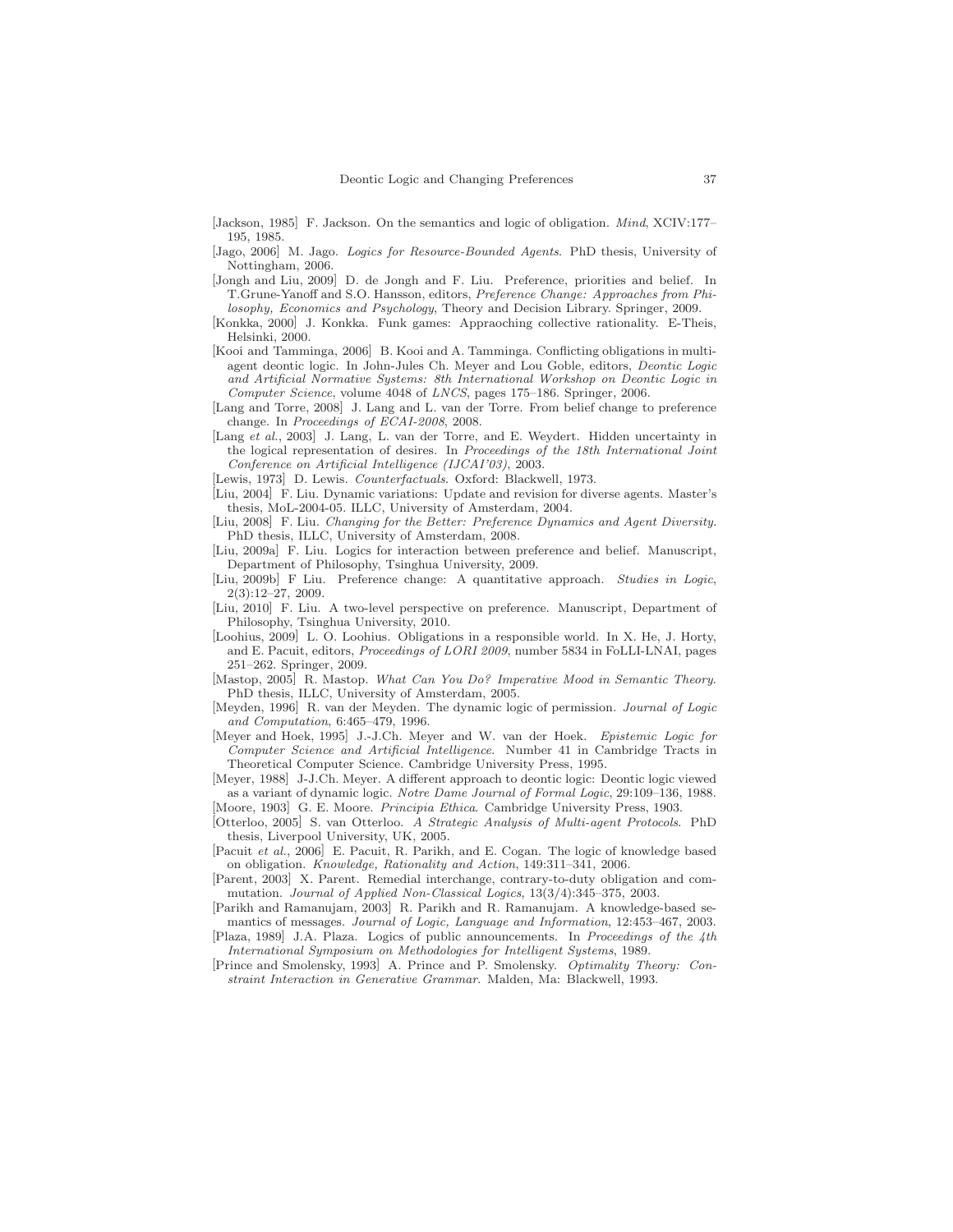- [Pucella and Weissmann, 2004] R. Pucella and V. Weissmann. Reasoning about dynamic policies. In Proceedings FoSSaCS-7, Lecture Notes in Computer Science 2987, pages 453–467, 2004.
- [Rao and Georgeff, 1991] A.S. Rao and M.P. Georgeff. Modeling rational agents within a BDI-architecture. In J. Allen, R. Fikes, and E. Sandewall, editors, Proceedings of the 2nd International Conference on Principles of Knowledge Representation and Reasoning, pages 473–484. Morgan Kaufmann publishers Inc.: San Mateo, CA, USA, 1991.
- [Rescher, 1966] N. Rescher. Notes on preference, utility, and cost. Synthese, 16:332–343, 1966.
- [Rott, 2003] H. Rott. Basic entrenchment. Studia Logica, 73:257–280, 2003.
- [Rott, 2006] H. Rott. Shifting priorities: Simple representations for 27 iterated theory change operators. In H. Langerlund, S. Lindström, and R. Sliwinski, editors, Modality Matters: Twenty-Five Essays in Honour of Krister Segerberg, pages 359–384. Uppsala Philosophical Studies 53, 2006.
- [Roy, 2008] O. Roy. Thinking before Acting: Intentions, Logic and Rational Choice. PhD thesis, ILLC, University of Amsterdam, 2008.
- [Searle and Vanderbeken, 1985] J. Searle and D. Vanderbeken. Foundations of Illocutionary Logic. Cambridge University Press, Cambridge, 1985.
- [Sergot, 2004] M. Sergot.  $(C+)$ <sup>++</sup>: An action language for modelling norms and institutions. Technical Report 8, Department of Computing, Imperial College, London, 2004.
- [Shoham and Leyton-Brown, 2008] Y. Shoham and K. Leyton-Brown. Multiagent Systems: Algorithmic, Game Theoretic and Logical Foundations. Cambridge University Press, 2008.
- [Shoham, 1988] Y. Shoham. Reasoning About Change: Time and Causation from the Standpoint of Artificial Intelligence. The MIT Press: Cambridge, MA, 1988.
- [Snyder, 2004] J. Snyder. Product update for agents with bounded memory. Manuscript, Department of Philosophy, Stanford University, 2004.
- [Spohn, 1988] W. Spohn. Ordinal conditional functions: A dynamic theory of epistemic states. In W.L. Harper and B. Skyrms, editors, Causation in Decision, Belief Change and Statistics II, pages 105–134. Kluwer, Dordrecht, 1988.
- [Tan and Torre, 1996] Y.-H. Tan and L. van der Torre. How to combine ordering and minimizing in a deontic logic based on preferences. In M. Brown and J. Carmo, editors, Deontic Logic, Agency and Normative Systems, DEON '96: Third International Workshop on Deontic Logic in Computer Science, pages 216–232, 1996.
- [Torre and Tan, 1999] L. van der Torre and Y. Tan. An update semantics for deontic reasoning. In P. McNamara and H. Prakken, editors, Norms, Logics and Information Systems, pages 73–90. IOS Press, 1999.
- [Torre, 1997] L. van der Torre. Reasoning about Obligations: Defeasibility in Preferencebased Deontic Logic. PhD thesis, Rotterdam, 1997.
- [Trapp, 1985] R.W. Trapp. Utility theory and preference logic. Erkenntnis, 22:301-339, 1985.
- [Velazquez-Quesada, 2009] F.R. Velazquez-Quesada. Inference and update. Synthese, 169:283–300, 2009.
- [Veltman, 1985] Frank Veltman. Logics for Conditionals. PhD thesis, University of Amsterdam, 1985.
- [Veltman, 1996] F. Veltman. Defaults in update semantics. Journal of Philosophical Logic, 25:221–261, 1996.
- [Wellman and Doyle, 1991] M Wellman and J. Doyle. Preferential semantics for goals. In Proceedings of the National Conference on Artificial Intelligence, pages 698–703, 1991.
- [Wooldridge, 2000] M. Wooldridge. Reasoning about Rational Agents. The MIT Press, 2000.
- [Wright, 1951] G.H. von Wright. Deontic logic. Mind, 60:1–15, 1951.